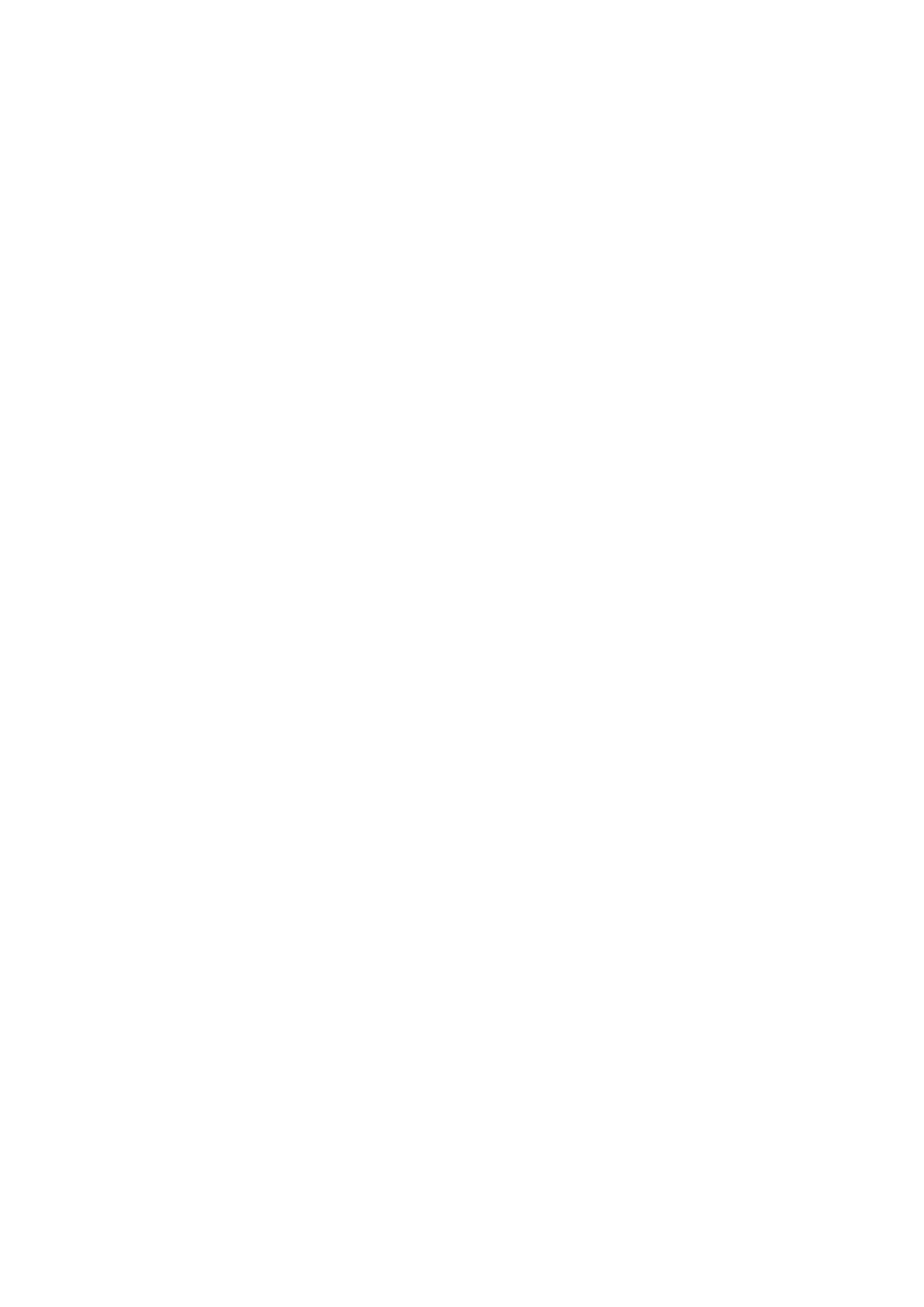## Report of Inquiry into National Recognition of our Armed Forces

Report to the Prime Minister by:

Quentin Davies MP Bill Clark OBE Ministry of Defence Air Commodore Martin Sharp OBE MA RAF

May 2008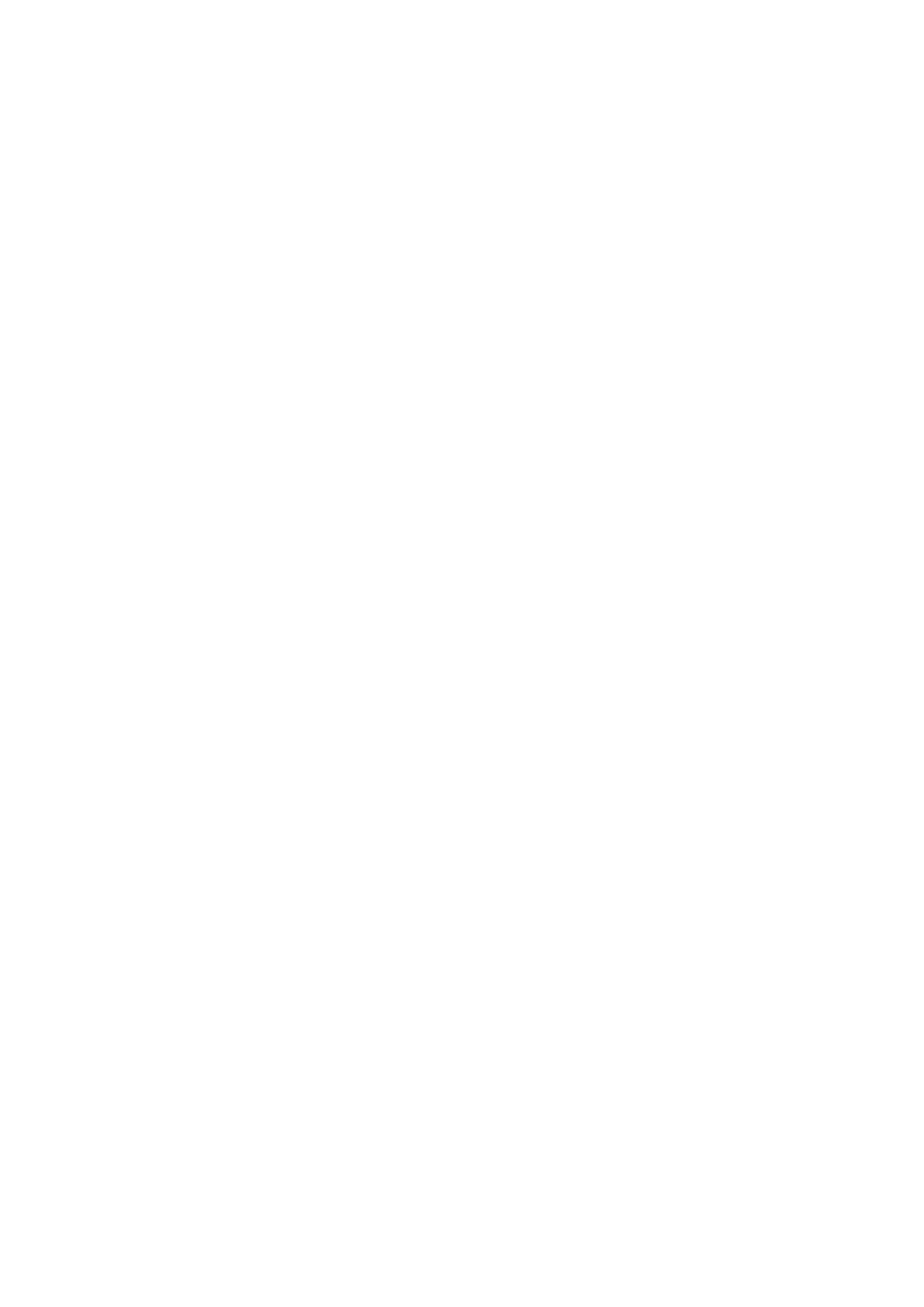

## Foreword

## Rt Hon Gordon Brown MP

One of the greatest privileges I've enjoyed since becoming Prime Minister has been to spend time with the extraordinarily skilled and dedicated men and women of our Armed Forces, and to visit them on the ground in Iraq and Afghanistan. Their courage, their service and their professionalism make an immeasurable contribution both to building peace and stability around the world and to protecting our nation here at home.

The Government is acutely aware of the debt we owe our Armed Forces, and our gratitude for the work they do in the service of our country is reflected in our recent initiatives on pay, on tax-free bonuses, on housing and on health care, as well as in our decision to commission a Command Paper on conditions of service and quality of life, which we will be publishing this summer.

But beyond these individual initiatives, important though they are, it is vital for our serving men and women, especially those engaged in difficult and dangerous overseas campaigns, to know that the whole of Britain understands and appreciates the work that they do in our name. I believe the British public are fully behind the men and women of our Armed Forces, and people want to do more to pay tribute to them. This is why I set up this Inquiry: to open up this very important subject to wider public debate. The Inquiry has made a number of positive recommendations to increase the recognition that we give to our Armed Forces - including wearing uniforms in public, the idea of a national Armed Forces Day, greater support for homecoming parades, and an expansion of cadet forces, which we know bring benefit to the Armed Forces and young people alike - and the Government will be responding in detail to these and other recommendations over the coming weeks.

Of course, many of the initiatives suggested here go beyond what Government or the military can achieve alone. They involve local authorities, voluntary bodies, the private sector and, above all, the people up and down the country who devote their time to running cadet units or military charities, or who find another way of expressing their appreciation for what our Armed Forces do for us. I applaud all of their efforts, and I sincerely hope this Inquiry will open up new opportunities for Government to work alongside everyone who values the men and women who serve and who have served in our Armed Forces.

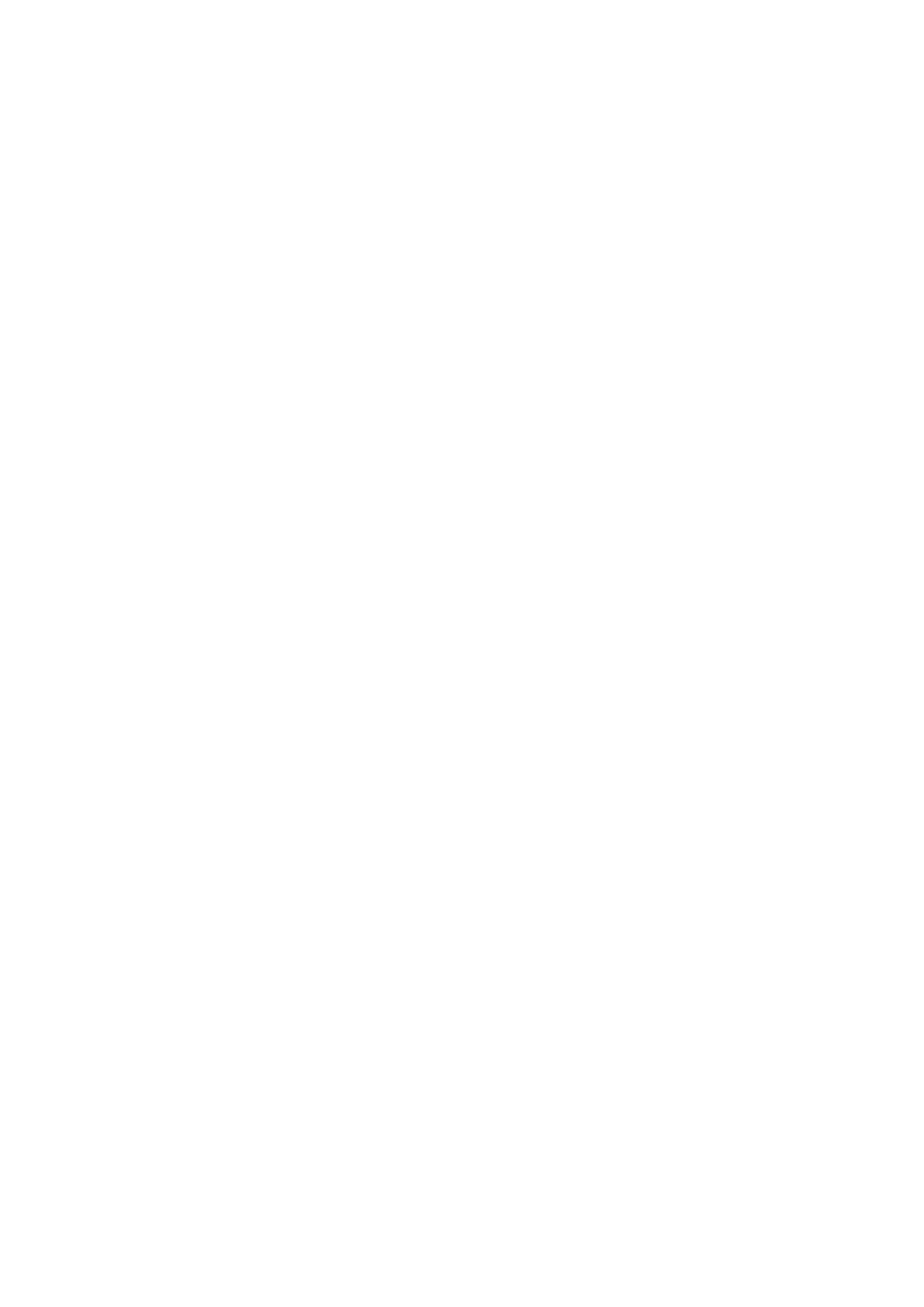## **Contents**

### **MAIN FINDINGS** pages *3- 5*

|                | <b>RECOMMENDATIONS</b><br>pages 6-26                                                                                                  | Summary<br>Recommendation | Supplementary<br>Note |
|----------------|---------------------------------------------------------------------------------------------------------------------------------------|---------------------------|-----------------------|
|                | <b>INCREASING VISIBILITY</b>                                                                                                          |                           |                       |
| 1              | Wider Use of Uniforms                                                                                                                 | 6                         | 16                    |
| $\overline{2}$ | Legal Protection for the Uniform                                                                                                      | 6                         | 17                    |
| 3              | More Systematic Approach to Homecoming Parades                                                                                        | 6                         | 17                    |
| 4              | Transfer of Ceremonies and Parades to Public Venues                                                                                   | 6                         | 18                    |
| 5              | British Armed Forces and Veterans' Day                                                                                                | $\overline{z}$            | 18                    |
| 6              | Award Ceremonies for Campaign Medals and Veterans' Badges                                                                             | $\overline{z}$            | 19                    |
| 7              | Royal Tournament                                                                                                                      | $\overline{z}$            |                       |
| 8              | Military Aid to the Community                                                                                                         | $\overline{7}$            |                       |
|                | <b>IMPROVING CONTACT</b>                                                                                                              |                           |                       |
| 9              | <b>Rationalising Structures</b>                                                                                                       | 8                         |                       |
| 10             | Annual Public Outreach Programmes                                                                                                     | 8                         | 19                    |
| 11             | Public Outreach Obligation for the Reserve Forces                                                                                     | 8                         | 20                    |
| 12             |                                                                                                                                       | 8                         | 20                    |
| 13             | Open Days<br>Relaxation of Local Media Contact Rules for Commanding Officers (COs)                                                    | 8                         | 21                    |
| 14             | <b>Relaxation of Media Contact Rules for Senior Officers</b>                                                                          | 9                         | 21                    |
|                |                                                                                                                                       | 9                         | 22                    |
| 15             | New Rules for Public Outreach use of Military Assets                                                                                  | 9                         | 22                    |
| 16             | New Rules for COs Accepting Certain Hospitality                                                                                       | 9                         | 23                    |
| 17             | Introduction of the '3+2+1' Principle                                                                                                 | 9                         |                       |
| 18<br>19       | Affiliations with Local Government, Civic Bodies and Livery Companies<br>New Rules on Dealings with Local Members of Parliament (MPs) | 10                        | 23                    |
|                |                                                                                                                                       |                           |                       |
|                | <b>BUILDING UNDERSTANDING</b>                                                                                                         |                           |                       |
| 20             | MP visits to Combat Zones                                                                                                             | 10                        |                       |
| 21             | Secondment of Officer to the House of Commons                                                                                         | 10                        |                       |
| 22             | Parliamentary Orientation Course for Officers of the Armed Forces                                                                     | 10                        |                       |
| 23             | <b>Business Breakfasts for Chiefs of Staff</b>                                                                                        | 11                        |                       |
| 24             | Defence Seminars for Chief Executives                                                                                                 | 11                        |                       |
| 25             | NEAB to have Expanded Role in Business/Armed Forces Relations                                                                         | 11                        |                       |
| 26             | Increase in Combined Cadet Forces in Comprehensive Schools                                                                            | 11                        | 23                    |
| 27             | Measures to Strengthen Cadet Forces                                                                                                   | 12                        | 23                    |
| 28             | <b>National Curriculum</b>                                                                                                            | $12 \overline{ }$         |                       |
| 29             | 'Return to School' Programme                                                                                                          | 12                        | 24                    |
| 30             | Civic Education in Secondary Schools                                                                                                  | $12 \overline{ }$         | 24                    |
| 31             | <b>Military Museums</b>                                                                                                               | 13                        |                       |
| 32             | New Approaches to the Media                                                                                                           | 13                        |                       |
| 33             | Handling Errors of Fact and Complaints to The Press Complaints                                                                        | 14                        |                       |
| 34             | Commission<br>Armed Forces Scheme for Journalists                                                                                     | 14                        |                       |
|                |                                                                                                                                       |                           |                       |
|                | <b>ENCOURAGING SUPPORT</b>                                                                                                            |                           |                       |
| 35             | Military ID Cards                                                                                                                     | 14                        | 25                    |
| 36             | Veterans' Cards                                                                                                                       | 14                        | 25                    |
| 37             | <b>Military Discounts</b>                                                                                                             | 14                        |                       |
| 38             | National Sports Events and the Military                                                                                               | 15                        |                       |
| 39             | <b>Benefits</b>                                                                                                                       | 15                        | 26                    |
| 40             | Parcels to Personnel Serving in Combat Zones                                                                                          | 15                        |                       |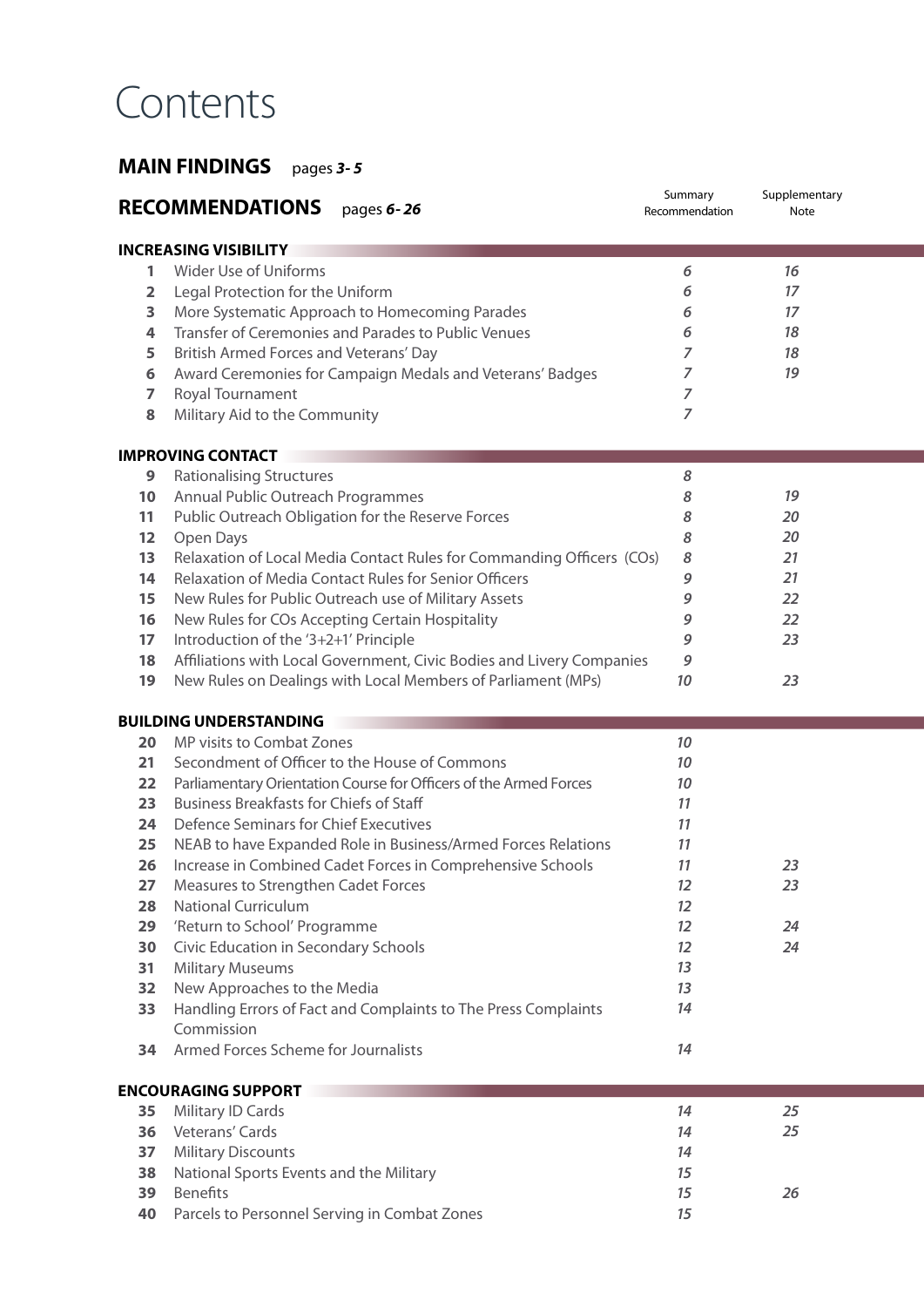Page Number

| <b>APPENDICES</b> |                                                      |          |
|-------------------|------------------------------------------------------|----------|
|                   | <b>1</b> Terms of Reference                          | 28 to 30 |
|                   | 2 List of People Consulted                           | 31 to 38 |
| 3.                | Incidents of Discrimination Against the Armed Forces | 39 to 40 |
| 4                 | Summary of Findings from other Countries             | 41 to 47 |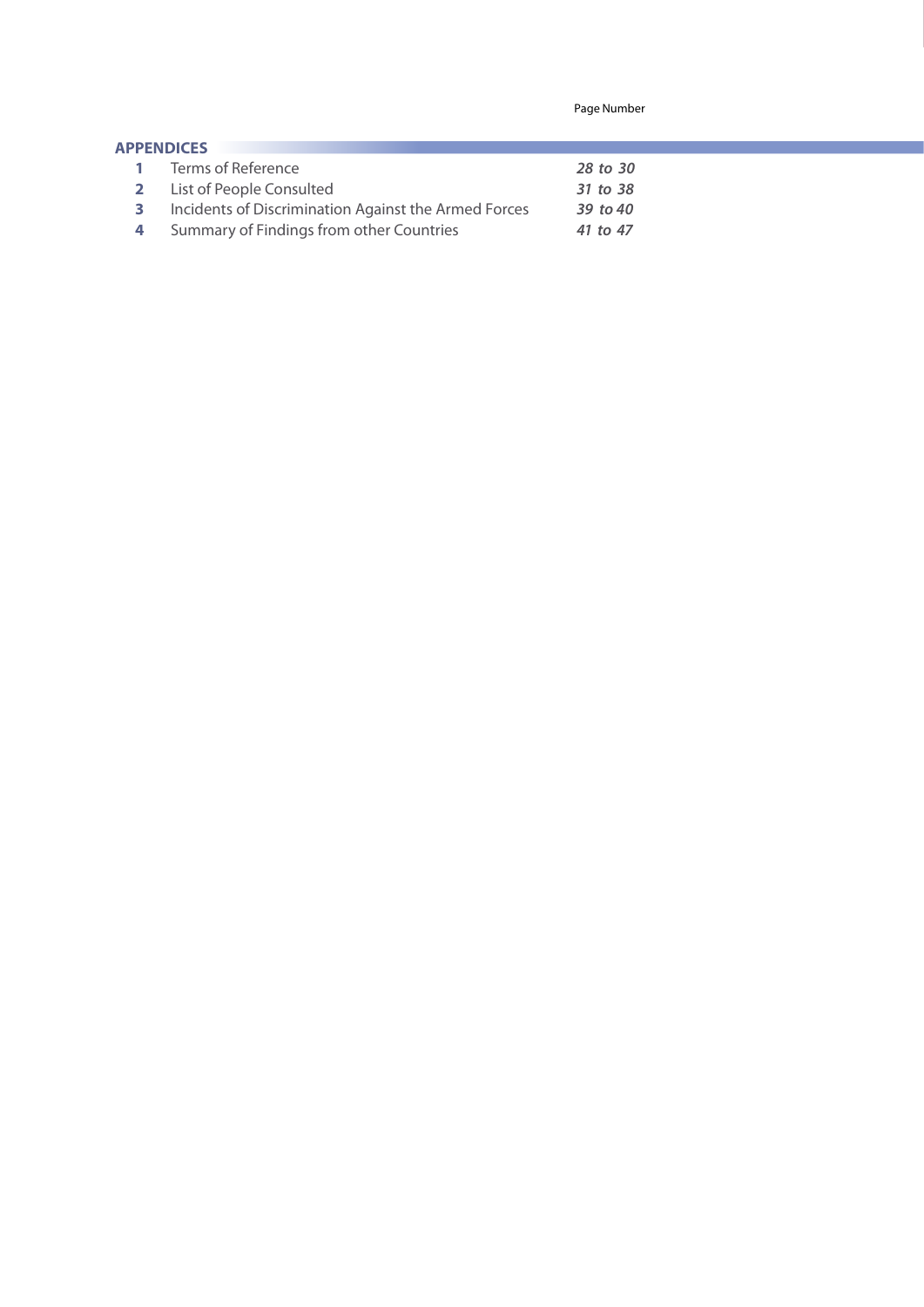## National Recognition of our Armed Forces

The Prime Minister, with the enthusiastic support of the Secretary of State for Defence, asked us in December 2007 to undertake this Study in the belief that this is a good moment to evaluate the relationship between our Armed Forces and the rest of society. The Terms of Reference for the Study are at Appendix 1.

The Armed Forces have a unique place in society. Their profession requires them regularly to place their lives at risk in the service and defence of our country. They are subject to a special legal code, are required to engage in operations anywhere and at any time as directed by the Government of the day, and forego many rights and freedoms enjoyed by civilians. No other profession faces these rigours and constraints.

As each year goes by, an ever smaller proportion of our population than at any time since 1914 have direct experience of the Armed Forces, or have a family member with such experience. At the same time, because of the IRA threat in the 1970s and 1980s, members of our Forces have ceased as a general rule to wear uniforms in public even where current rules would permit them to do so. Military installations remain very stringently guarded and closed to the public. These practices have continued after the nature of the terrorist threat has changed. Open Days and other military displays are now much rarer. Once they have been cancelled, either on security or on resource grounds, they are not usually reinstated. More stringent security and 'health and safety' regulations in UK commercial ports have led to a decrease in opportunities for the general public to visit naval vessels. The merger of regiments, necessary as it was, has inevitably impacted in some areas on the relationships between the Army and local communities.

Simultaneously, though the contemporary world presents many challenges to our security, and international terrorism directly threatens lives here, it has become less easy to define precisely the task which our Armed Forces are designed to meet than it was in the days of the Cold War, or of course during World War II. The Government therefore needs to make a continued effort to explain the rationale for the Armed Forces to the public, and we were delighted to see the publication of the National Security Strategy on 19 March 2008.

As a result of some of the factors we have described, and perhaps also of value changes in our society, the military, in the opinion of almost all those with whom we have spoken, have become increasingly separated from civilian life and consciousness. There are potential dangers for both parties in this. The Armed Forces can only operate with maximum motivation and effectiveness if they are both morally and materially supported by the society they are defending. Support of both kinds will be indispensable elements in the morale and commitment of those who are hazarding their lives on behalf of their fellow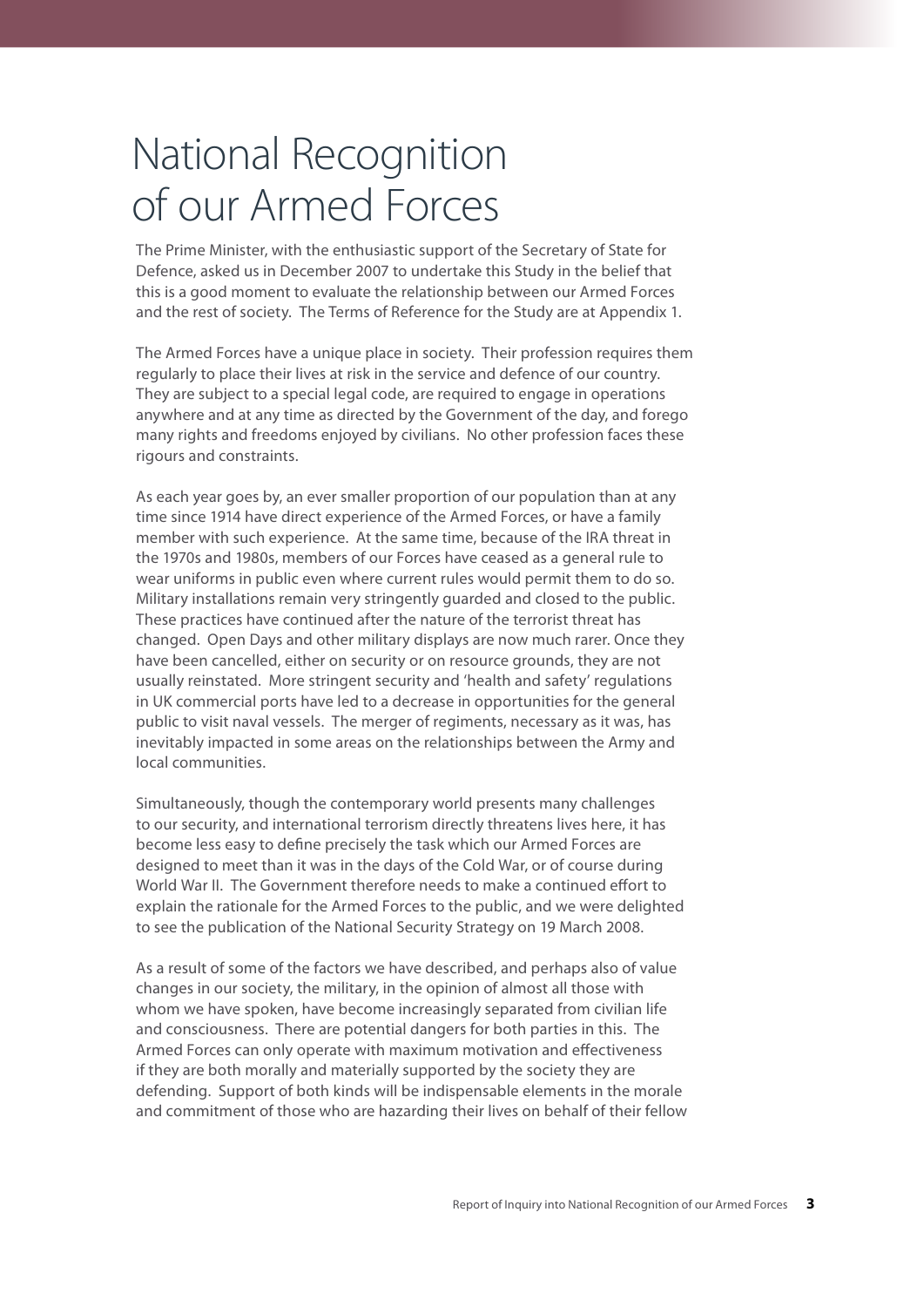citizens. And public understanding of the military and recognition of their role will always determine the climate within which the Forces can recruit, and the willingness of the taxpayer to finance them adequately.

The Government has recently announced a number of very substantial equipment procurement programmes, and has accepted successive recent favourable Armed Forces Pay Reviews. New measures have been announced on health, housing, the Operational Allowance, an increase in the commitment bonus, relief from Council Tax for those on operations, and compensation for injury. All these initiatives will be set out in detail in the forthcoming Command Paper on Service Personnel which is expected to be issued later this year. However, the Prime Minister and the Secretary of State believed that it was right at the same time to look also at the equally fundamental issue of the civilian/ military relationship.

Our first task was to decide how much of an issue, or even of a problem, there was. The latest public opinion survey conducted by the Ministry of Defence (MOD) revealed that, while 80% of respondents had a favourable view of the military (a finding strongly confirmed by the great success of recent charitable campaigns and by the public response to recent homecoming parades) only 48% claimed either to 'know them well' or to 'know a fair amount about them' (as opposed to 77% who claimed such knowledge about the NHS, 66% about the police and 65% about the BBC). That finding is confirmed – indeed if anything is strengthened – by the evidence we have taken. In almost all the group discussions we have had with serving military personnel, comments were made to the effect that civilians did not understand them or their way of life or their choice of career.

We have also been conscious of a number of unpleasant incidents that have recently occurred and which have fortunately been few in number, but which if they were repeated and formed a pattern would be deeply disturbing (see Appendix 3). These incidents were very frequently and spontaneously referred to by the serving servicemen and servicewomen we met.

We have concluded that our Armed Forces enjoy immense respect and gratitude on the part of the nation, and that contrary sentiments are rare, though they exist. We have also concluded, however, that the foundation of familiarity and understanding on which that support is based has not only eroded, but is likely to continue to erode, unless countervailing measures are taken. There is much that Government and civilian society can do, and the military themselves have an essential part to play. What is required, we think, is a continued commitment across Government, going beyond the Prime Minister and Defence Ministers, to emphasise in their public statements and decisions the national importance of the Armed Forces. So far as the public is concerned, what we think is needed is not so much exhortation as more opportunities for contact and for the expression of that strong latent feeling of appreciation and admiration which so evidently exists. To bring all this about we believe it is desirable that there should be a re-appraisal by the Armed Forces themselves of the priority given to public outreach, and to relations with politicians and the media in particular.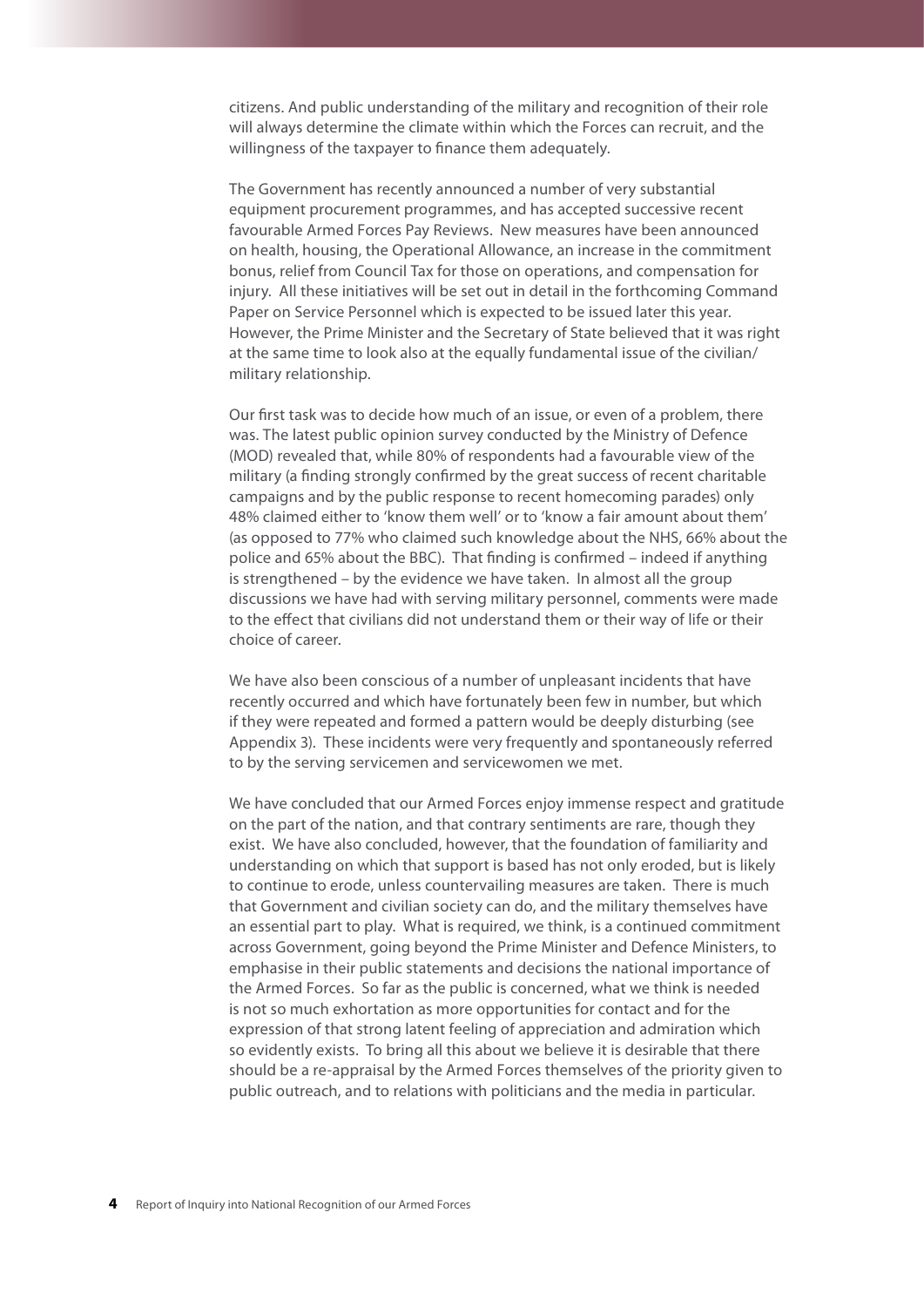In all our Recommendations we have looked, above all, for measures that would involve minimum cost. The last thing we would wish to see are significant scarce military resources being reallocated to public relations. We are also conscious that where adjustments in intangibles – consciousness, priorities and habits of mind and practice – are desirable, as we believe they are here, there is never any mechanistic or immediate solution. The best that can be done is to set in train, across a broad front, a range of initiatives, none of which individually may be, or perhaps should be, very dramatic, but which taken together will move matters forward in the right direction over time. We have grouped our Recommendations in four categories addressing successively the issues of visibility, contact, understanding and support. Each of these conditions in turn, while in no way guaranteeing the next, is an indispensable pre-requisite for it.

We have taken evidence from over 300 serving members of the Forces in all three Services and in all ranks. We have consulted widely with civilians whose interface with the military is or could be or ought to be significant – journalists and editors, business, sports and local government leaders, politicians and representatives of military charities. We have also visited three other democratic countries which regularly deploy their forces in combat operations, the USA, Canada and France, and have drawn substantially on their experience (see Appendix 4). A full list of those we have consulted is at Appendix 2. We are deeply grateful to them all and also for the excellent support given to us by Mr Neil Deeley of the MOD, who has assisted us in this inquiry.

Our Recommendations are set out in the following pages, and Supplementary Notes going into greater detail or giving greater background are included in the subsequent section where we believe this would be helpful.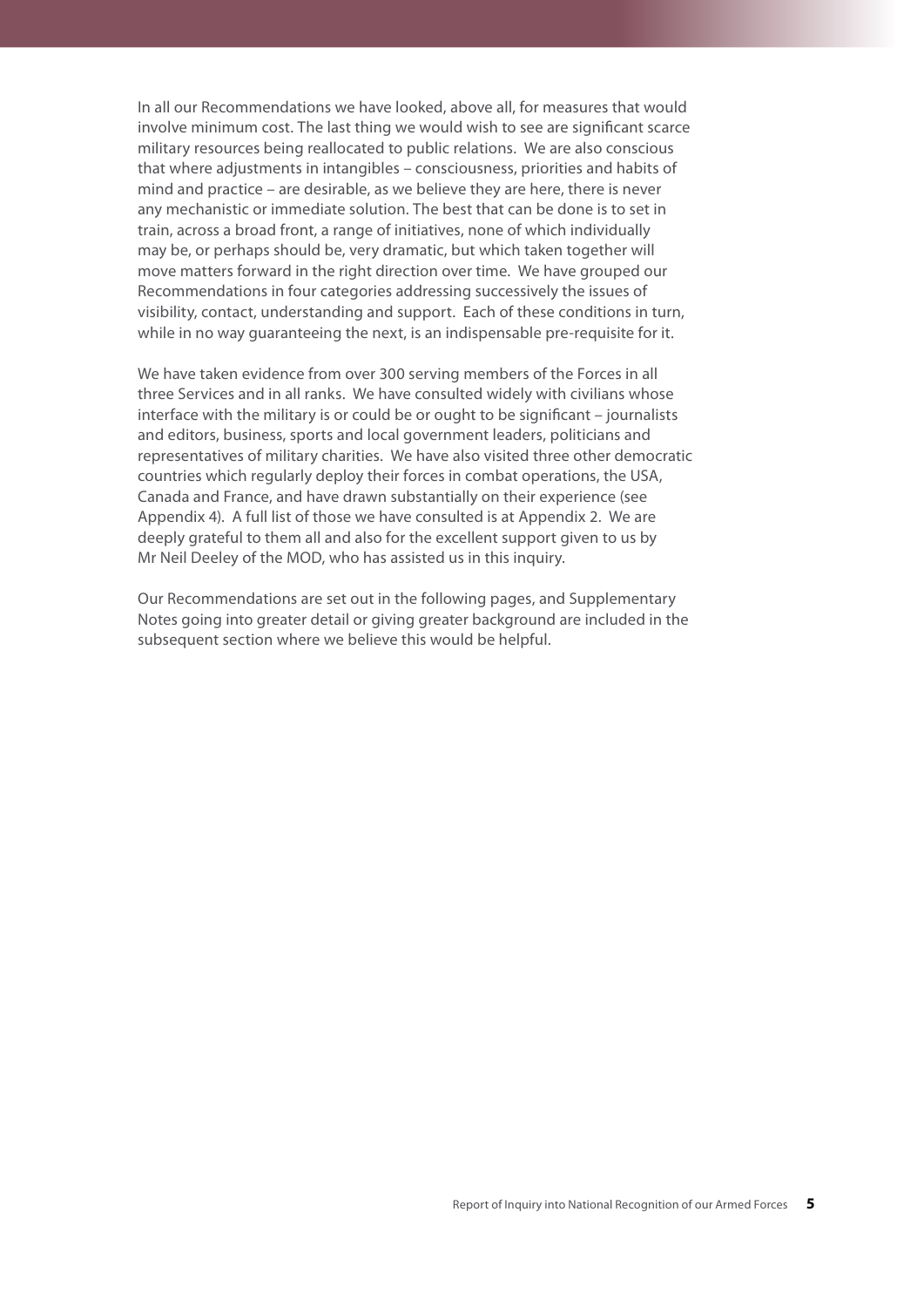### Recommendations **INCREASING VISIBILITY**

**1. Wider Use of Uniforms.** We believe that the military should be encouraged – not ordered - to wear their uniforms to the full extent allowed by the present Service rules (which clearly reflect current security advice). These rules already allow the use of uniforms for travelling to work, travel across the country on duty, and all official and semi-official functions. Clearly it would not be appropriate to wear uniform in purely recreational situations. There was very considerable enthusiasm for this Recommendation, both in the military, at all ranks, and among the civilian consultees to whom we spoke. (See also Supplementary Note).

**2. Legal Protection for the Uniform.** We call on all those in leadership and responsible positions in the private and voluntary sectors to make clear that those who risk their lives for the country always deserve respect, and that incidents of the level described in Appendix 3 will not be tolerated. But sadly we do not consider that this is enough. We believe Parliament should give an unambiguous lead, and that the law of the land should provide specific protection. We therefore recommend that the Government should take a suitable opportunity to introduce legislation making discrimination directed at those wearing military uniforms by purveyors of public or commercial services an offence. We further recommend that the Home Office, Crown Prosecution Service and Ministry of Justice consider issuing guidance respectively to the Police, Prosecutors and Judiciary to the effect that where victims of violence or threats of violence are persons in military uniform, those offences should be considered aggravated by that fact. (See also Supplementary Note).

**3. More Systematic Approach to Homecoming Parades.** Homecoming parades for units returning from combat should be encouraged, and should not be left to chance. The object should be to do everything possible to provide an opportunity for a unit from any of the three Services returning from a combat zone to have a parade if it desires to do so. The regional chain of command should be tasked, as it plans for the return of units from such deployments, to approach the local authority or authorities where the unit is based, or another authority with which the unit has a relationship (see Recommendation 18 below), to see if there might be interest in a parade. It is important that Reserve personnel who have served in the operational theatre should be included in the parade. A Military Band should, as a general rule, be made available on such an occasion on a Category 1 (no payment) basis. The local authority for its part should be expected to make an effort to arrange publicity before the event, and to provide a reception for the marching servicemen and servicewomen and their families afterwards. (See also Supplementary Note).

**4. Transfer of Ceremonies and Parades to Public Venues.** We have identified a number of parades and other ceremonies involving a Military Band which are currently held 'behind the wire'. In our view they should, where the agreement of the local authority can be obtained, be transferred to the main square of the nearest town or city, or to another appropriate public venue. (See also Supplementary Note).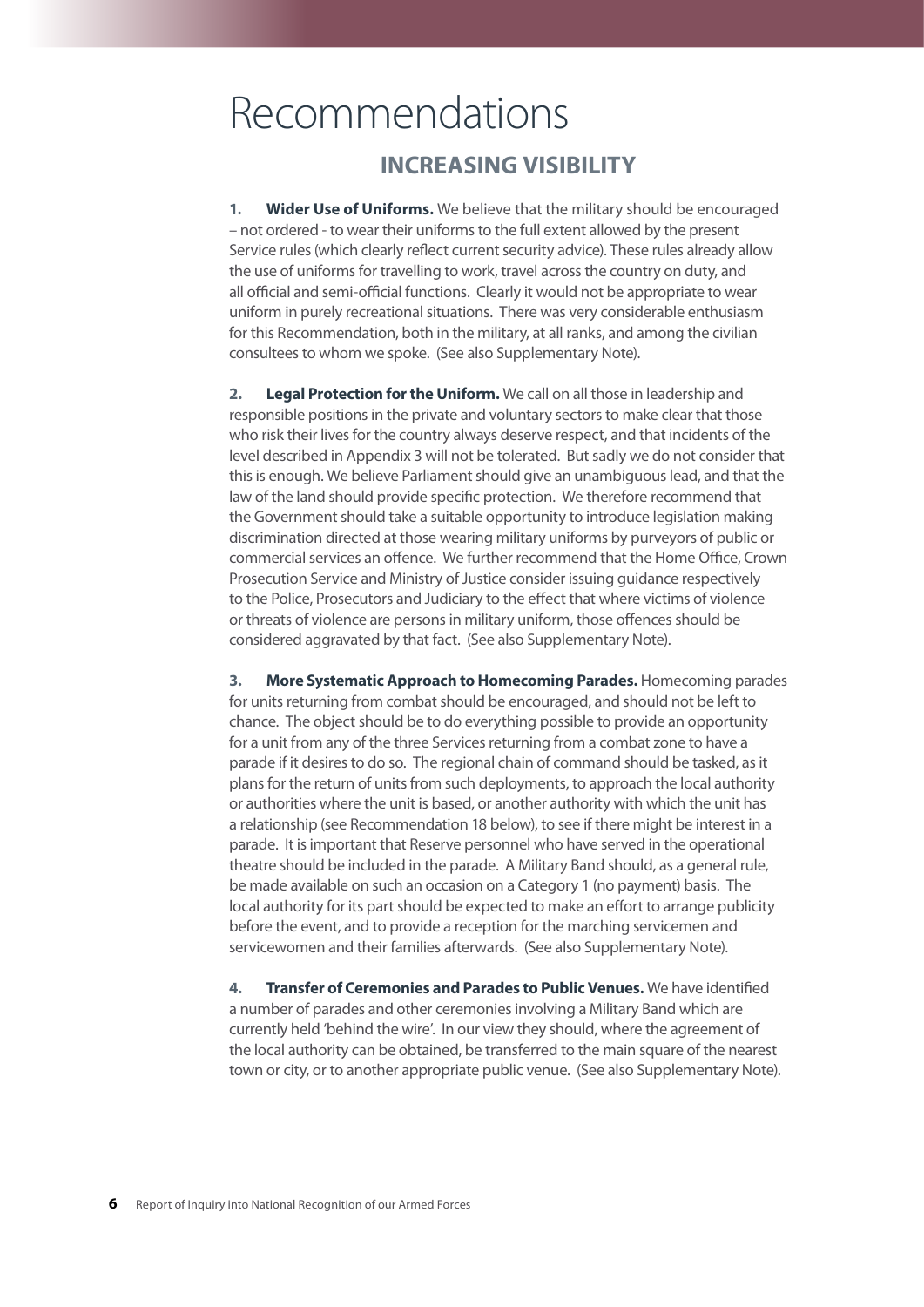**5. British Armed Forces and Veterans' Day.** We support the call for an Armed Forces Day. This should incorporate Veterans' Day, be called British Armed Forces and Veterans' Day and take place in the summer, preferably at the end of June on a Saturday (so that school children and most working adults would be available to attend events). If the Government were minded to propose to Parliament the creation of another public holiday we believe that an Armed Forces and Veterans' Day on a set Friday or Monday at the end of June would be the right solution. We believe our proposal has merit on either basis. The aim of British Armed Forces and Veterans' Day should be to provide a focus for media-directed initiatives on defence and Service issues, and an occasion for scheduling public events involving the Forces, including Open Days and 'freedom' parades (see Recommendations 12 and 18 below) and especially events that can involve the Reserves, Veterans and Cadets. We also believe, and this has been confirmed by sports organisations to whom we have spoken, that sporting events on such a Day could acquire a military flavour. (See also Supplementary Note).

### **6. Award Ceremonies for Campaign Medals and Veterans' Badges.**

Servicemen and servicewomen should always be given the opportunity to receive Campaign Medals personally, where possible at the hands of a Member of the Royal Family or the Lord Lieutenant, and at public ceremonies, rather than such Medals being simply distributed through their unit's internal mail system or by post. Those entitled to wear Veterans' Badges should also have an opportunity to receive them personally. Despite several recent initiatives, though five million Veterans are currently entitled to badges, only some 500,000 have received them. Badges might be presented by Ministers, senior officers, or by the local MP, lord mayor or mayor at an event at local Regular or Reserve military establishments. (See also Supplementary Note).

**7. Royal Tournament.** The Royal Tournament provided a very special opportunity for promoting the Armed Forces to the general public. Many people we have spoken to, both civilian and military, spontaneously said how much they regretted its demise. We share this sentiment but recognise that in view of the current pressure on our Armed Forces it would not be practicable to revive it at the present time. We have spoken to television journalists and impresarios with an interest in this area, including Ross Kemp and Jeremy Clarkson, about the prospects for launching a modern equivalent, and believe that the MOD should re-examine this possibility every year in light of pressure from overseas deployments.

Meantime, we are pleased to pay tribute to the continuing success of the Edinburgh Tattoo and we were delighted to learn on our visit to Wales from the First Minister, the Army Command and from the Lord Mayor of Cardiff of their hopes to launch a Cardiff Tattoo, and we trust they will receive all reasonable and practical support from the military and the MOD.

**8. Military Aid to the Community.** Military aid to the civil authorities and to the civil community is an immensely appreciated and highly visible role of the Armed Forces. We think it desirable not only that those involved wear uniform – generally combats in this context – but also that some publicity is given to the Services and to the units concerned (it is otherwise difficult or impossible for the media or the public to know which of the Services, and which unit, is involved). We are aware of the plans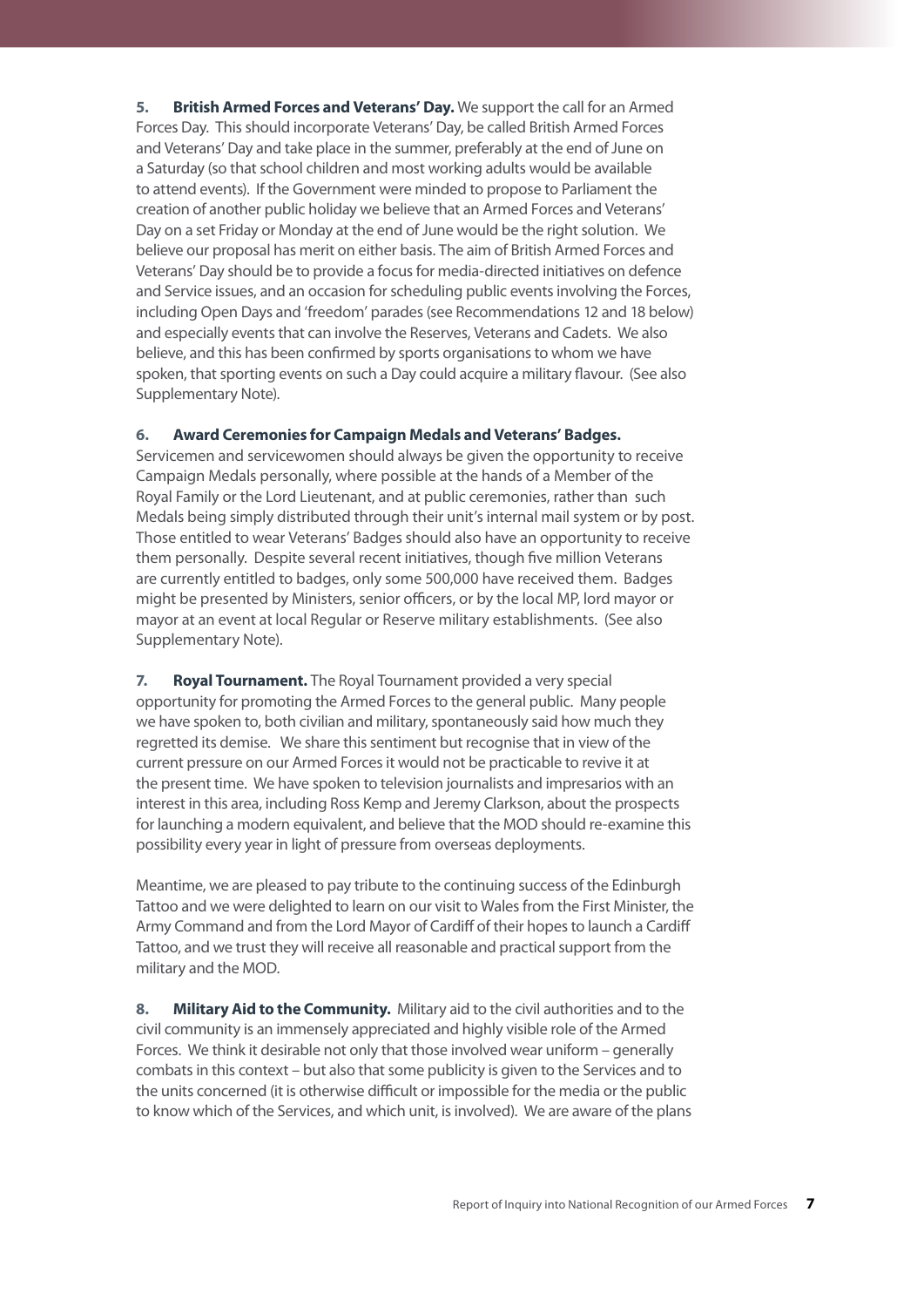to contract-out elements of the helicopter provision for Search and Rescue, and we do not wish to dispute the economic logic of this. But since RN and RAF crews will continue to be involved, we urge the Government to ensure in their contractual negotiations that these crews continue to wear their own uniforms and that the helicopters involved continue to be in military livery.

### IMPROVING CONTACT

**9. Rationalising Structures.** Each of the Services has developed strategies and structures for public outreach, but these are not always coordinated between the Services, and regional structures are not aligned. To ensure better coordination, we recommend that the MOD reviews the regional structures responsible for outreach with a view to aligning them.

**10. Annual Public Outreach Programmes.** Commanding Officers (COs) of all military establishments, Regular and Reserve, should prepare an annual public outreach programme aiming, at minimum cost and diversion of resources, to maximise local familiarity with his or her unit and its activities. It should be the responsibility of the regional chains of command to ensure coherence and, to the greatest extent possible, regional coverage of these programmes and to take any necessary initiatives for these purposes. In areas where there is no Regular unit, a Reserve unit's public outreach programme should form the basis of activities. (See also Supplementary Note).

**11. Public Outreach Obligation for the Reserve Forces.** The Reserve Forces deserve greater recognition as a natural bridge between the Regular Forces and the rest of society. We believe that commanders of Reserve Forces should be asked to devote at least one day a year to public outreach activity. This means that each individual in their unit will be allocating one of his or her 'mandatory training days' (usually a minimum of 27 days) to that purpose. The Government has recently announced a Review of the Reserve Forces and we hope this Review will take account of this Recommendation. (See also Supplementary Note).

**12. Open Days.** Wherever practicable, outreach programmes should provide for a public Open Day. Where for any reason that is not possible, the reasons for this should be explicitly set out in the public outreach programme itself. Where, currently, demonstrations of equipment and capabilities are laid on for families on a Families' Day, consideration should be given to opening the display to the general public. If this is impracticable then targeted invitations should be sent to specific groups (local government, teachers, chambers of commerce, police, fire, ambulance and other services etc) and of course to the local media. None of this detracts from the importance of preserving purely family events such as pre-deployment briefings and Christmas parties. (See also Supplementary Note).

**13. Relaxation of Local Media Contact Rules for COs.** Local media are a great communications asset. COs of the rank of Lieutenant Colonel (and equivalents) and above should henceforth without prior consent be able to speak to such media on matters relating to their own responsibilities, using their own judgement as to whether to report on anything significant to the Regional Press Officer or national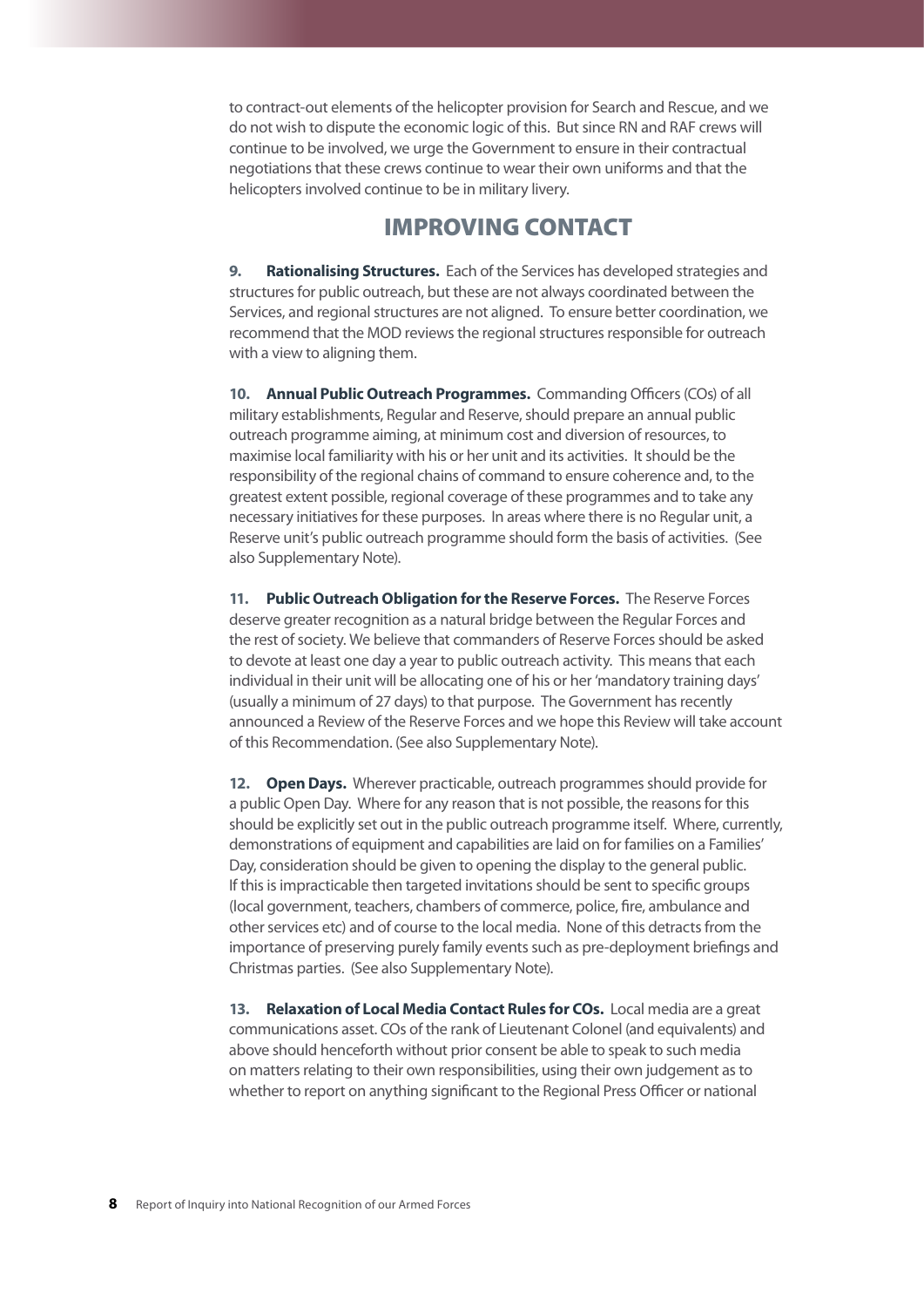MOD Directorate General of Media and Communications (DGMC). (See also Supplementary Note).

**14. Relaxation of Media Contact Rules for Senior Officers.** At the moment, all contacts with the media require prior consent. Officers of one-star rank (brigadier and equivalents) and above in command positions should be encouraged to develop relations with the media, seeking assistance from the DGMC where required in making contact, and guidance from the DGMC before undertaking interviews with the national media. (See also Supplementary Note).

**15. New Rules for Public Outreach use of Military Assets.** A constant message we received was that the present rules for charging out for the use of military assets by outsiders are unduly burdensome and complicated and often an impediment to valuable public outreach possibilities. They also waste time. We believe the rules should be simplified and reformulated to make clear that COs, where they determine that there is potential benefit to their unit or Service (including benefit to Reserve and Cadet Forces), should on their own authority be able to make available such assets provided only that no variable (incremental) cost arises and no opportunity cost is suffered. Where there is a variable or opportunity cost this should of course be recovered. The 'competing with the private sector' rule should not by definition apply where a military benefit, including an outreach benefit, has been determined to exist. None of the above should call into question the future of events which involve the use of military assets by outside bodies and generate revenue for the MOD. Nor do these Recommendations overide the obligation of COs to generate such revenues where they responsibly and sensibly can do so. But they must be the judge of whether the level of charging would close off useful public outreach possibilities that would be in the Forces', and therefore the national, interest. (See also Supplementary Note).

**16. New Rules for COs Accepting Certain Hospitality.** The present rule preventing serving officers from accepting personal invitations to cultural or sporting events should be modified to allow COs (or their representatives) to accept such invitations from the organisers or sponsors of such events or from local authorities in their areas when invited in their official capacity. They should always wear uniform on such occasions. (See also Supplementary Note).

**17. Introduction of the '3+2+1' Principle.** We were impressed by the success of the US Army's '3+2+1' Rule and we consider that an equivalent scheme should be adopted by the UK Armed Forces. This would entail every one-star officer and above in a command position being normally expected in any three month period to have at least three public engagements, or meetings with civilian organisations (such as local authorities, trades unions, business, charitable, church, faith or educational groups or other Not for Profit Organisations); two contacts with national, local or specialist media; and to make at least one internal presentation to subordinates. (See also Supplementary Note).

### **18. Affiliations with Local Government, Civic Bodies and Livery Companies.**

The present arrangements under which stations and bases are adopted by towns or cities and are given the 'freedom' to march there seem to us to work excellently. Similar arrangements work well for warships and regiments, and for at least one RAF squadron. The Air Force Board Standing Committee should consider whether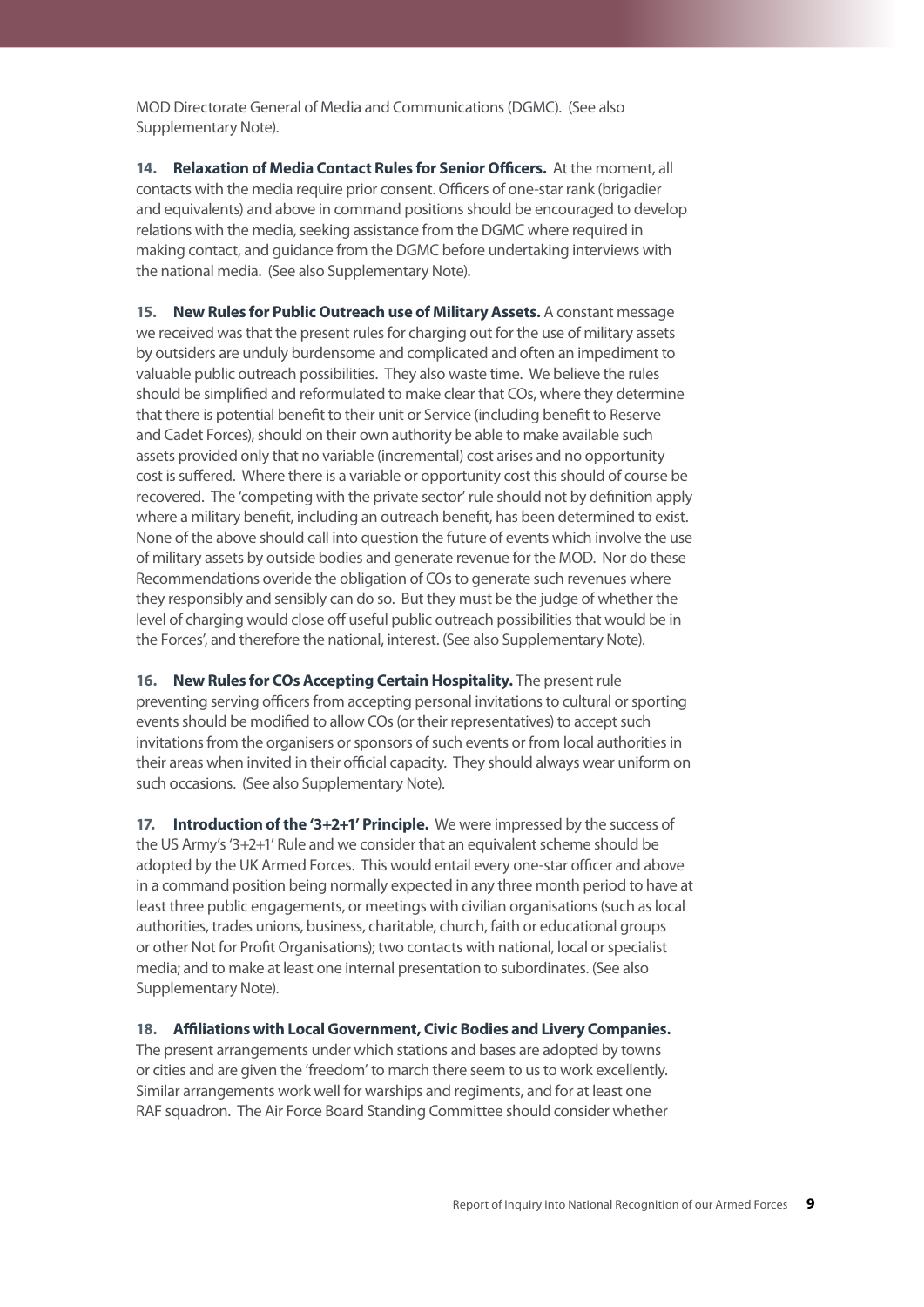there would be merit in spreading the practice more widely among RAF squadrons. Likewise, the adoption of units by City of London Livery Companies has worked very well. The Livery Companies, in addition to offering prizes, hospitality and introductions to the business and City communities, often support projects for the benefit of Regular, Reserve and Cadet units with contributions that in aggregate run into hundreds of thousands of pounds a year and occasionally more. It would be quite wrong to impose any bureaucratic intermediation on long-standing and successful relationships of this kind. But we agree with the representations we have received that it would be worthwhile to designate senior military officers in the regional structure (ideally the same officers who are charged with overseeing public outreach) to act as a point of contact for civic bodies, including local authorities and Livery Companies, for example to help effect introductions for such bodies seeking a military unit to adopt.

**19. New Rules on Dealings with Local Members of Parliament (MPs).** We believe that there would be considerable advantages in encouraging closer contacts between individual military units and MPs. We believe the present rule requiring prior consent from the MOD before MPs are allowed on military establishments should be abolished so far as the local MP and MPs in adjoining constituencies are concerned. COs should be encouraged to develop constructive relationships with such MPs if in their own judgement these relationships are likely to be helpful to their unit, and to their Service. Some units have offered MPs and other prominent local figures honorary positions (eg Honorary Colonels), and we agree that where the individual concerned can demonstrate sufficient commitment this can be a very useful practice. (See also Supplementary Note).

### BUILDING UNDERSTANDING

**20. MP Visits to Combat Zones.** When a unit is deployed to a combat zone the MOD should give consideration to inviting the MP representing the area where that unit's base or depot is located to visit it in the field.

**21. Secondment of Officer to the House of Commons.** We recommend that the MOD offer to second a middle-ranking officer (say major or equivalent) to the House of Commons Library on a rolling (say annual) basis. He or she should sit in the Old Library and wear uniform so as to be easily available and identifiable. His or her main task (as with other Librarians) would be to advise Members who are preparing speeches, questions or articles or responding to constituents' queries on (in this case) military and defence matters, and to produce background papers. He or she might also have a role in relation to enquiries about the Armed Forces Parliamentary Scheme, and requests to visit military establishments, other than as a member of the Defence Select Committee or as a local MP (see Recommendation 19). We have naturally explored the reaction that such an offer might receive before suggesting that it might be made.

**22. Parliamentary Orientation Course for Officers of the Armed Forces.** There should be regular opportunities for selected serving officers to spend a few days in Parliament for an orientation on the workings and procedures of Parliament, and to be able to discuss defence matters with interested MPs and peers. We recommend that the Industry and Parliament Trust be asked to design and arrange an annual or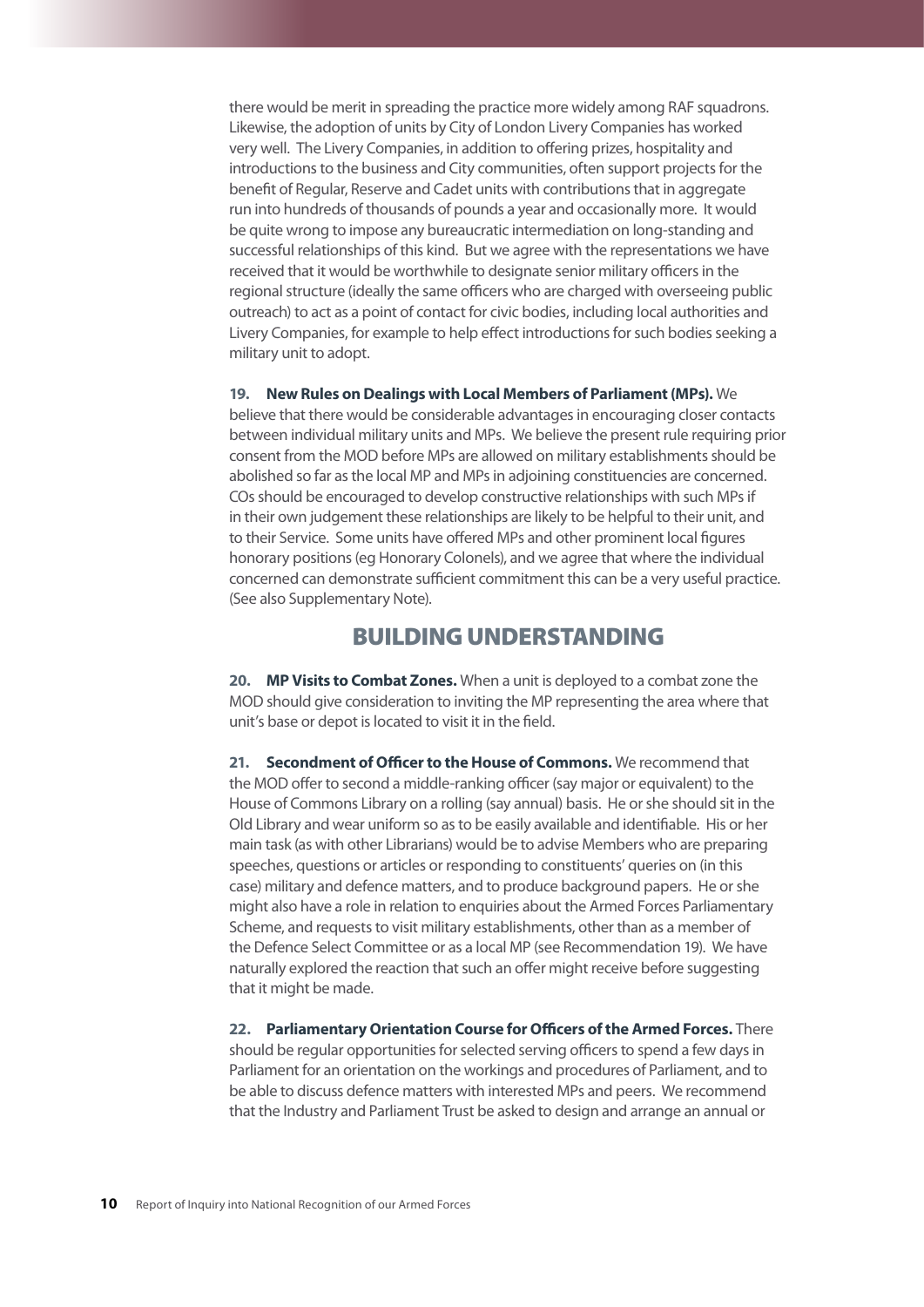perhaps six-monthly or three-monthly event of this kind, along the lines of the weeklong courses they currently arrange (separately) for business executives and for civil servants. We have, again, explored the potential reaction to such a proposal before suggesting it.

**23. Business Breakfasts for Chiefs of Staff.** The Lord Mayor of London in his discussions with us generously offered to arrange a series of business breakfasts to introduce the Chiefs of Staff to City and other business leaders. This offer should be accepted.

**24. Defence Seminars for Chief Executives.** We recommend that the Secretary of State, together with one or more of the Chiefs of Staff, hold half-day defence seminars twice a year to which they invite a small number, say 30, chief executives of major private sector corporations and Not for Profit Organisations. The rest of the day might be taken up by a visit to a naval vessel, a military establishment or an airbase.

**25. NEAB to have Expanded Role in Business/Armed Forces Relations.** In addition to encouraging military establishments to develop good relations with their local business community, we believe that a permanent effort should be made at national level to promote and optimise contact and understanding between the military and the business worlds. We believe that the National Employer Advisory Board (NEAB), which currently advises the Chiefs of Staff and the Secretary of State on issues related to the climate for Reserve recruitment, would be well placed to have this wider responsibility explicitly placed upon it. Support for Britain's Reservists and Employers (SaBRE), which is advised by the NEAB and works closely with it in its programme of activities directed at actual and potential employers of Reservists, has developed a number of instruments (conferences, awards, visits to military establishments etc) which we think would be very relevant to this wider role. We also consider that the organisational and reporting structure covering NEAB, SaBRE and the Reserve Forces and Cadets Association (RFCA) needs to be reviewed with a view to achieving greater clarity.

**26. Increase in Combined Cadet Forces in Comprehensive Schools.** The social value of our Cadet forces, both the community-based Cadet forces (the Sea Cadets, the Army Cadet Force and the Air Training Corps) and the school-based Combined Cadet Forces (CCFs), which give children experience of team effort, purposeful endeavour and meeting physical challenges, goes far beyond their military training value. We believe, therefore, that there needs to be a cross-Government consensus to ensure that as many children as possible can benefit from these opportunities.

There are 6,400 secondary schools in the United Kingdom, of which only 260 have CCF units. This latter figure includes six new CCFs created last year as a result of a very welcome initiative. All but 60 of the 260 CCFs are in Grammar and Independent Schools. This imbalance was never of course deliberately intended, but it should be a priority to do everything possible to encourage more Comprehensive Schools and City Academies to apply for their own CCF. It goes without saying that there should be no dilution of the degree of commitment that has always rightly been required from schools before CCFs can be initiated. (See also Supplementary Note).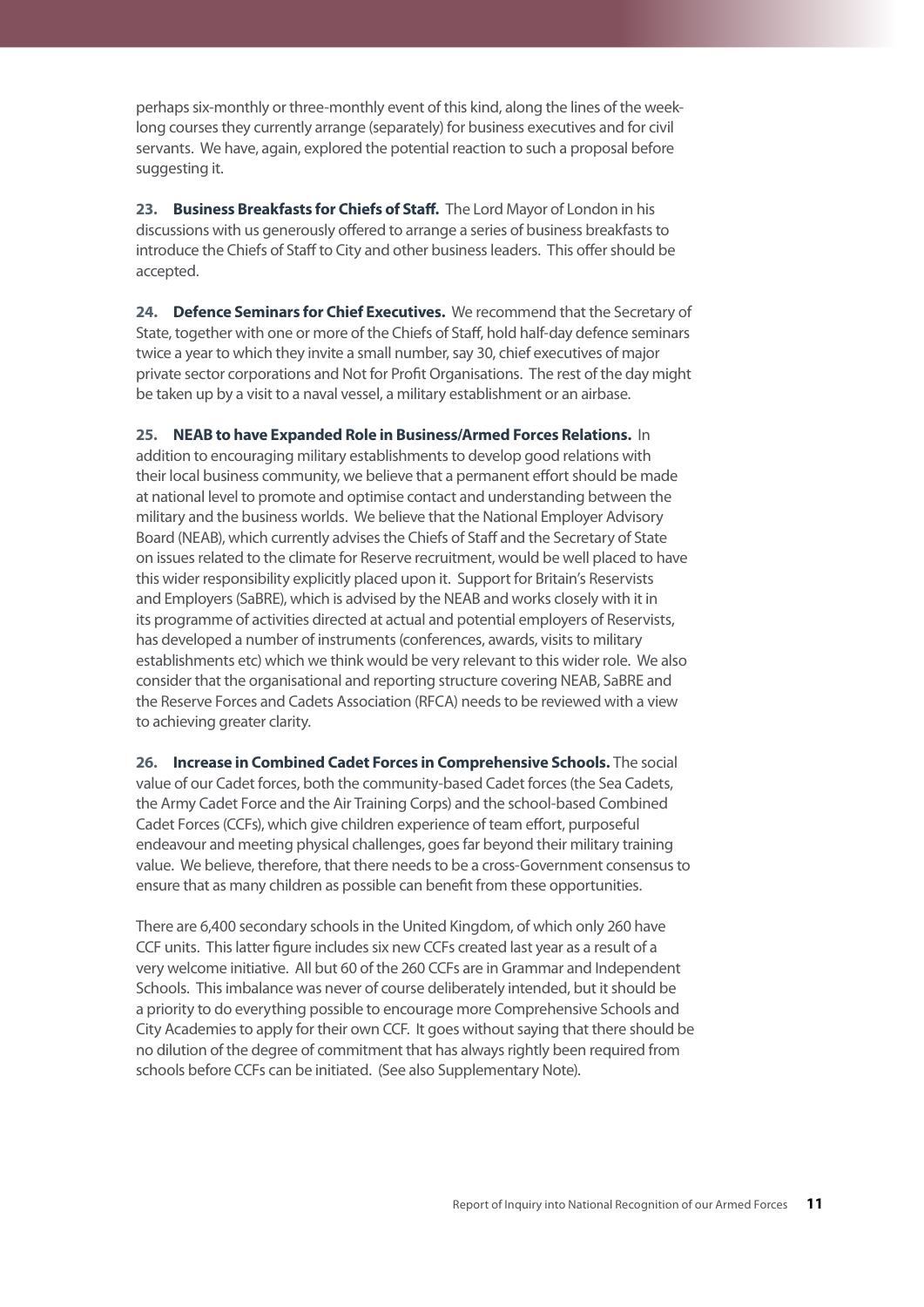**27. Measures to Strengthen Cadet Forces.** We think the way forward is via the appointment, already agreed on in principle between the MOD and the Department for Children, Schools and Families (DCSF), of a Cadet Ambassador in London. This appointment should be made as soon as possible. The Cadet Ambassador should be even-handed in proposing to schools either greater participation by their pupils in the community-based Cadet forces or the establishment of a CCF, depending on the circumstances and aspirations of a school. Either route can provide equal value for the children concerned. Once this initiative has been rolled-out in London we hope that the results of the exercise will justify its extension elsewhere. All of this will clearly need new money. It would be quite unreasonable to expect the MOD to carry the costs of such an expansion from within its existing budgets. We therefore urge the MOD to concert with the DCSF and with local government with a view to ensuring that, if the Cadet Ambassador's mission is a success, the resources will be available to deliver a programme commensurate with the expectations which will have been aroused. Full consideration should also be given to inviting the private sector to contribute to this programme. The Sea Cadets, who raise approximately half their budget from private donors and sponsors, have shown how this can successfully be done. (See also Supplementary Note).

We are also aware of the MOD's partnership with The Prince's Trust within which the MOD and the Armed Forces combine to provide team leader secondments to the Trust across the United Kingdom. This excellent programme creates very valuable exposure to members of the Forces, as well as meeting the commendable aim of the Trust to help thousands of disadvantaged young people to transform their lives.

**28. National Curriculum.** We believe that gaining some understanding of the Armed Forces, as part of education on our national institutions, should be an essential element of the Citizenship Agenda and civic education in schools. We would urge those responsible for the National Curriculum to consider specifying a module on the subject.

**29. 'Return to School' Programme.** There is never, in education or in any other branch of human affairs, any substitute for personal contact and dialogue. We recommend that as a general rule serving sailors, soldiers, and airmen, at the convenience of their units, should be allowed a day on duty and a travel warrant, to revisit their old school for the purpose of meeting with teachers and current pupils. (See also Supplementary Note).

**30. Civic Education in Secondary Schools**. We believe that even more than this needs to be done on the educational front. We believe that every secondary school should be circularised by the senior military chain of command with the offer of an hour or so's presentation in any one year by an officer or Senior Non-commissioned Officer (NCO) (Regular or Reserve) on the latter's professional life and experiences. This offer would be irrespective of any visits made under Recommendation 29 above, and should be entirely unrelated to the Armed Forces' recruitment effort or structures. Our conversations with local units have confirmed our belief that the manpower cost of this could be borne without excessive difficulty if spread across units and Services, given plausible rates of take-up by schools. (See also Supplementary Note).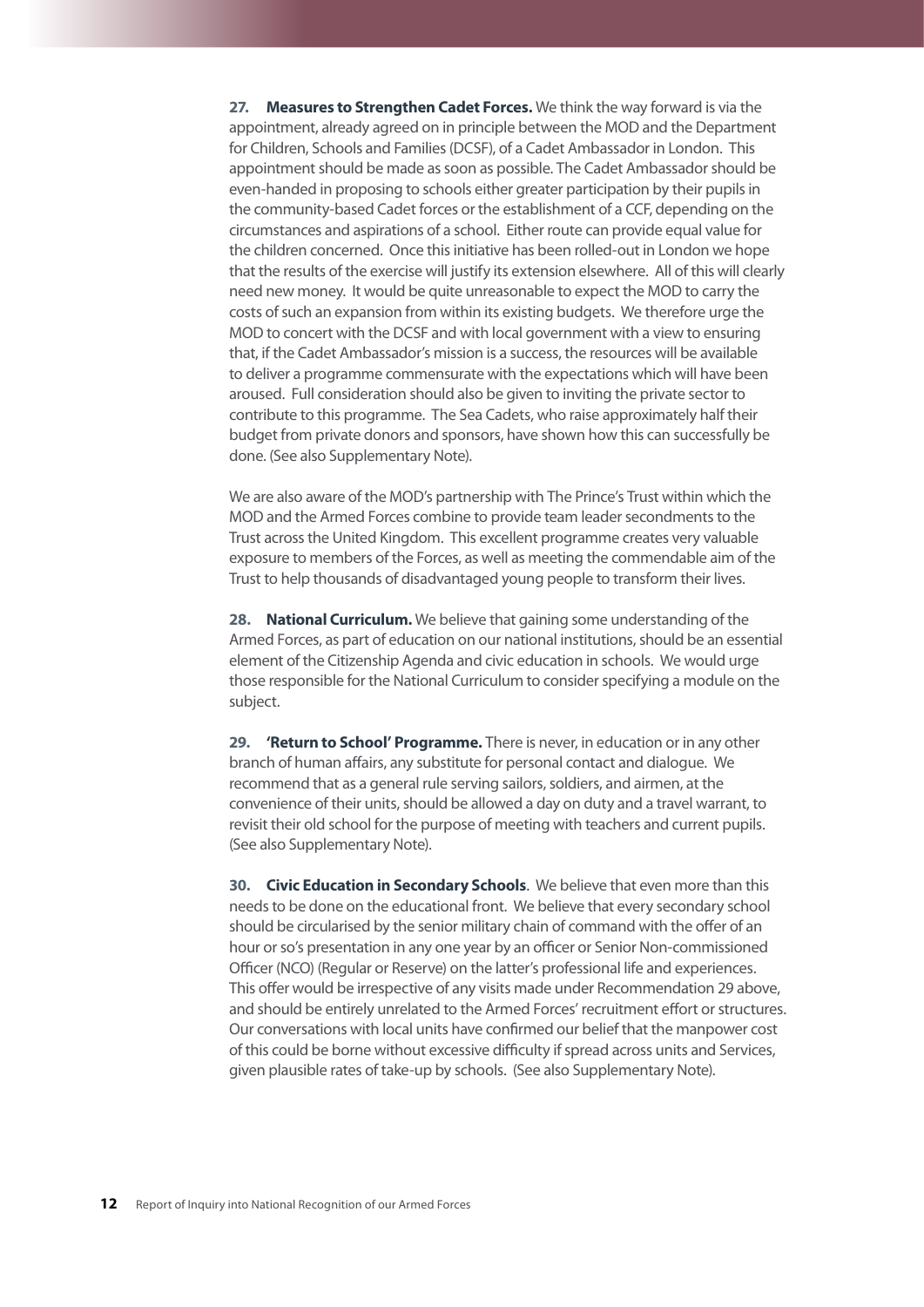**31. Military Museums.** Museums are a great, but sadly much neglected, educational resource. This is particularly regrettable given the commendable efforts military museums are currently making to project the present as well as the past in their displays. Good examples of this are the Typhoon in the RAF Museum and the excellent Helmand display at the National Army Museum. Only 13,000 school children in school parties (out of 250,000 visitors) visited the National Army Museum last year. Though the RAF Museum did much better with 100,000 children out of 500,000 visitors, even this figure is very small set against the more than six million children of secondary school age. We believe that the equivalent of at least 2% and not more than 5% of the budget for military museums (which totals around £15M) should be devoted to transport subsidies for school parties thus addressing what we have identified as the greatest obstacle in this context. Here again, we believe the MOD should concert with the DCSF and should consider to the full the possibility of mobilising private sector and local government support so as not to impinge unduly on the budget for renewing exhibitions and displays.

**32. New Approaches to the Media.** It is clear from our conversations with many journalists that the DGMC – unsurprisingly in view of some recent press campaigns and of the Hutton and Hall Reports – has been perceived as excessively defensive and cautious in its handling of the media. We have, however, also heard evidence that they have adopted a more proactive stance in recent months and we hope that the great success of their handling of the Prince Harry story – where rightly and successfully they took risks – will encourage them to continue on that course. Our Recommendations 13 and 14 above are intended in this sense. We further recommend that the Secretary of State, Defence Ministers, and the Chiefs of Staff (on occasion perhaps a Minister and a Chief together) should more frequently, indeed regularly, hold small background briefings for selected journalists at the MOD's own initiative, especially when there is dramatic or positive news (for example a successful engagement in Afghanistan, a Russian incursion into our airspace, an act of outstanding courage by a sailor, soldier or airman, the introduction of new or much improved equipment). We think that there is merit in occasionally inviting leading columnists and leader writers as well as established defence correspondents. We believe it would be very useful if the Secretary of State and one or more of the Chiefs of Staff together were on occasion to invite a group of editors to a general discussion, both on operations and policy, and on relations between the media and the MOD. The intention of all of these Recommendations is incremental. We in no way wish to see any reduction in the present volume of background briefing provided by the DGMC.

We further recommend that when worthwhile news stories can be anticipated (the Musa Qaleh offensive in Afghanistan is a good example) selected journalists with experience of military operations should be invited, if necessary at 24 hours' notice, to be embedded in the front line. We have been told that the embedding system generally works well in the field, but we have been given many accounts of very long delays in the processing of applications from journalists wishing to go to Afghanistan. We would like to see a greater capacity for embeds. When a journalist has earned the trust of military commanders and of the DGMC, it should no longer be necessary for him or her to be accompanied at all times by a media operations officer. This should allow media operations officers to look after several journalists and enable the MOD to support a number of journalists in a unit, as well as making the embedded journalists feel more trusted and less constrained. All the evidence we have is that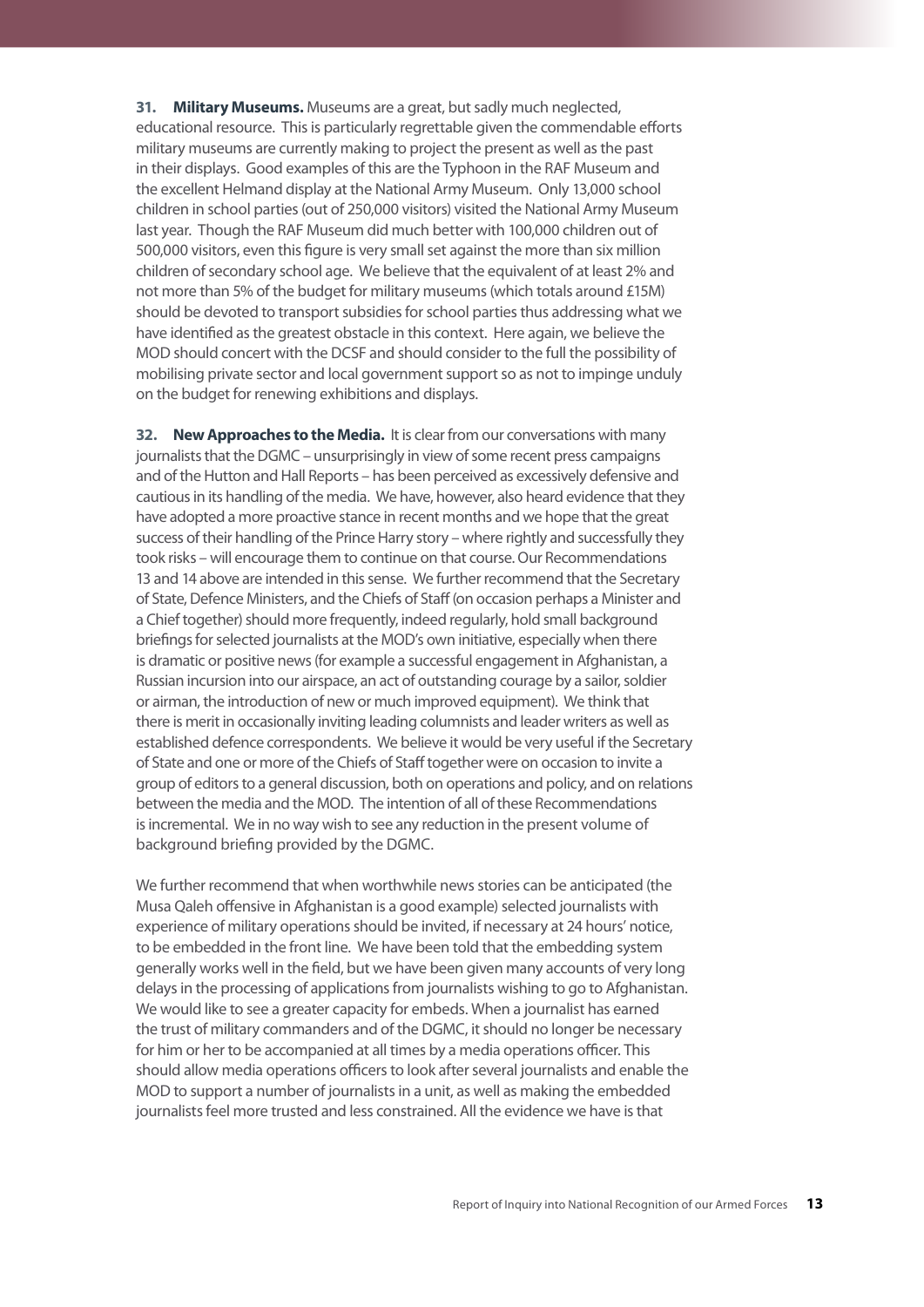a close relationship with the press of this kind is in fact deeply appreciated by our fighting forces in the front line.

We understand the rationale behind the disbandment of the three single-Service Directors of Corporate Communications. But this has inevitably resulted in some loss of authority in the MOD's communication with the media. We feel that the DGMC should build upon the recently adopted practice of a greater use of military personnel within the Press Office for media briefings.

#### **33. Handling Errors of Fact and Complaints to the Press Complaints**

**Commission.** We take our stand on C. P. Scott's principle that opinion is free but facts are sacred. In a free society no-one should feel aggrieved at the expression of any opinion, however much he or she may disagree with it. But the MOD cannot be indifferent to blatant errors or misrepresentations. We understand that the DGMC has a policy of instant rebuttal of such errors using their website for this purpose. We are told that they also sometimes write to editors, to demand corrections or a right to reply. We think they should not hesitate to do these things, but that where there are serious distortions or misrepresentations, and no correction is made, the DGMC should in egregious cases withhold contact from the journalist concerned and/or complain to the Press Complaints Commission. The important thing is that the generality of journalists should not be penalised, valuable initiatives suspended or a policy of greater openness sacrificed because of the behaviour of an individual journalist. A fruitful relationship between the DGMC and the media can only result from effort, and from good faith, on both sides.

**34. Armed Forces Scheme for Journalists.** There is universal recognition of the great value of the Armed Forces Parliamentary Scheme (AFPS) for MPs. We recommend that this Scheme be extended or a parallel scheme be set up for a small number (say up to 6) media journalists or editors each year. We suggest that Sir Neil Thorne, the architect of the AFPS, be asked to advise on this and we have ourselves consulted with him. We think it is not unreasonable to ask newspaper publishers and television networks to meet the external costs of this.

### ENCOURAGING SUPPORT

**35. Military ID Cards.** We believe that the Military ID card should be enhanced to make it useful for general self-identification purposes. This, we are advised, would require the addition of a central address including a post code and a Proof of Age Standard Scheme (PASS) hologram. All three Services should have an ID card in the same, easily recognisable format. (See also Supplementary Note).

**36. Veterans' Cards.** We believe that Veterans, on the day they leave service, should be issued with a Veterans' version of the Military ID card (perhaps a similar card marked with 'V'). This would be available for use as general purpose identification, and could also be used for accessing any Veterans' benefits offered by commercial, sporting or other organisations. (See also Supplementary Note).

**37. Military Discounts.** Military discounts will of course be the consequence and not the cause of enhanced national recognition of the Armed Forces. The Defence Discounts Directory booklet sets out a number of discount opportunities available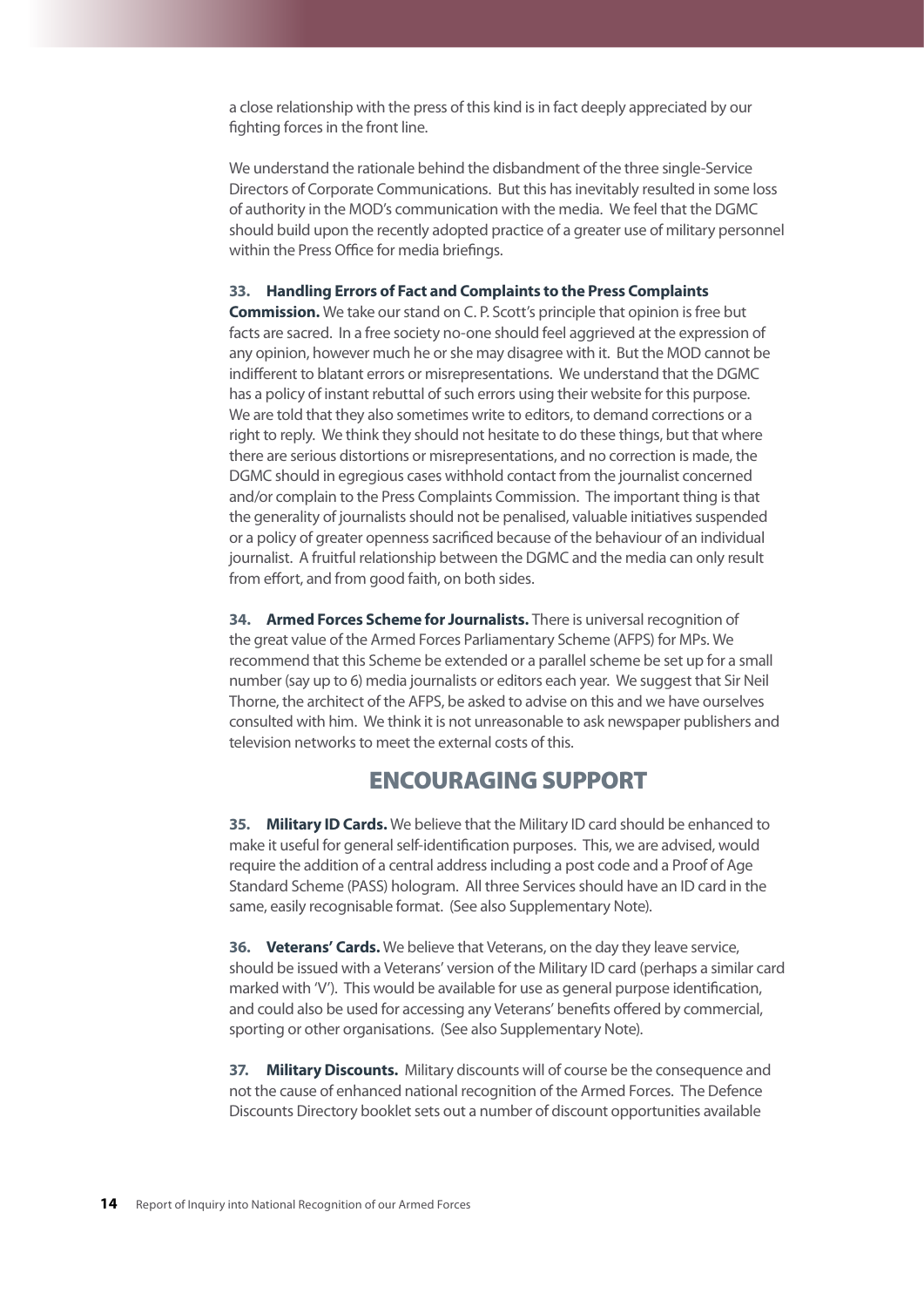for servicemen and servicewomen. The Directory and the associated website contain many hundred discount opportunities. We greatly welcome this scheme while recognising that many of the offers are not specifically military discounts but would be available to other groups of customers in comparable numbers. We have secured an undertaking from British Airways to offer a genuine military discount. This will be included in the Directory and website. We received evidence that knowledge of the Directory and the website was patchy and we recommend that the MOD actively advertises their existence.

**38. National Sports Events and the Military.** There is great support for our Armed Forces in the nation's leading sports organisations. The Lawn Tennis Association regularly invites military personnel to act as stewards at Wimbledon. The Marylebone Cricket Club (MCC) and The Premier League, with both of whom we have met, have made generous suggestions to us which would involve both visibility and opportunities for contact between the public and the military, and benefits for those who have served in combat zones. Good relationships with sports organisations are very important, and we believe that a senior officer in the MOD should be given the responsibility for liaising with them. We have also interviewed London 2012. In our view, it would be most regrettable if the Armed Forces played no part at all in the events surrounding the London 2012 Games. We understand that the Red Arrows have already been booked but we hope there may be other opportunities also. We consider, however, that it would be quite wrong for the Armed Forces to be asked to provide assistance to the Olympics (leaving aside individuals volunteering in their own time) dressed in anything other than in their own uniforms.

**39. Benefits.** We entirely understand the need to avoid any conflict of interest or appearance of undue influence when benefits are offered to the military, but the present situation is one in which opportunities for fruitful and appreciated contact are being missed. Organisers and sponsors of sporting or cultural events who wish to give a limited number of tickets to the military, or a particular category of the military, should be unreservedly encouraged to do so. (See also Supplementary Note).

**40. Parcels to Personnel Serving in Combat Zones.** Thousands of our fellow citizens wish to send presents, especially though not exclusively at Christmas time, to our servicemen and servicewomen serving in the field, and we are aware of excellent initiatives such as that run by the 'UK4U Thanks' charity, which provides Christmas boxes to Service personnel on operational duties overseas. Most deployments to combat zones are for six months and accordingly, if our proposal to institute a British Armed Forces and Veterans' Day at the end of June is accepted, this would provide a good second opportunity in the year for the British public to show its appreciation. We have heard that spontaneous parcels of this kind are greatly appreciated by those who receive them, and of course this generosity is entirely admirable and should be applauded. But here again there is an informational gap. Such gifts should not be solicited by the MOD, but an effort should be made to persuade one or more military charities, with the resources to play this role, to work with the MOD, to provide some publicity and a standard form of guidance (types of gifts most appreciated, maximum weight, possible ways of addressing parcels, names of units deployed in each combat zone, BFPO numbers etc and taking account of operational realities). The Royal British Legion have told us that they would be happy to do this, and we hope that this offer or similar ones from other charities can be accepted.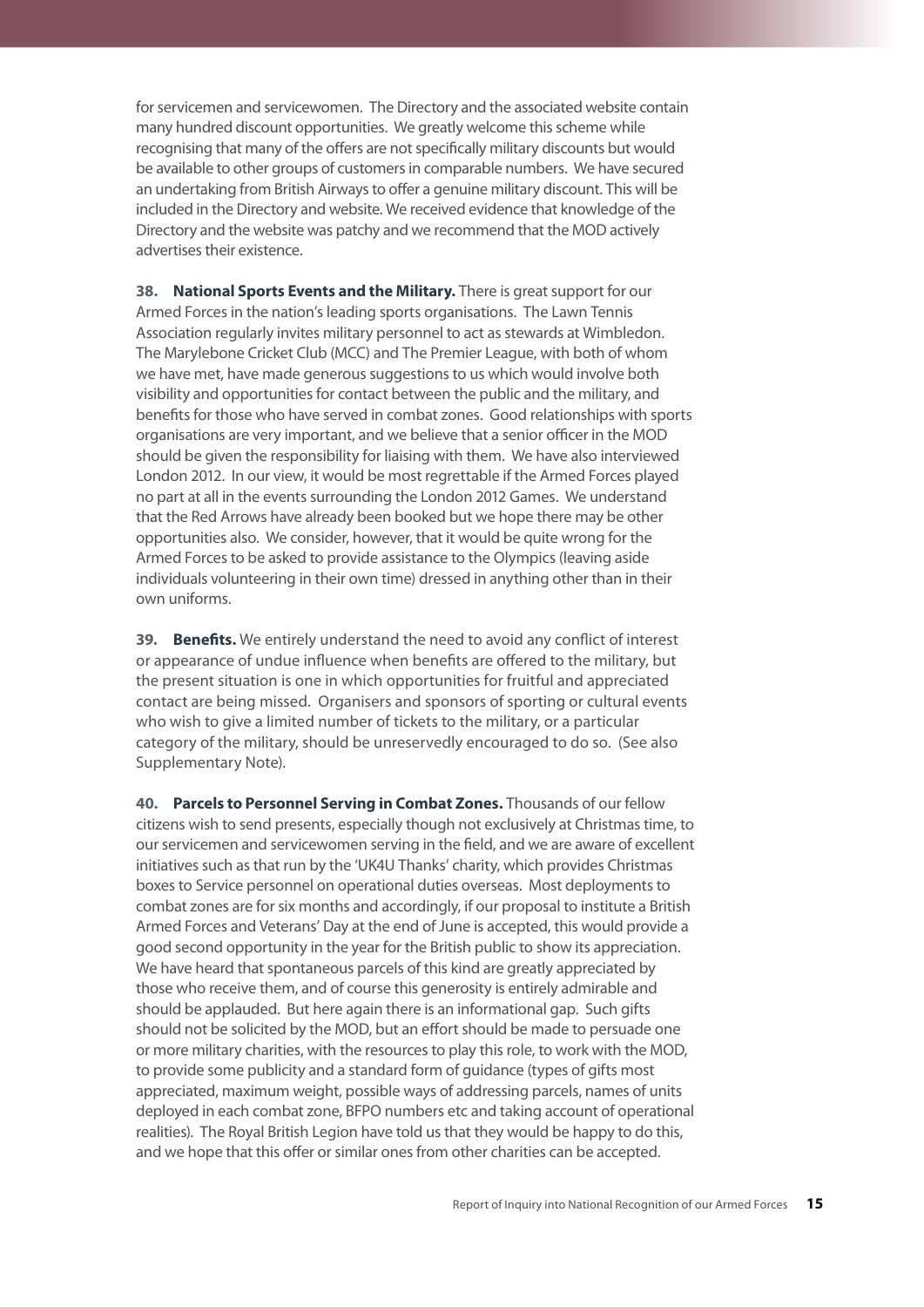## Supplementary Notes

### Supplementary Note on Recommendation 1 - Wider Use of Uniforms

A great many people that we met expressed the hope that there would be a considerable increase in the wearing of military uniforms in public. In both World Wars and in the years of National Service, it was commonplace to see military personnel in our streets or travelling on public transport. We heard much anecdotal evidence of serving personnel in the past successfully hitching lifts or receiving spontaneous hospitality from grateful members of the public in recognition of their special role. The extensive wearing of uniforms in public subsequently diminished and was virtually eliminated as a consequence of the troubles in Northern Ireland and the associated risk of terrorist attacks on military personnel. The rules were then liberalised in 1998 after the Belfast Agreement.

We have taken evidence on the wearing of uniforms in four other countries, Canada, USA, France and Australia. The wearing of uniforms in public and in defence ministries is well established practice in all the three countries we visited, and we believe in all other NATO countries.

Greater public use of uniforms would in our view increase the profile of the Armed Forces. Current reluctance to wear them is understandable, particularly in the generation of the Service personnel who lived through terrorist threats that specifically targeted military personnel. The great majority of the military personnel we spoke to across all the ranks were in favour of a change, many enthusiastically so. We also identified a positive attitude on the wearing of uniforms from very senior military commanders and, in some cases, those commanders were leading by example, for instance, by wearing uniforms when travelling on public transport. Some military personnel interviewed were nevertheless concerned about wearing uniforms in certain parts of the country where they thought that might draw hostile attention to themselves or to their families.

The present problem is to some extent self-generating. Because military uniforms are rarely seen in public, when they do appear they cause an undue degree of surprise and attention. And they may not be recognised at all. If military uniforms become more commonplace the Armed Forces will increasingly be seen as a normal part of society, and the likelihood of extreme reactions when they do appear will be reduced correspondingly.

We therefore recommend that wearing uniforms in public should be encouraged to the full extent allowed under the current rules. Clearly, whatever their private views, few junior officers or other ranks would feel comfortable taking the initiative here themselves. If there is to be a change in practice therefore it would be necessary that a lead from the top should be given explicitly from a date specified in advance. We accept that special circumstances may apply in Northern Ireland, and it should be left to the General Officer Commanding to determine the extent to which these general principles should be applied in this specific case.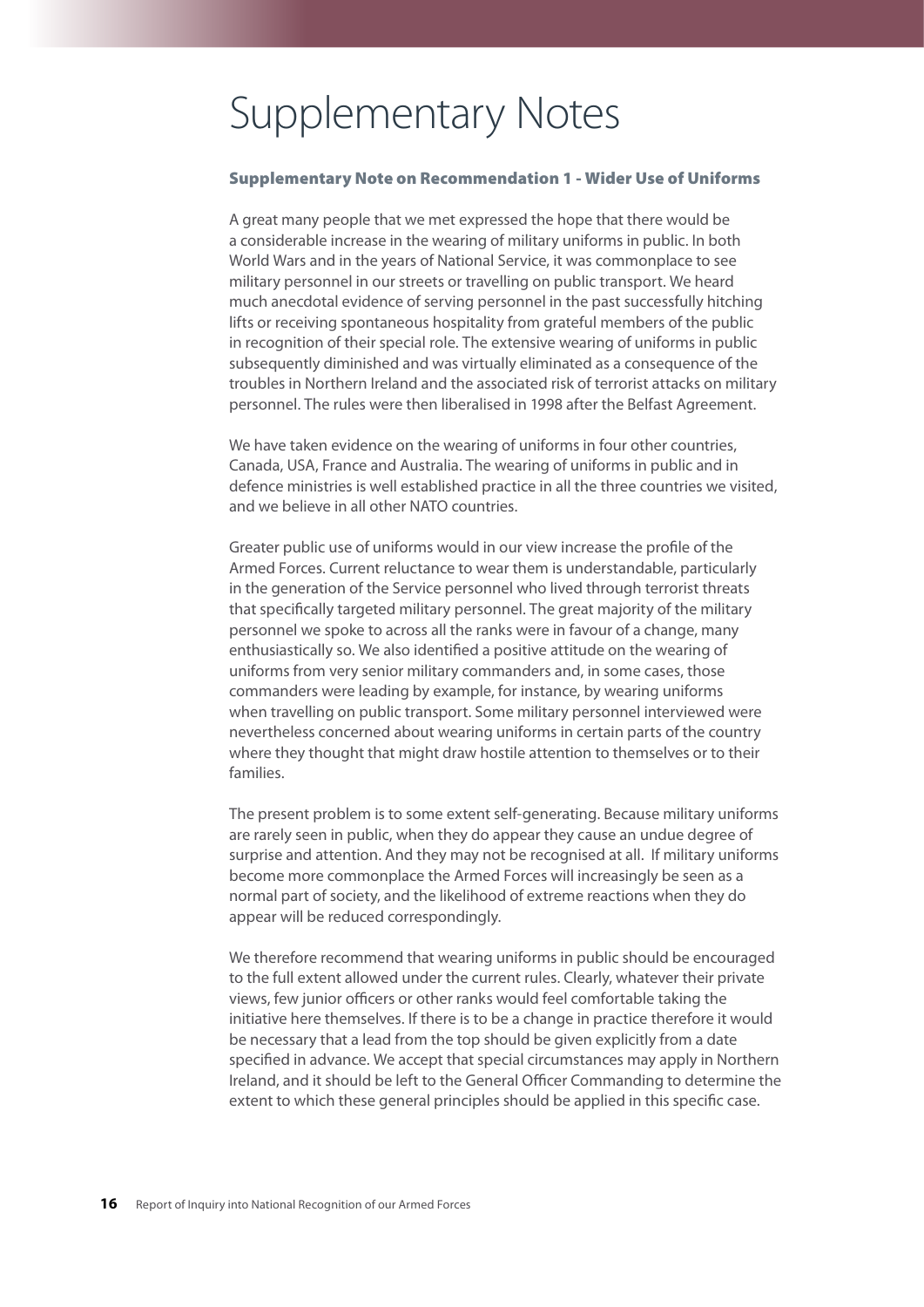### Supplementary Note on Recommendation 2 - Legal Protection for the Uniform

Appendix 3 sets out some disgraceful examples of Service personnel wearing uniform being subjected to discrimination, abuse or threats. All citizens are protected from threatening behaviour, harassment and assault by the existing criminal law. It is quite intolerable that those who wear the Queen's uniform should be denied access to public or commercial services as a result, but there is no legal protection for the targets of such discrimination. We think that there should be and we therefore recommend that the Government should take an appropriate opportunity to introduce legislation against such discrimination. In cases of abusive behaviour, threats or violence, we believe that, provided the Evidential Test under The Code for Crown Prosecutors is met, then there would be strong Public Interest considerations in favour of prosecuting any offence committed against any person serving the public, and the wearing of a uniform would be an obvious indication of public service. We therefore recommend that the Home Office, Crown Prosecution Service and the Ministry of Justice issue appropriate guidance to the Police, Prosecutors and the Judiciary.

### Supplementary Note on Recommendation 3 - More Systematic Approach to Homecoming Parades

We have been very struck by the warm and favourable public response which recent homecoming parades have aroused where they have been held in different parts of the country – Abingdon, Cardiff, City of London, Guildford, Liverpool, Nottingham, Norwich, Salisbury, Winchester and elsewhere.

We have discovered, however, that the initiation of these events has been largely due to the chance of individual initiative and to serendipity – the sudden thought of a regimental secretary or major, or the accident of a conversation with a senior councillor. Some units which have returned from very intensive operations where they have sustained significant casualties have enjoyed no such welcome home. We believe therefore, both in fairness and because those occasions are unique opportunities for the general public to express some sense of gratitude and recognition to the military, that a more systematic approach should be adopted towards them. We believe that the regional command structure, which will generally have at least twelve months' notice of units returning from deployments, in every case where that deployment has been in a combat zone should take the initiative in inviting the relevant local authority to consider organising a parade. As a general rule, a Military Band should be offered without cost on such occasions, and the local authority should be expected to provide a post-parade reception for the returning Service personnel and their families, and to undertake to publicise the event fully in advance. Where Reservists have played a part in a deployment this should be reflected in some exposure for the Reserve unit in the parade, as well as of course in an invitation to the individuals concerned to take part.

Other parades, Remembrance Day parades, parades where units which have been given a civic 'freedom' to march in their adopted city or town, and parades on state occasions, have played an important part in our national and civic life for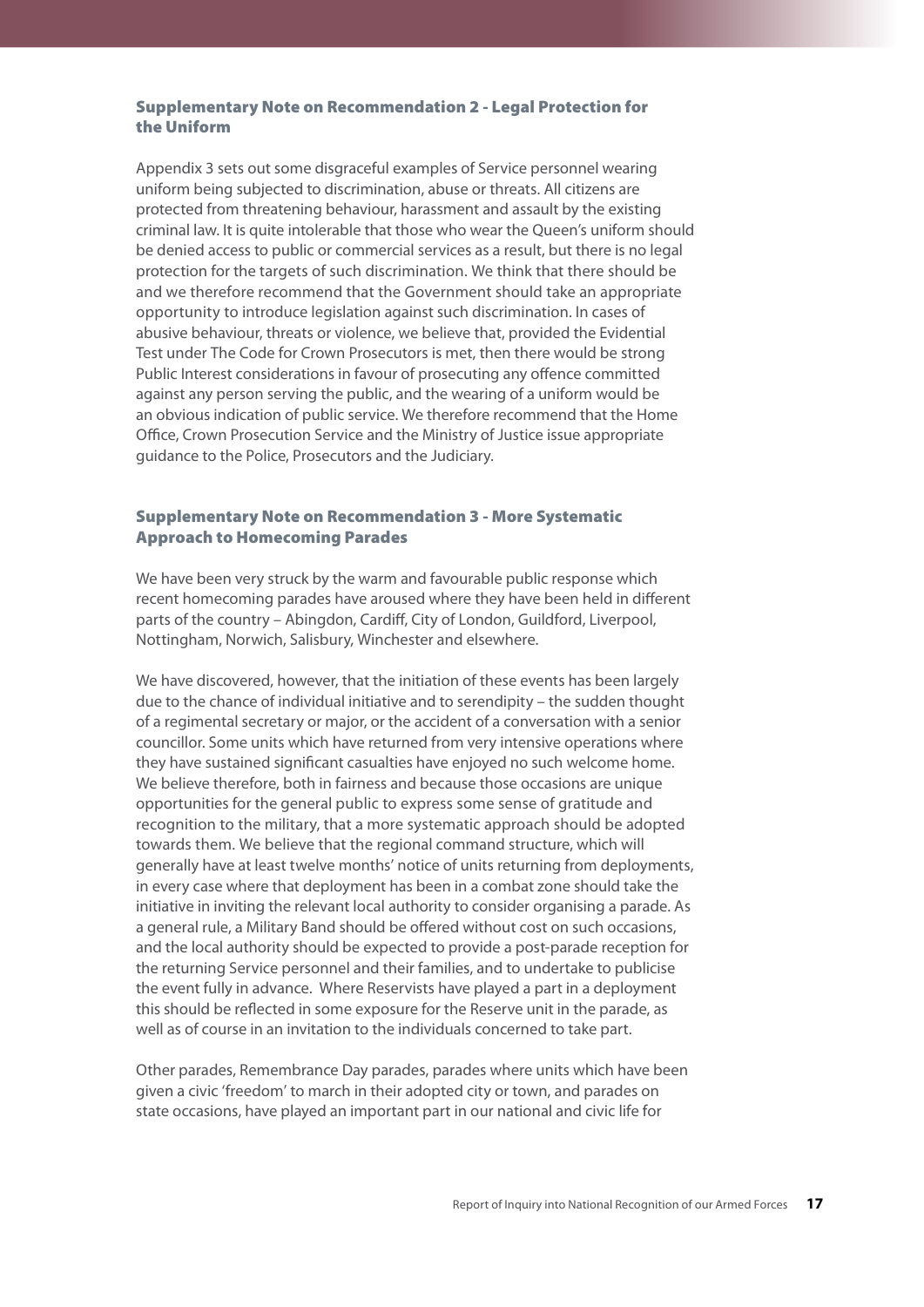generations. A Band is essential to the impact of these events, and we believe that, despite current budgetary pressures, the Services should retain at least the present number of Military Bands, so that these traditions can continue in full vigour.

### Supplementary Note on Recommendation 4 - Transfer of Ceremonies and Parades to Public Venues

We have noticed, however, that some such occasions, with full Military Bands, occur on military establishments 'behind the wire' with the general public excluded and, indeed, unaware of their occurrence. We think these are missed opportunities for public involvement. We believe that without any loss of occasion (and probably with most cases the reverse), and without any significant incremental expenditure, it would be possible, to take some concrete examples, to hold such events in Salisbury rather than in Bulford and Tidworth, in Cambridge or Norwich rather than in Bassingbourne.

### Supplementary Note on Recommendation 5 - British Armed Forces and Veterans' Day

We are of course very conscious of the petition on the Downing Street web site for a 'National Remembrance Public Holiday on the day after Remembrance Sunday to commemorate The Fallen and our Nation'. The petition, which closed on 18 April 2008, attracted over 530,000 signatures. We have therefore given much thought to this idea.

We would be reluctant to see, from a national recognition of the Armed Forces point of view, any change in the arrangements for Remembrance Sunday which has of course become a familiar and cherished national institution. If the Government, taking into account the economic implications and the precedentcreating effect of this, were inclined to take up the demand for a new public holiday associated with the Armed Forces, we would of course welcome this, but we would urge that it should be established in the summer, which would be much more suitable for events on military establishments or in public places.

We fully support the principle of a Veterans' Day, which was first introduced in 2006, and is not of course a public holiday. But we have received much evidence (including from Veterans' organisations) that the impact of the Day has so far been limited. Some of the comments we have heard were still more dismissive.

Taking all these considerations into account we think the best solution from a national recognition point of view would be to incorporate Veterans' Day into a British Armed Forces and Veterans' Day. If the intention were to create a national holiday this should be on the last Friday or Monday in June. If not, it should be on the last Saturday. Either would enable the maximum number of people including school children to attend events.

We believe that there will be much support both among civilians and the military for this proposal. In the case of the military it is important to make it clear that,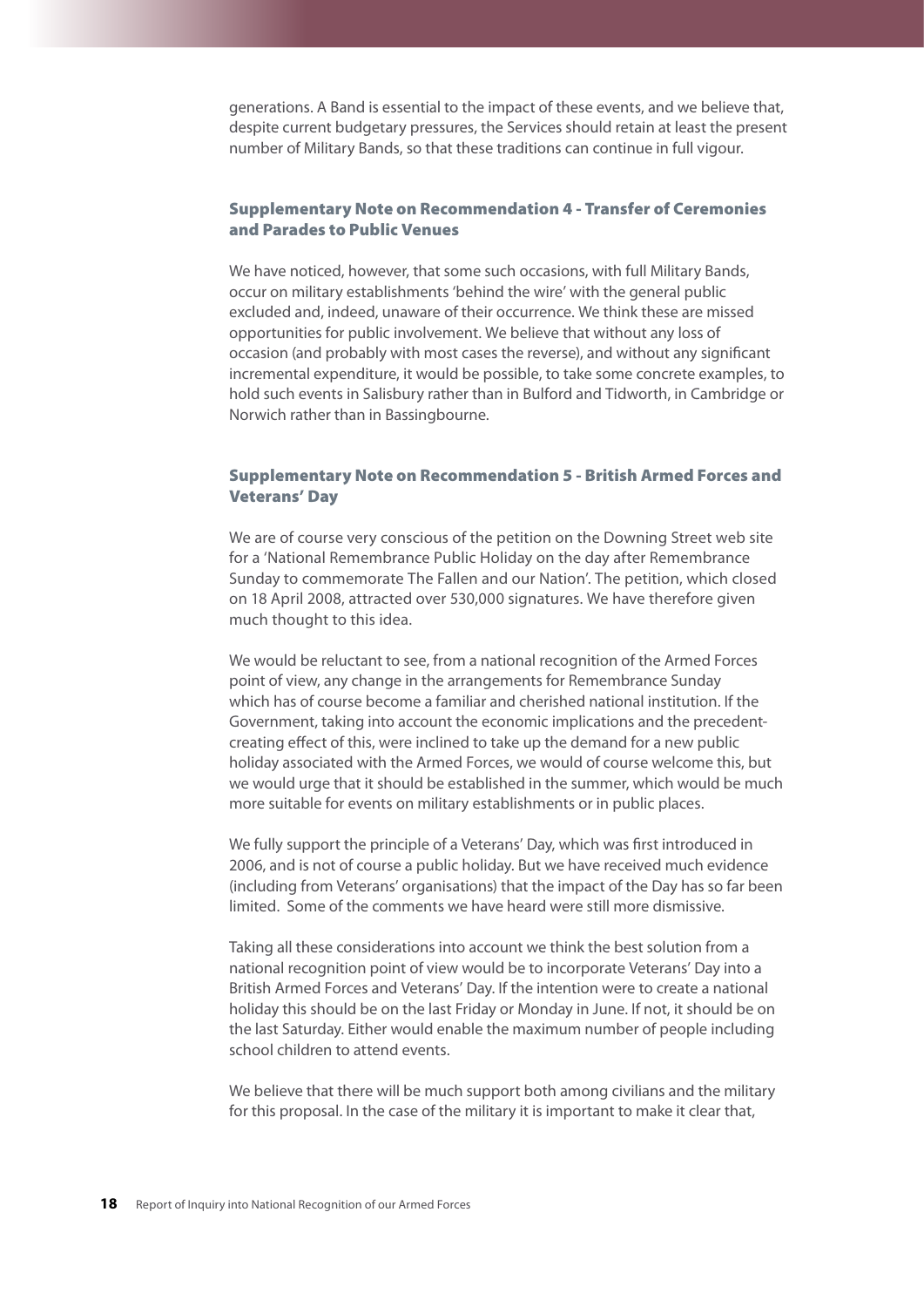whether a British Armed Forces and Veterans' Day were to take place on a Saturday or as a public holiday, Service personnel required to be on duty that Day should receive another day off in lieu. An Armed Forces and Veterans' Day which was a holiday for everyone but the Armed Forces would be a cruel irony.

### Supplementary Note on Recommendation 6 - Award Ceremonies for Campaign Medals and Veterans' Badges

Among the events we would particularly wish to see on a British Armed Forces and Veterans' Day would be public ceremonies at which Campaign Medals and Veterans' Badges could be awarded personally, if possible by a Member of the Royal Family, or a Lord Lieutenant. This would in no way impinge upon the right of anyone to receive Medals or Badges (to which he or she is entitled) without further delay through the post, or to receive Campaign Medals from COs at more intimate ceremonies organised on a ship, regimental or squadron basis.

### Supplementary Note on Recommendation 10 - Annual Public Outreach Programmes

Our Armed Forces have always been proud of their role, but, in the best British tradition, modest in speaking about it. Their natural reticence combined with the daily pressure to cope with frequent deployments and to accomplish their necessary training programmes has meant that public engagement and outreach have recently had too low a priority.

We think that culture needs to change. In a democratic society the Armed Forces can only thrive where society as a whole understands and supports them, and is prepared to pay for them. It follows that public outreach must be regarded as a task essential to the long-term ability of the Forces to fulfil their mission successfully – in other words a priority in itself.

Many senior officers in our experience already explicitly share this view. Others confess that in present circumstances public engagement is never likely to reach the top of their in-tray. There are myriad examples of good practice in this area, but also many of one unit or Service being unaware of successful initiatives undertaken elsewhere, or simply of missed opportunities to gain public outreach benefits from existing activities with minimal incremental cost in time or money. In addition, insufficient attention is given to the large areas of our country where there is no military presence (except often and very importantly a Reserve or Cadet Force presence).

We think that certain universal disciplines should be introduced with a view to ensuring that public outreach is always given some minimum level of attention. We recommend that every CO should prepare an annual programme of outreach activities for his or her own unit. This should not be an extensive, theoretical or aspirational document of the kind we have seen in more than one place. It should be a brief, precise list of the people and organisations which he or she expects to meet, or who are to be invited onto the base or station, and of activities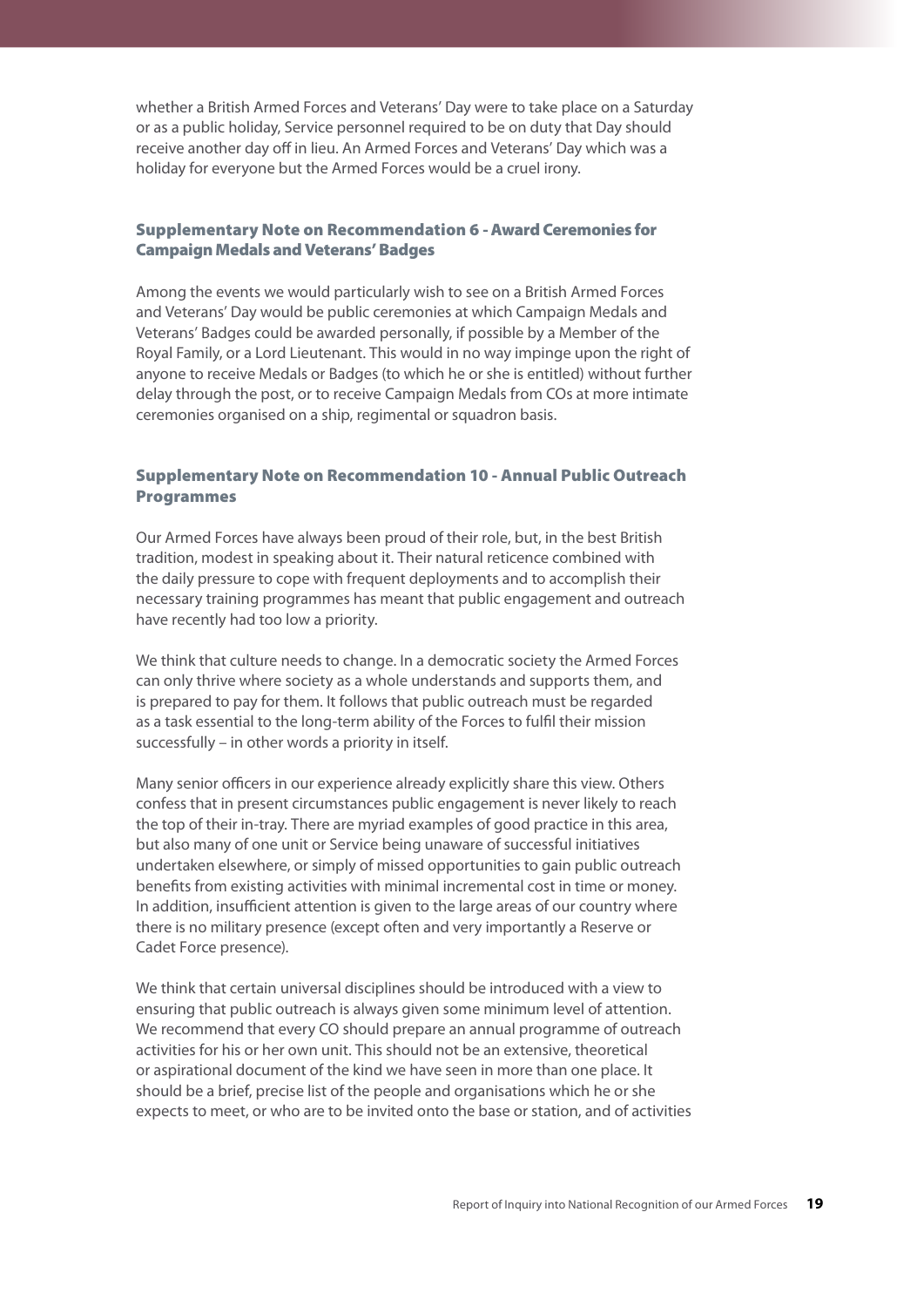contributing to a public profile or to public understanding of the unit's activities. By definition these programmes should reflect local conditions and the CO's own judgement. We venture the comment, however, that it would be well to keep invitation lists under regular review – teachers for example might often be a greater priority than local councillors and invitations to local government should encompass officials as well as elected councillors – and to avoid occasions that are overly formal and ritualistic in favour of those which afford maximum opportunity for discussions and exchanges of view.

It should be the responsibility of the regional chains of command to ensure coherence of public outreach programmes. It is important to remember that for the general public it is the country's Armed Forces as a whole, and the defence and capability effort of the nation as a whole, which will be of prime concern and interest.

### Supplementary Note on Recommendation 11 - Public Outreach Obligation for the Reserve Forces

These Recommendations of course cover both Regular and Reserve Forces. The latter constitute a natural bridge between the military and the civilian sectors of society, and we believe that those serving in them would want to ensure that this bridge is used to optimum effect, given the overriding need to complete training programmes and to prepare for deployments. Again we think it desirable to introduce a minimum discipline to ensure that this important aspect is never neglected and recommend that Commanders of Reserve Forces should be asked to devote at least one day a year to public outreach activity. A Review of the Reserve Forces' to ensure that they continue providing a vital element of the UK Armed Forces capability was announced recently. This will look at how Reservists from across the three Services have been employed on current operations and their potential use in other roles. We hope that the Review will take account of our Recommendation.

### Supplementary Note on Recommendation 12 - Open Days

We have observed that some units hold Open Days, sometimes on a very large scale (eg Navy Days, the Aldershot Fair and RAF At Home Days), but too many units have been closed to the public for too long. On occasions, those units do hold Families' Days (or Friends and Families' Days) when they lay on demonstrations of equipment and capabilities. Often these activities could be opened up to the general public without significant additional resources. Such events need not be on a large scale, but, where military displays are impracticable, they could take the form of village and town fêtes or open house events. The object here would simply be to get the local public on the premises, and to initiate contact and conversation. Where access or security considerations make it impractical or impossible to open to the general public, targeted invitations should be sent to specific groups (local teachers, local government, chambers of commerce, emergency services etc).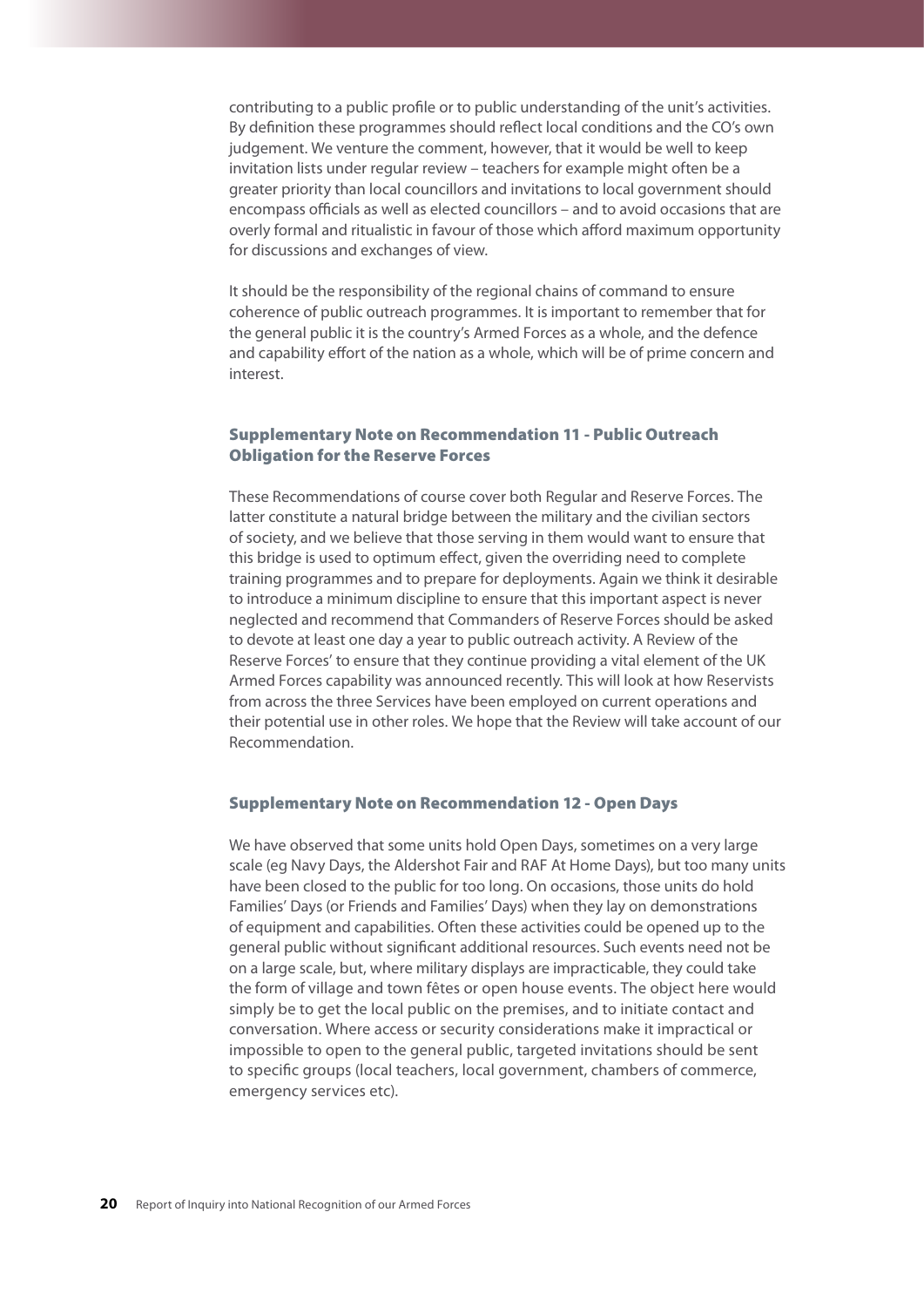### Supplementary Note on Recommendation 13 - Relaxation of Local Media Contact Rules for COs

Greater public understanding of the Armed Forces must necessarily involve a less defensive and inhibited relationship between the media and the military. We were very impressed by the workings of the American system in which there are no restrictions on the right of servicemen and servicewomen of any rank to speak freely to the media (subject only to the requirements of national and operational security and the need to respect commercial confidentiality). To our considerable initial surprise this system does not appear to generate stories based on complaints or defence inadequacies or personal denigration. Rather, it encourages a great many atmospheric, human interest, military courage, and 'local boy' stories almost invariably supportive of the US Forces. Nor are we aware of cases of the US military being entrapped and drawn into making politically compromising or controversial remarks. We asked on several occasions for such examples but no one could think of any.

Notwithstanding all this, the US represents in this, as in other ways, something of an ideal model of popular support for, and even identification with, the military. We would not suggest attempting in one leap, despite different cultures and traditions, to replicate the American system here. We do however think that matters ought to be shifted in that direction, that excessive controls only intensify media cynicism and potential hostility and that senior officers ought to be both entrusted with greater confidence and encouraged to develop easier relations with the media.

We therefore recommend as a first step that COs of the rank of Lieutenant Colonel (and equivalents) and above should be enabled to speak freely to their local media and to local public gatherings using their judgement, and without the need for prior consent or subsequent notification. Indeed we think they should regard it as one of their duties – as many already do – to develop good relations with local media, and it makes no sense to place obstacles in the way of this.

### Supplementary Note on Recommendation 14 - Relaxation of Media Contact Rules for Senior Officers

As a second step we believe that military officers of one-star rank (brigadier and equivalents) and above in command positions should be encouraged to develop relationships with the media and to speak to them on matters within their competence and responsibility. In many instances such senior officers will on appointment not have any contacts in the media. They should be encouraged to ask the DGMC for introductions to journalists who take a particular interest in their own area of responsibility, or might be persuaded to do so. At least for the moment, however, senior officers ought always to seek guidance before undertaking interviews with national media.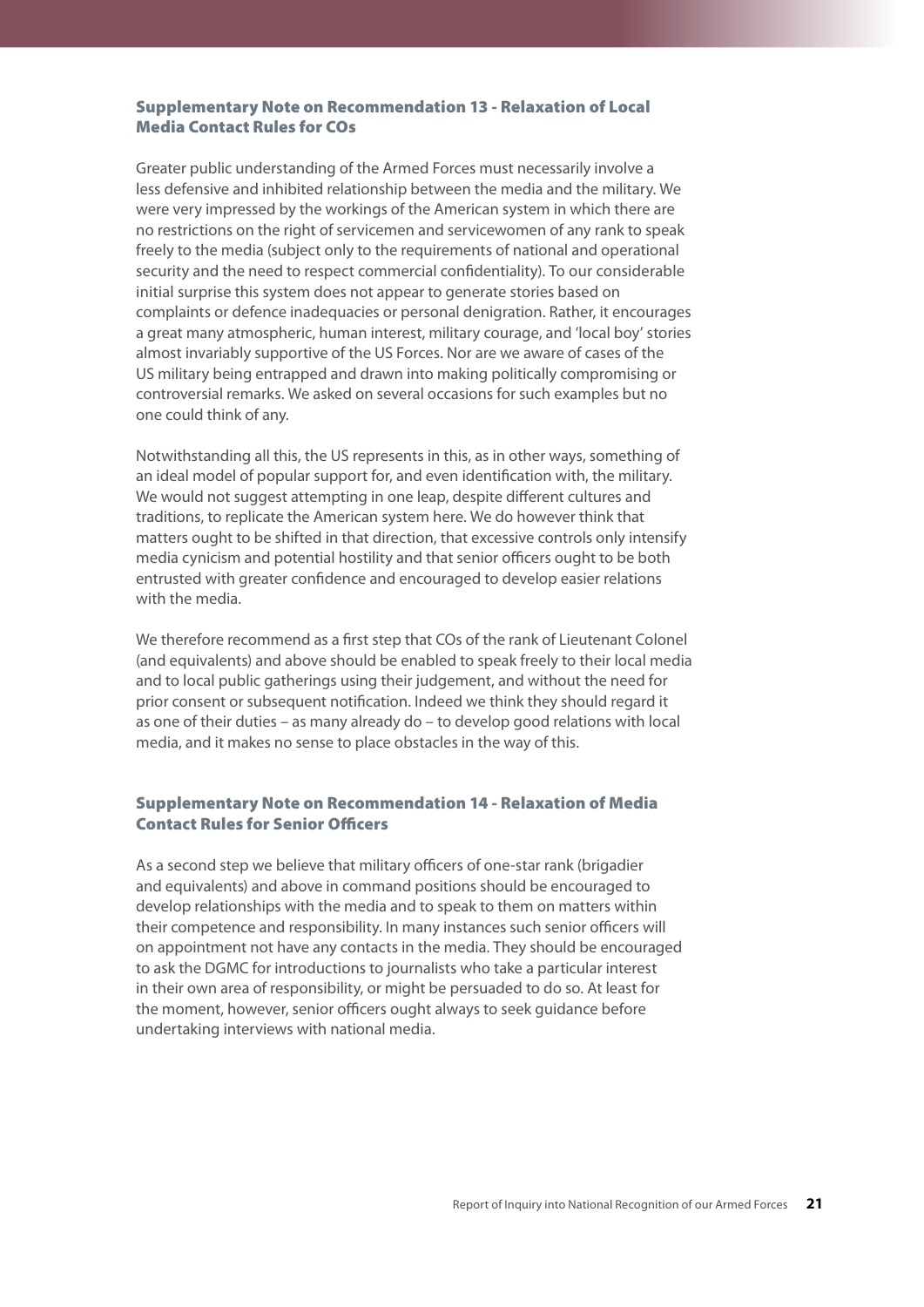### Supplementary Note on Recommendation 15 - New Rules for Public Outreach use of Military Assets

Despite the relatively recent delegation to Commands to make decisions on charging for the use of military assets, it was clear from our consultations that COs still feel very constrained by the rules. In many cases they either believe they have, or feel they ought, to obtain prior consent. In either case valuable public outreach opportunities are, we believe, being lost. Moreover, the time taken up by the existing bureaucratic processes seemed to us to be quite disproportionate to any benefit. We acknowledge that the MOD processes exist to meet the needs of the Treasury and that the latter would need to be consulted on any changes. In addition, we understand that the MOD has recently conducted some internal audit work which confirms that confusion over the regulations exists at local levels.

It is our general principle that public outreach is most effective where COs are empowered to use their own judgement and to pursue opportunities which arise locally with maximum flexibility and dispatch. Accordingly we recommend that the existing rules be re-formulated and simplified and that they enshrine a simple principle. That principle should be that where a CO determines that the use of military assets under his control by a third party or in conjunction with a third party, would be of significant public outreach value to his own unit or Service, he will not be required to charge where there are no variable (marginal) or opportunity costs; where there are such costs they must be fully recovered. Secondly, COs having made their determination should be able to proceed without prior consent, and be fully accountable for their decisions.

### Supplementary Note on Recommendation 16 - New Rules for COs Accepting Certain Hospitality

We think the essential principle is that no military personnel should accept, without prior consent, hospitality from firms or individuals with whom they are dealing on behalf of the MOD or where their responsibilities may relate to the financial interests of the host. Service personnel should, however, be able to accept any benefit which is available to all such personnel (eg military discounts from retailers or airlines – see Recommendation 37). Individuals who are invited by the organisers of sporting or cultural events in their military capacity (eg as local commanders or their deputies) should be able to accept such invitations so long as they emanate from the organisers themselves or from local authorities, but not from private sector third parties.

We have discovered from our conversations both with senior officers and potential donors that, clearly without any intention existing in any quarter to frustrate such relationships and contacts, the present rules seriously inhibit them.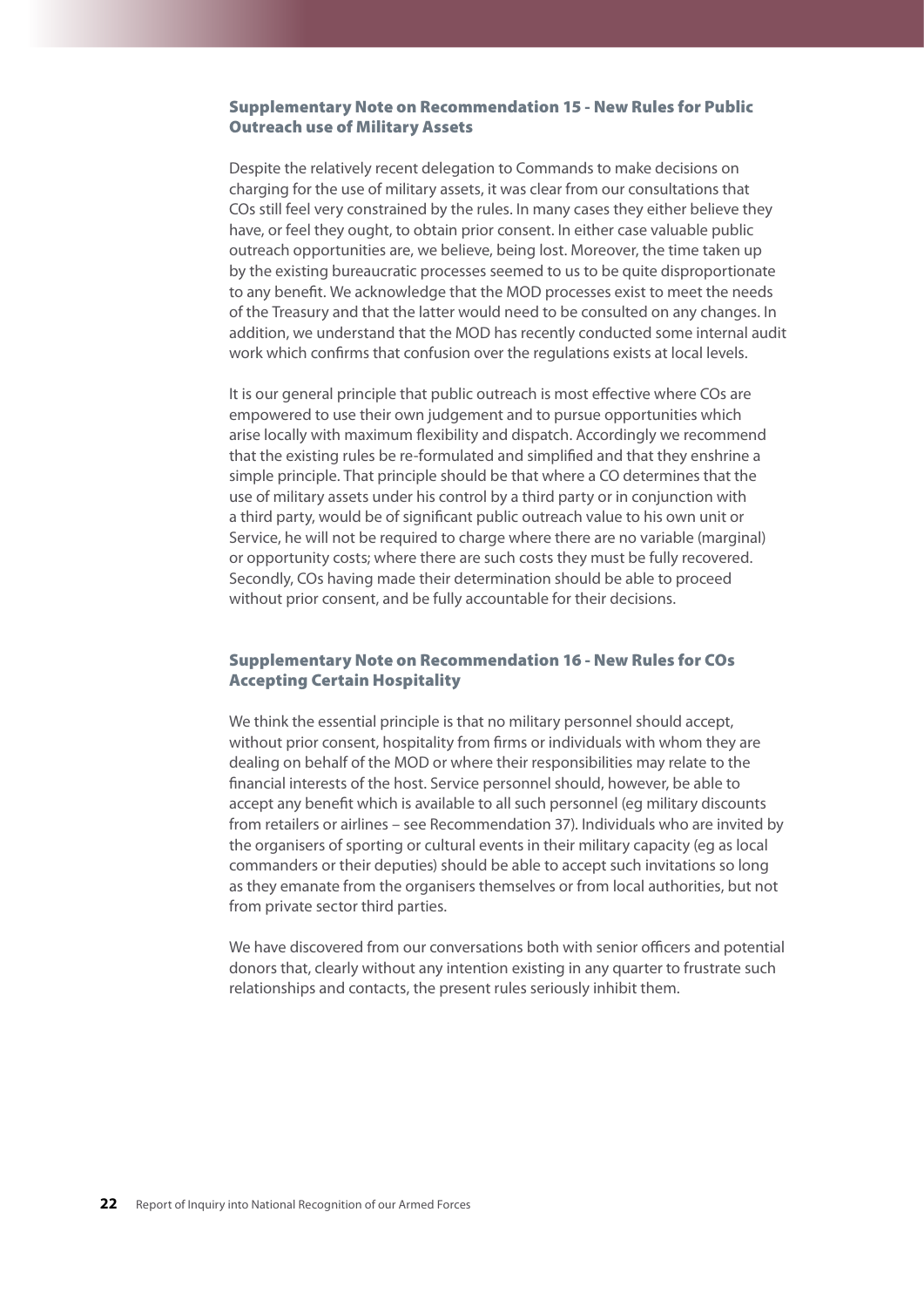### Supplementary Note on Recommendation 17 - Introduction of the '3+2+1' Principle

We are well aware that many senior military officers take seriously their outreach responsibilities and we have been impressed by the diaries of public engagements which some senior officers have shown us. On the other hand, as we state above, the present rules on contact with the media and speaking at public events are constraining. Many senior officers have made it clear to us that this is not an area which they regard as being one of their priority responsibilities.

Here again, if a culture change is to be engendered, a general rule is probably required. We were very struck by the universal acceptance by US Army officers to whom we spoke of the '3+2+1' rule under which US Army one-star officers and above are expected, every quarter, to have three public engagements, or meetings with civilian organisations; two contacts with national or local media; and make at least one internal presentation to subordinates.

In the UK context, we do not feel this rule can readily be applied to every onestar officer. Some have roles where they have little of public interest to talk about and in other cases their responsibilities might be very sensitive from the security or (in the case of the Defence Equipment and Support organisation) commercial points of view. Moreover there is not in this country either the same appetite from the media for military stories, or (perhaps unfortunately) the same familiarity and confidence among the military in dealing with the media as in the US. We therefore recommend that for the UK Armed Forces this rule (at least initially) should apply only to one-star officers and above in command positions, where we believe that the introduction of such a rule will generate a qualitative and very perceptible increase in the public outreach impact of the UK Armed Forces.

### Supplementary Note on Recommendation 19 - New Rules on Dealings with Local MPs

Current rules on the access of MPs to bases within their constituency require that every visit is approved by one of the Defence Ministers. We think this rule sends the wrong signal, and if it has any practical effect at all, that is the very undesirable one of inhibiting the development of a mutually beneficial relationship. We recommend that it should be left to the local commander to make such a decision, inform if he or she thinks it necessary the higher chain of command and seek, if he or she wishes, any briefing from the MOD on issues that the MP may be interested in exploring. Existing rules for visits to units by Opposition Defence Spokesmen, Members of the Armed Forces Parliamentary Scheme or Select Committees, and by other MPs, should remain unchanged.

### Supplementary Note on Recommendations 26 & 27 - Increase in Ccfs in Comprehensive Schools & Measures to Strengthen Cadet Forces

Within the four MOD sponsored Cadet Forces there are currently 12,400 Cadets in the Sea Cadets, 44,700 Cadets in the Army Cadet Force, 30,900 Cadets in the Air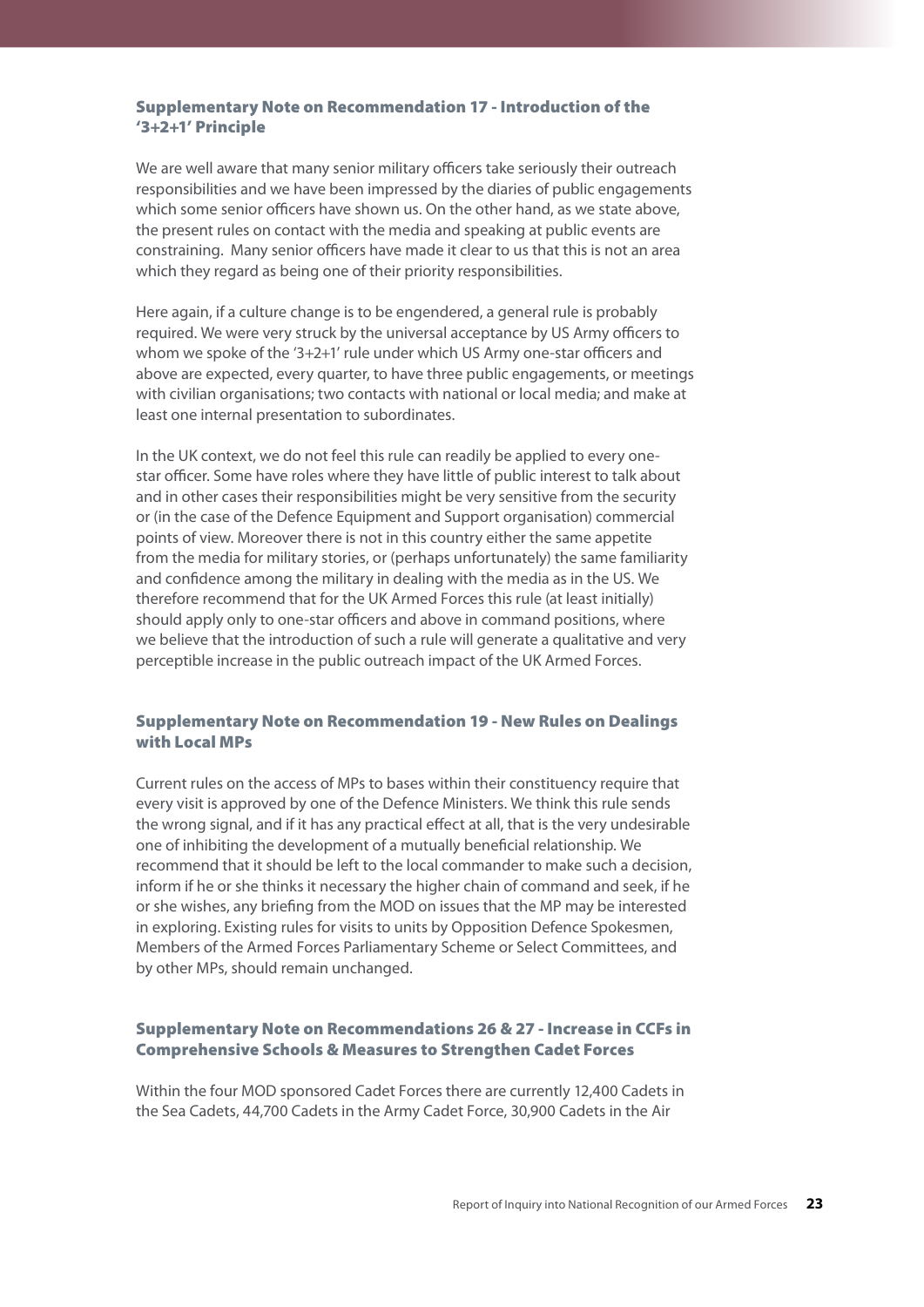Training Corps and 42,500 in the Combined Cadet Force (CCF) (5300 Royal Navy, 27,500 Army and 9700 RAF)<sup>1</sup>. These Cadets meet at 3351 sites across the UK and are supported by in excess of 25,000 adult volunteers who underpin the success of the organisations. This total of around 130,000 Cadets, however, compares with over six million children of secondary school age. Thus only 2% of our secondary school children are members of a Cadet organisation.

The social value of our Cadet Forces, both community-based and school-based Forces (CCFs), which give children experience of team effort, purposeful endeavour meeting physical challenges, goes far beyond their military training value. We received evidence, for example, that Cadets are significantly less likely to be involved in a chargeable offence than other young people of the same age group, and that they are considerably less likely to turn to serious crime or re-offend after the age of 18 (in 2004 the number of 15-17 year old males charged, cautioned or warned for an indictable offence in the UK was 5,479 per 100,000; whereas the rate among Cadets was fewer than 160 per 100,000). This is despite the fact that the Cadet population includes a significant number of 'at risk' children (up to 35% of Cadets in some areas).

### Supplementary Note on Recommendations 29 & 30 - 'Return to School' Programme & Civic Education in Secondary Schools

We think that it should be an essential part of the Citizenship Agenda and civic education in schools that children should learn about the role of the Armed Forces. The MOD has a programme called *Defence Dynamics* which is a free multi-media tool for 14-16 year olds. This tool offers an interactive library of defence-based material for lessons on many subjects in the core National Curriculum including English, Maths, and Geography. Contrary to allegations made at the recent National Union of Teachers' Conference, this tool does not, however, provide information about the Armed Forces and their activities, but instead offers defence-related examples as an illustration of the application of many Curriculum subjects.

We believe that more needs to be done in the area of civic education. In some countries (for example in France which we visited – see Appendix 4) this is accomplished statutorily by prescriptive instruction to schools as part of their National Curriculum. We would see every advantage in the National Curriculum specifying something of this kind in this country. But in the absence of that, we should proceed by encouragement rather than not at all.

One of the major problems we have identified is that approaches to schools by the Armed Forces are often perceived as recruitment initiatives. What is, however, required is some human contact between school children and serving members of the Armed Forces. We think that it is rare for uniformed Service personnel to cross the threshold of schools other than as part of a recruitment effort (and it is not unusual that head teachers refuse to have recruiters on the premises).

**<sup>1</sup>** Figures Defence Analytical Services Agency 2007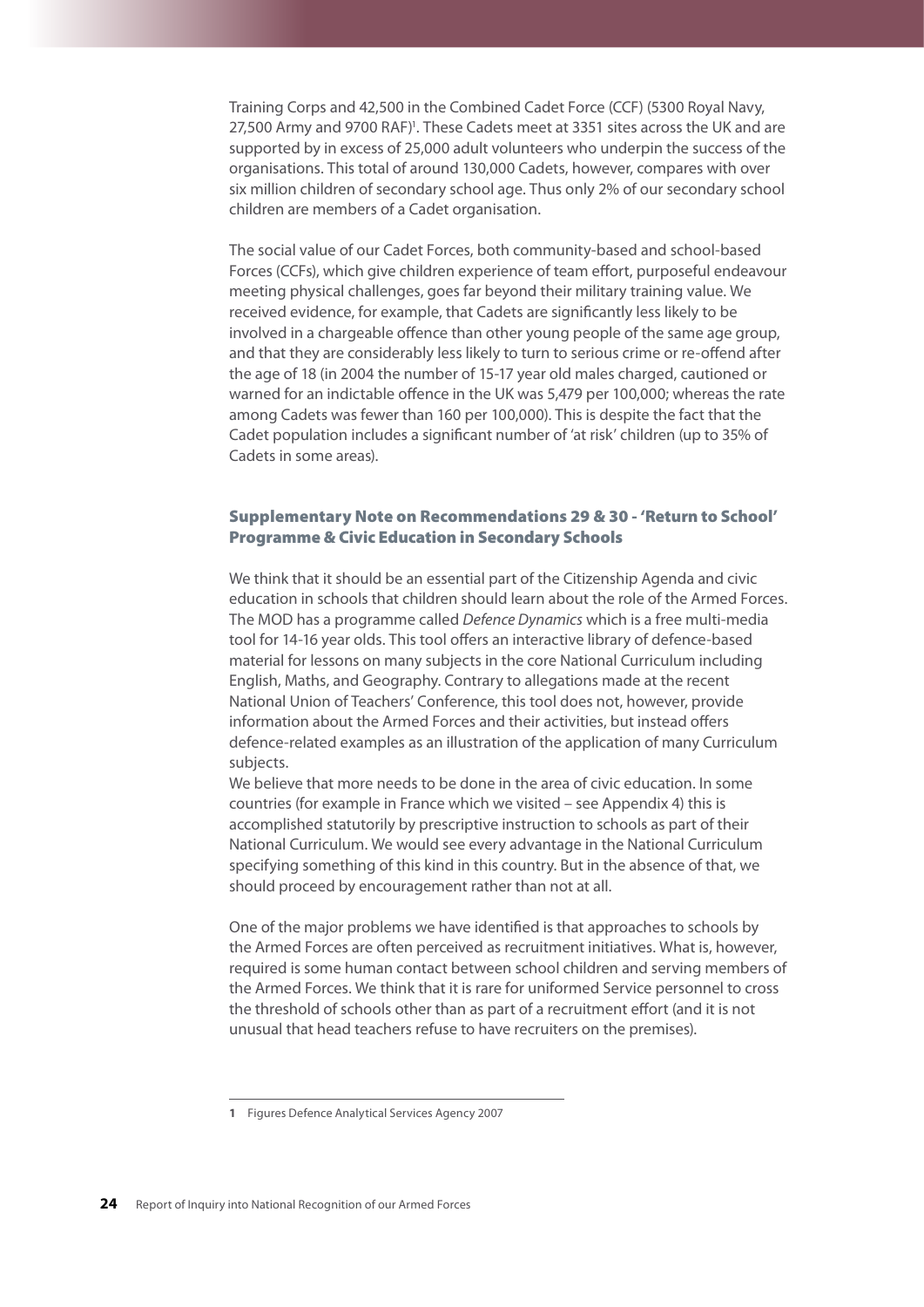The Service Presentation Teams address some 60,000 school children between them every year. This represents around 1% of secondary school children. We have given some thought to how a much larger proportion of school children might have some direct personal contact with a serving sailor, soldier or airman. Firstly, we believe that an initiative that has been occasionally adopted in the past should become the general rule and that serving sailors, soldiers and airmen should be allowed a day of duty time and a travel warrant to re-visit their old school at the convenience of their unit and the school. Secondly, we believe that every secondary school should receive an invitation from the senior military chain of command, distributed through the regional command structure, with the offer of an hour or so's presentation by a serving officer or a Senior NCO on his or her professional life and experiences. This offer would be irrespective of any offers made under Recommendation 29 and would probably be redundant in the case of schools with CCFs. Our conversations with local units have confirmed our belief that the manpower costs of this initiative (assuming plausible acceptance rates) could be borne without excessive difficulty if spread across units and the Services. It would be essential to make it clear that this initiative was in no way related to recruitment.

### Supplementary Note on Recommendations 35 & 36 - Military ID Cards & Veterans' Cards

The Team received a number of representations from those interviewed on the use of Military ID cards. Each Service currently has a different ID card although their existing purpose is the same – a means of identity and of access control for entry to military establishments. The views expressed fell into one of three categories:

- **a.** the limited value of the cards as a means of proving identity beyond access to military units;
- **b.** the psychological impact of 'handing in' the card at the end of a military career; and linked to this
- **c.** the absence of an ID card for Veterans as recognition of their service to the Crown.

Aside from this the cards are a means of qualifying for discounts offered by commercial firms. (See Recommendation 37).

The limited value of the existing cards seems to be a genuine irritant for Service personnel. Military personnel generally regard the possession of a distinct ID as recognition of their place in British society. But it is clear that, in practice, its value falls below its potential. For example the card cannot be used as a means of identity to collect tickets with certain airlines, whereas a driving licence is acceptable. To make the ID card more useful for those purposes, an address and a Proof of Age Standard Scheme (PASS) hologram need to be added to it. The PASS was launched in 2003 as an accredited means of verifying proof of age. It requires that cards contain full name, passport photograph, age, signature and the PASS hologram.

So far as the need to provide an address is concerned, we believe that a central address with a post code should be added.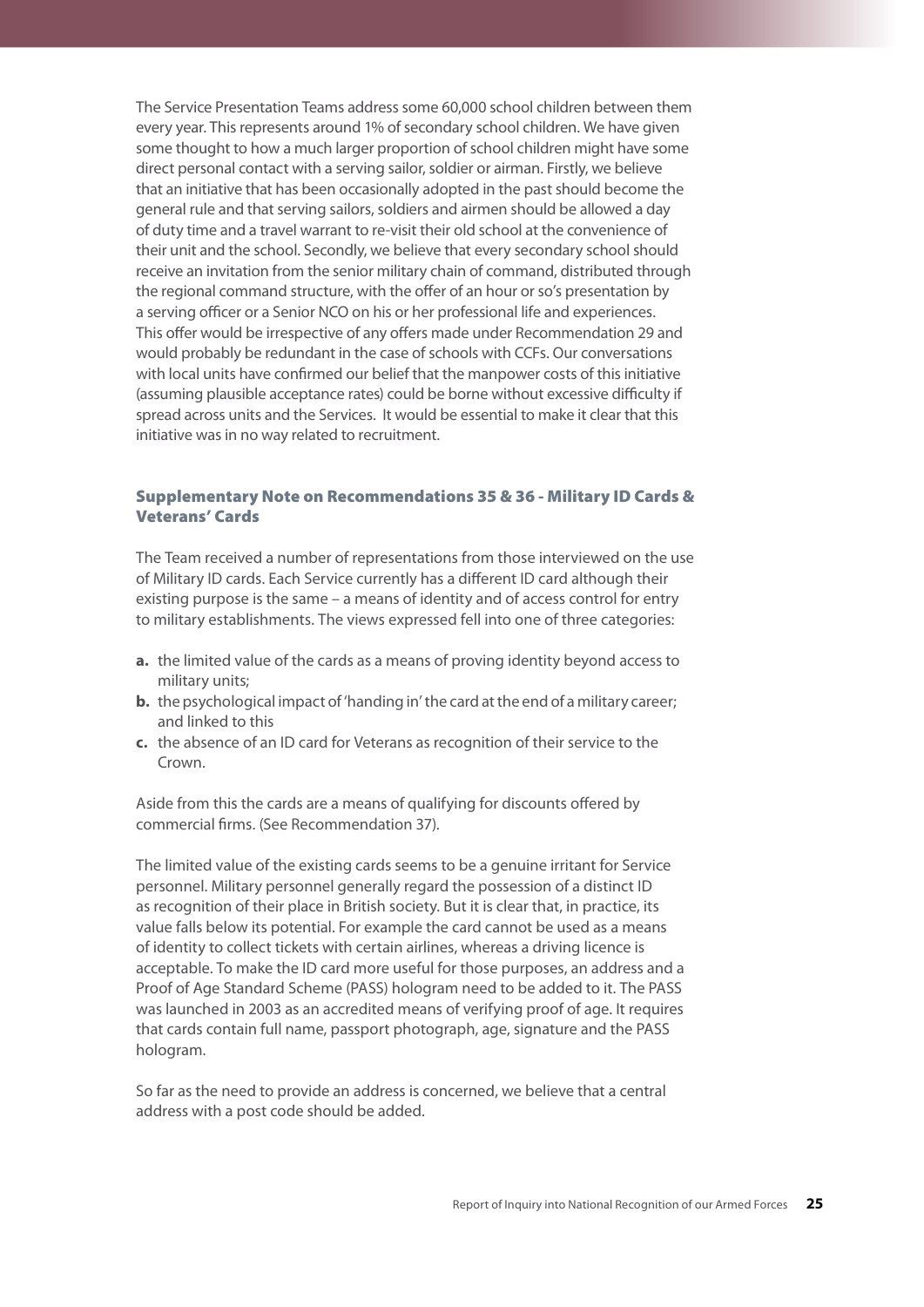Handing in ID cards at the end of military service is an understandable part of the retirement process, but we believe that the introduction of an ID card for Veterans would soften the blow and demonstrate the continual recognition of ex-military personnel within society. We understand that the concept of a Veterans' ID card has been raised before, but that the proposal was put aside as a lower priority than other initiatives for Veterans. Since then, the Veterans' Day has been institutionalised and the introduction of a dedicated card would be a further recognition of the place of Veterans and offset the loss of a military ID on retirement from service to the Crown.

### Supplementary Note on Recommendation 39 - Benefits

The aim of our Study is to promote national recognition of the military and their contribution to society. There could be no more convincing way in which civilian society can express its appreciation than to offer some concrete benefits to serving military personnel, or to some sub-category of the military such as those who have recently returned from a deployment in a conflict area or have been wounded on operations, or to the families of those killed in action. We are quite certain that no-one in the MOD would wish, in principle, to do anything other than to facilitate such genuine gestures.

There has, however, been a problem. Part of this has been a hesitation as to whether companies giving benefits to the military should be allowed to gain a public relations advantage as a result. This dilemma evidently arose when Virgin Atlantic offered to take around 20 members of families of those killed in action to Lapland and there was some regrettable delay before this offer could be accepted. We are also aware of another, current, case where a Theme Park has made an offer to Colchester Garrison for free admission for 5,000 soldiers and their families. At the time we met with the Garrison Commander it had still not been possible to respond to this initiative a month after it had been made because the Commander was still awaiting clearance. This is an unacceptable state of affairs.

It is very important to avoid confusion and ambiguity. We say without hesitation that the possible favourable public relations that might be generated by offers of this kind should not of itself ever be used as a reason for prohibiting such gestures. These acts of appreciation, on the contrary, should be regarded as admirable and be encouraged so long as no conflict of interest arises for the individuals concerned (which clearly in these instances could not possibly be the case and COs should be allowed to accept them on this basis on their own judgement).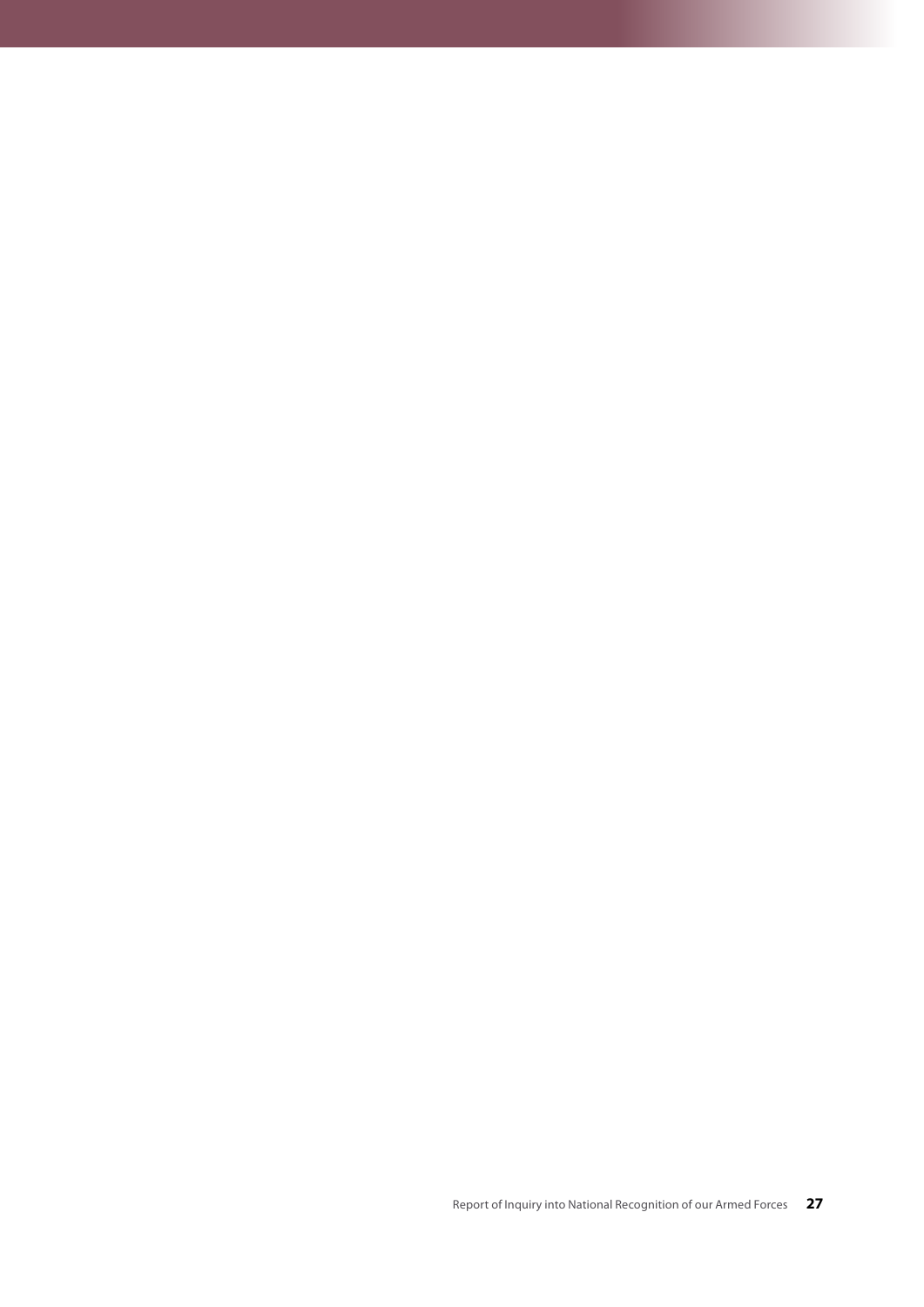## Appendix 1 Terms of Reference

### Introduction

The Prime Minister has invited Quentin Davies MP to undertake an independent Study on how to encourage greater understanding and appreciation of the Armed Services by the British public. Mr Davies will be supported by Bill Clark OBE, a MOD Senior Civil Servant and Air Cdre Martin Sharp OBE and will report to the Prime Minister at the conclusion of the Study. The Study will run in parallel to the production of a Command Paper setting out the Government's strategy on Sustaining and Harmonising Support for the Armed Forces Personnel across Government, but it is a separate and independent piece of work.

### Aim

The aim of the Study is to identify ways of encouraging greater understanding and appreciation of the Armed Forces by the British public.

### Deliverable

A Report to the Prime Minister on how to encourage greater engagement, understanding and appreciation of the Armed Forces by the British public. The Report should:

- **a.** set out, in broad terms, an assessment of the current levels of engagement, understanding and appreciation by the British public;
- **b.** identify best practice within Great Britain;
- **c.** draw international comparisons with selected and relevant countries;
- **d.** make recommendations on how to meet the required output; and
- **e.** include a draft Action Plan on how the recommendations could be implemented.

### Scope

The scope of the Study contributing to the Report should, amongst other issues, consider the following issues:

- **a.** wearing uniform in public;
- **b.** participation in civic parades and marches, including 'homecoming' parades;
- **c.** public days (eg Navy Day in Devonport);
- **d.** museums and heritage;
- **e.** media (TV, radio, press, internet);
- **f.** single-Service and tri-Service events;
- **g.** Commemoration days (eg Remembrance Day, Battle of Britain);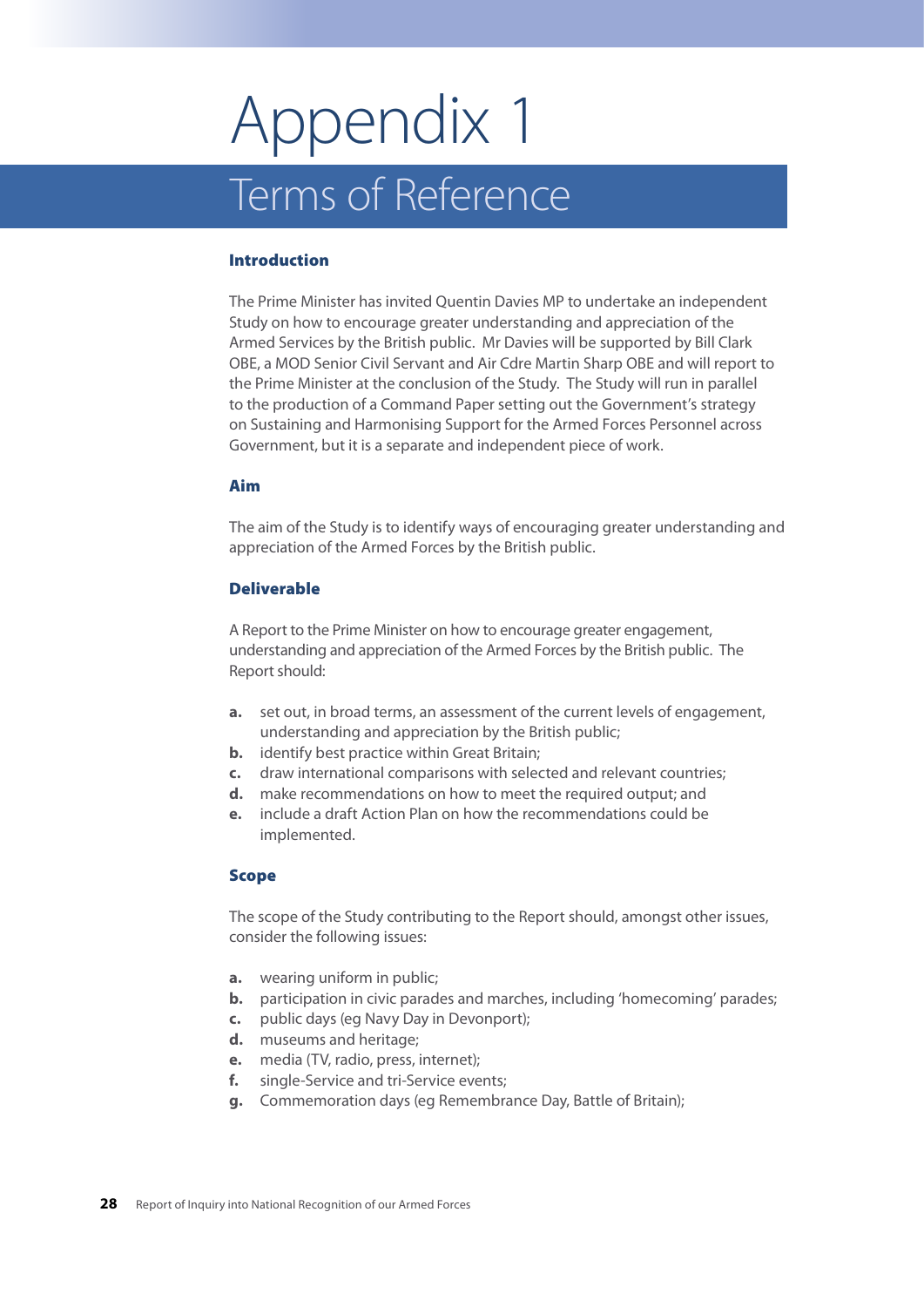- **h.** community engagement (eg access to local authority 'civic pride' services);
- **i.** youth and minority group engagement (eg taking into account current education in schools, specifically with regard to the 'citizenship' agenda and cadet activities);
- **j.** representatives from religious groups;
- **k.** access to 'special deals' (eg sporting events, holidays).

The Study will be conducted through a number of interviews with a selection of key stakeholders both within the MOD and externally, information gathering and analysis exercises, and engagement with other countries. Specific interviews will be sought with:

**The Royal Family Secretary of State for Defence Minister of State (Armed Forces) Under-Secretary of State for Defence and Minister for the Veterans Opposition Defence Spokespersons HCDC & HoL Defence Group Other Government Departments (eg DCMS and DCLG) PUS and CDS CNS CGS CAS VCDS DCDS (Pers) Service Principal Personnel Officers ACDS (Reserves and Cadets) Service Directors of Music Commissioner Met Police and Head of Security Services Ad hoc groups of Service personnel (at tailored gatherings) Scottish Government and Welsh Assembly Employee organisations including SaBRE, CBI, Chamber of Commerce Selection of business figures who have military connections Leading football and rugby union authorities, MCC Mayor of London, the Lord Mayor and a selection of other local Government leaders (including Regional Offices) Military charities including COBSEO, SSAFA, Service Benevolent Fund, Families Federation, the Earl Haig Fund etc The Royal British Legion A selection of journalists, newspaper editors, especially those running campaigns supporting the military US Department for Veterans Affairs, Armed Services Committee, the DOD and American Legion French Ministère de la Défense Nationale et des Anciens Combattants Australian and Canadian Defence Advisors**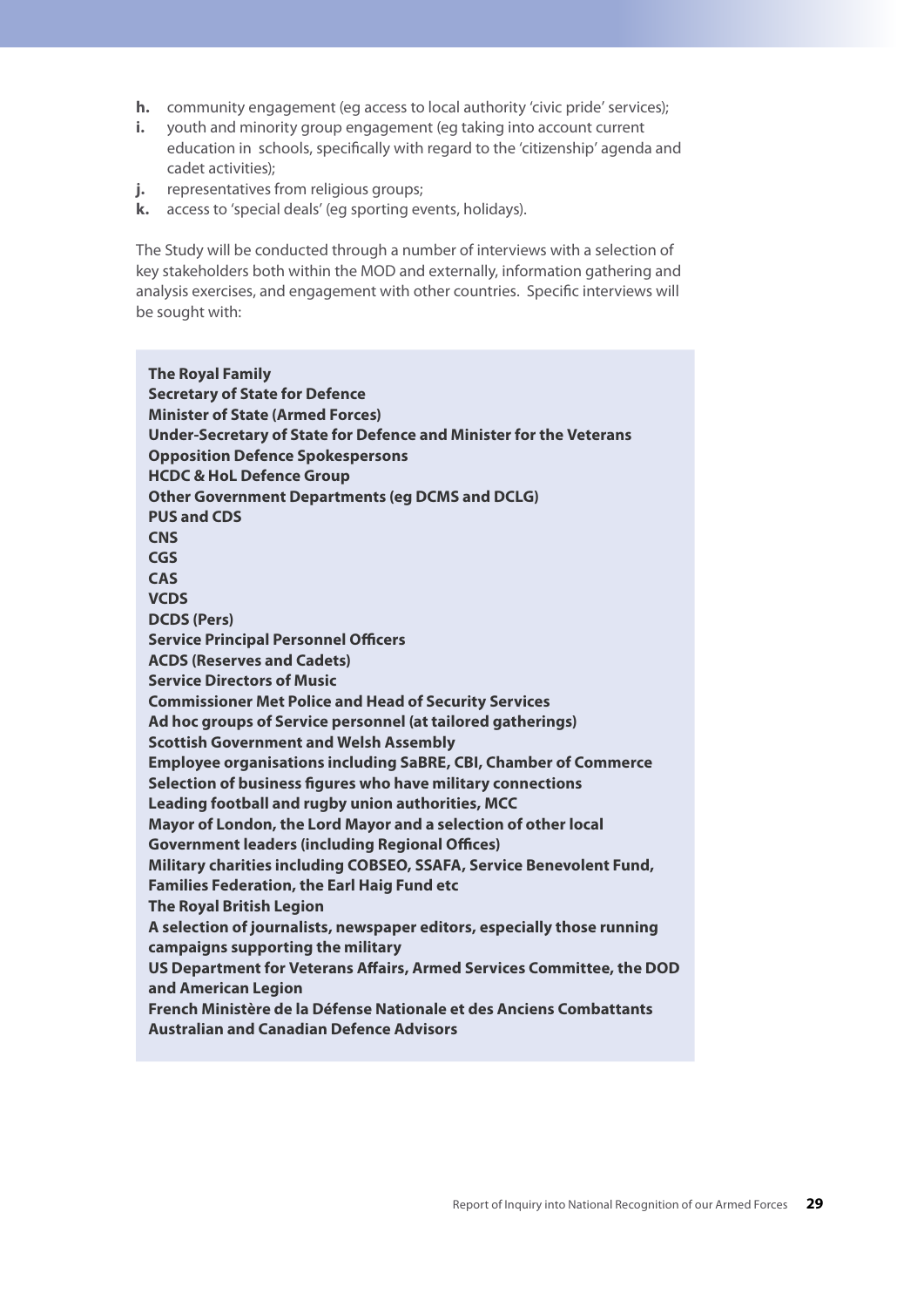### Staffing and Reporting

The Study will be led by Quentin Davies MP, supported by Bill Clark OBE, a MOD Senior Civil Servant and Air Cdre Martin Sharp OBE. Other supporting staff will be seconded as necessary. The Study Team will also work closely with the MOD Team under David English that is drafting the Command Paper on Sustaining and Harmonising Support for the Armed Forces Personnel across Government. The Study Team will report to the Prime Minister, via Minister of State for the Armed Forces.

### **Timescale**

The aim should be to publish the Report during Spring 2008.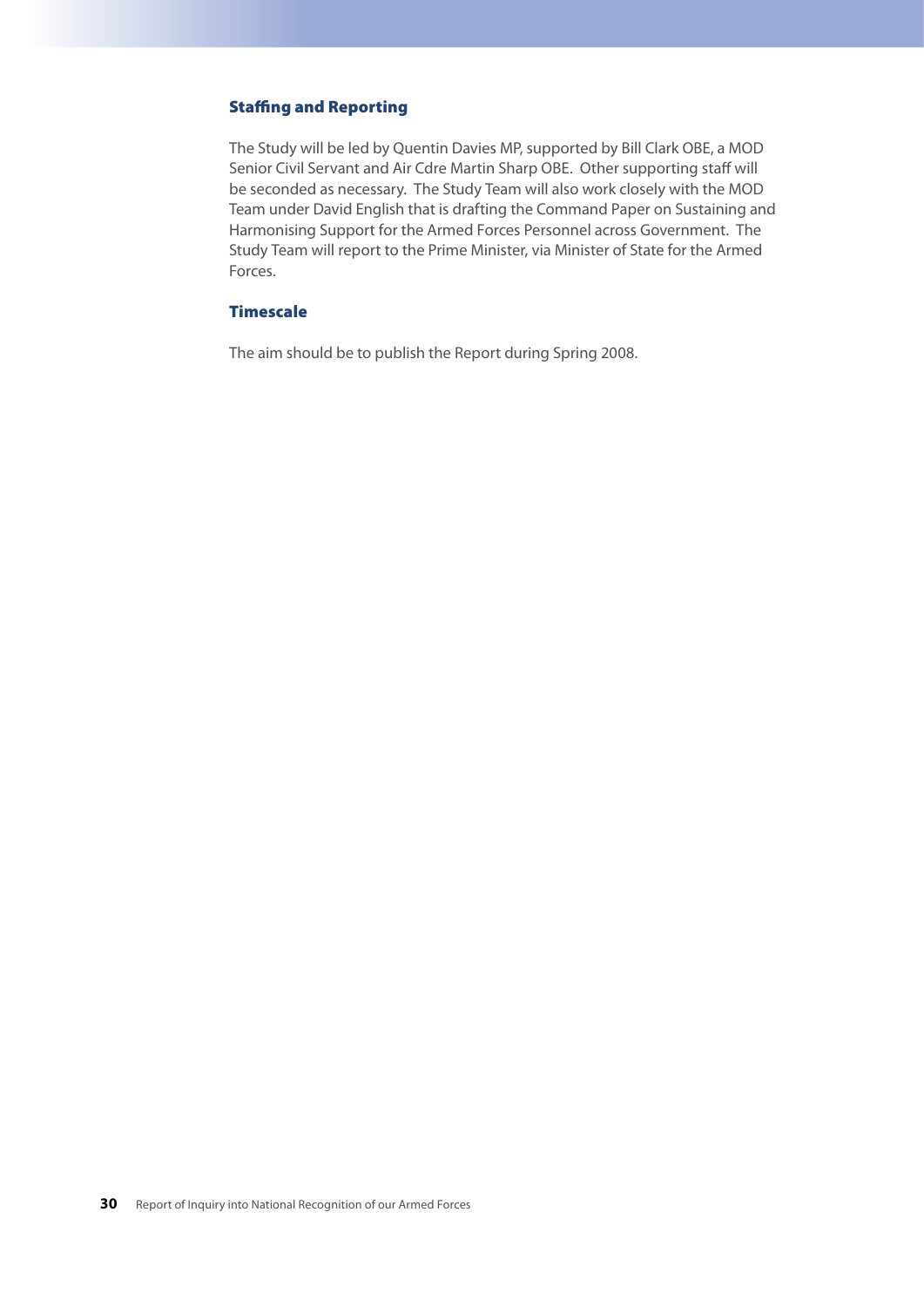## Appendix 2 List of People Consulted

### The Royal Family

HRH The Duke of Edinburgh HRH The Prince of Wales

### Government

Prime Minister – Rt Hon Gordon Brown MP Secretary of State for Defence – Rt Hon Des Browne MP Secretary of State for Children, Schools and Families – Rt Hon Ed Balls MP Parliamentary Secretary to the Treasury and Chief Whip – Rt Hon Geoff Hoon MP Minister (Armed Forces) – Rt Hon Bob Ainsworth MP Under-Secretary of State for Defence and Minister for Veterans – Mr Derek Twigg MP

### Lords

Rt Hon Baroness Dean of Thornton-le-Fylde Rt Hon Dr the Lord Gilbert Rt Hon the Lord Healey (by telephone) Rt Hon Field Marshal the Lord Inge Rt Hon the Lord Mayhew of Twysden Rt Hon the Lord Robertson of Port Ellen (by telephone) Field Marshal the Lord Bramall Admiral the Lord Boyce General the Lord Guthrie of Craigiebank General the Lord Walker of Aldringham Viscount Slim Lord Tunnicliffe

### Members of Parliament

Rt Hon James Arbuthnot MP (Chair, House of Commons Defence Committee) Rt Hon Iain Duncan-Smith MP Rt Hon Don Touhig MP Mr Julian Brazier MP Mr David Borrow MP Ms Linda Gilroy MP Mr James Gray MP Mr Nick Harvey MP Hon Bernard Jenkin MP Mr Kevan Jones MP Mr Eric Joyce MP Mr Robert Key MP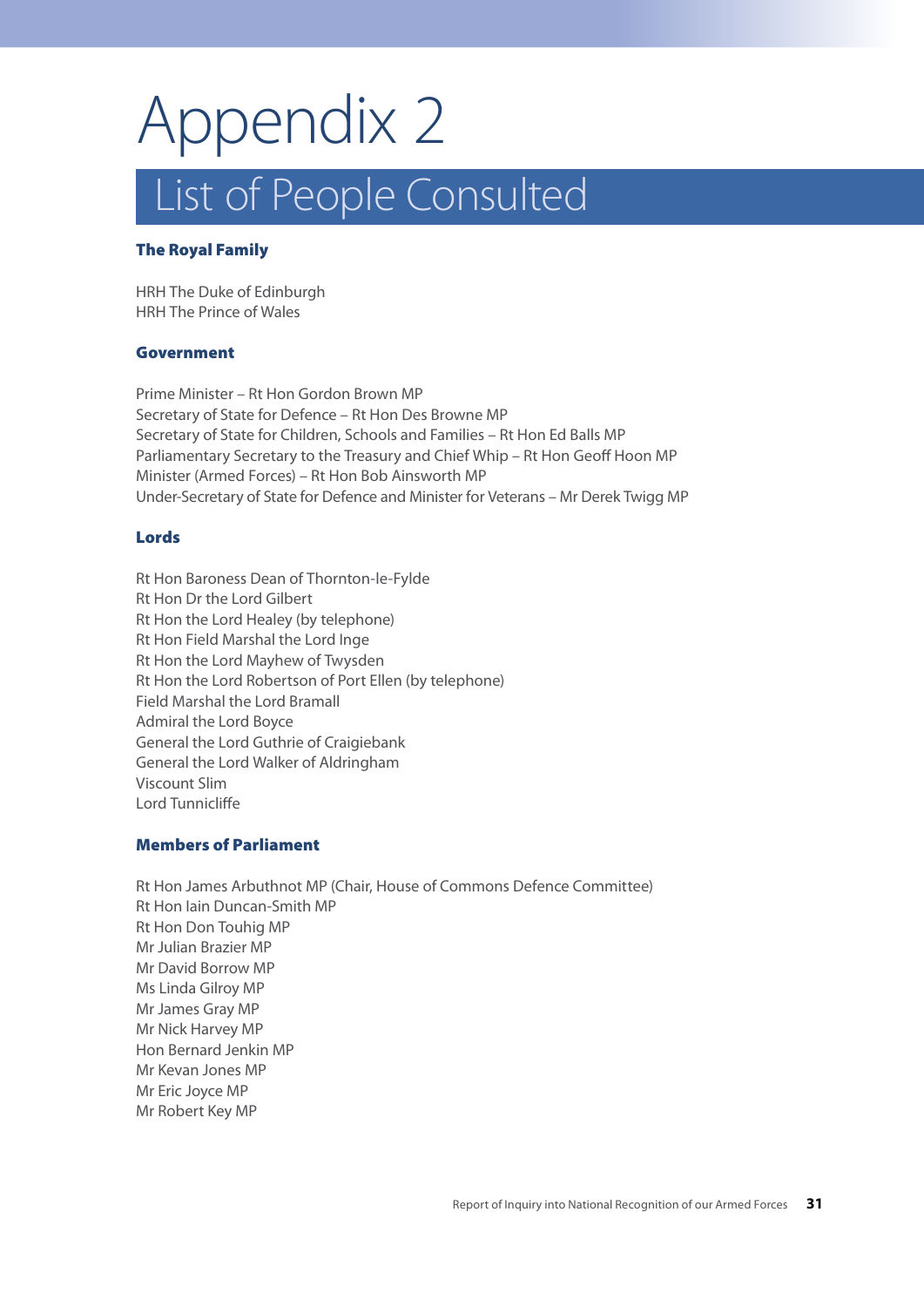Mr Patrick Mercer MP Mr John McFall MP Mr Stephen Pound MP Mr Willie Rennie MP

### Devolved Assemblies and Civic Leaders

First Minister Welsh Assembly Government - Rt Hon Rhodri Morgan AM Lord Mayor of the City of London – Alderman David Lewis Lord Provost of Glasgow – Rt Hon Robert Winter (and Council members) Lord Mayor of Cardiff – Councillor Gill Bird Lord Mayor of Portsmouth – Councillor Mike Blake The Chairman of Essex Council, Councillor Gerard McEwen Chief Executive Society of Local Authorities Scotland – Mrs Mary Pitcaithly Chief Executive Welsh Local Government Association - Mr Steve Thomas Leader of Portsmouth Council - Mr David Williams

### Ministry of Defence

Permanent Under Secretary – Sir Bill Jeffrey Chief of the Defence Staff– Air Chf Mshl Sir Jock Stirrup Chief of the Naval Staff – Adm Sir Jonathon Band Chief of the General Staff – Gen Sir Richard Dannatt Chief of the Air Staff – Air Chf Mshl Sir Glenn Torpy Vice Chief of the Defence Staff – Gen Sir Timothy Granville-Chapman 2nd Permanent Under Secretary – Sir Ian Andrews Deputy Chief of Defence Staff (Personnel) – V Adm Peter Wilkinson Assistant Chief of Defence Staff (Reserves & Cadets) – Maj Gen Simon Lalor Defence Services Secretary – Maj Gen Matthew Sykes Director General Service Personnel Policy – Mr Chris Baker Director General Media & Communications – Mr Nick Gurr Director Defence Public Relations - Cdre Alistair Halliday Director News – Mr James Shelley Director Reserve Forces and Cadets - Air Cdre Mike Lloyd

### Royal Navy/Royal Marines

Fleet Headquarters Portsmouth:

2nd Sea Lord/Chief of Naval Personnel – V Adm Sir Adrian Johns and senior staff. Commandant General Royal Marines – Maj Gen Garry Robison

HM Naval Base Clyde:

Cdre Chris Hockley (Naval Base Commander) and groups across all ranks HMS Vengeance – Cdr Andrew McKendrick (Commanding Officer (Starboard)) and groups across all ranks

Fleet Protection Group Royal Marines – Lt Col Mark Maddick (second-in-Command) and groups across all ranks

HM Naval Base Portsmouth:

Cdre David Steel (Naval Base Commander) and groups across all ranks HMS Ark Royal – Capt Mike Mansergh (Commanding Officer) and groups across all ranks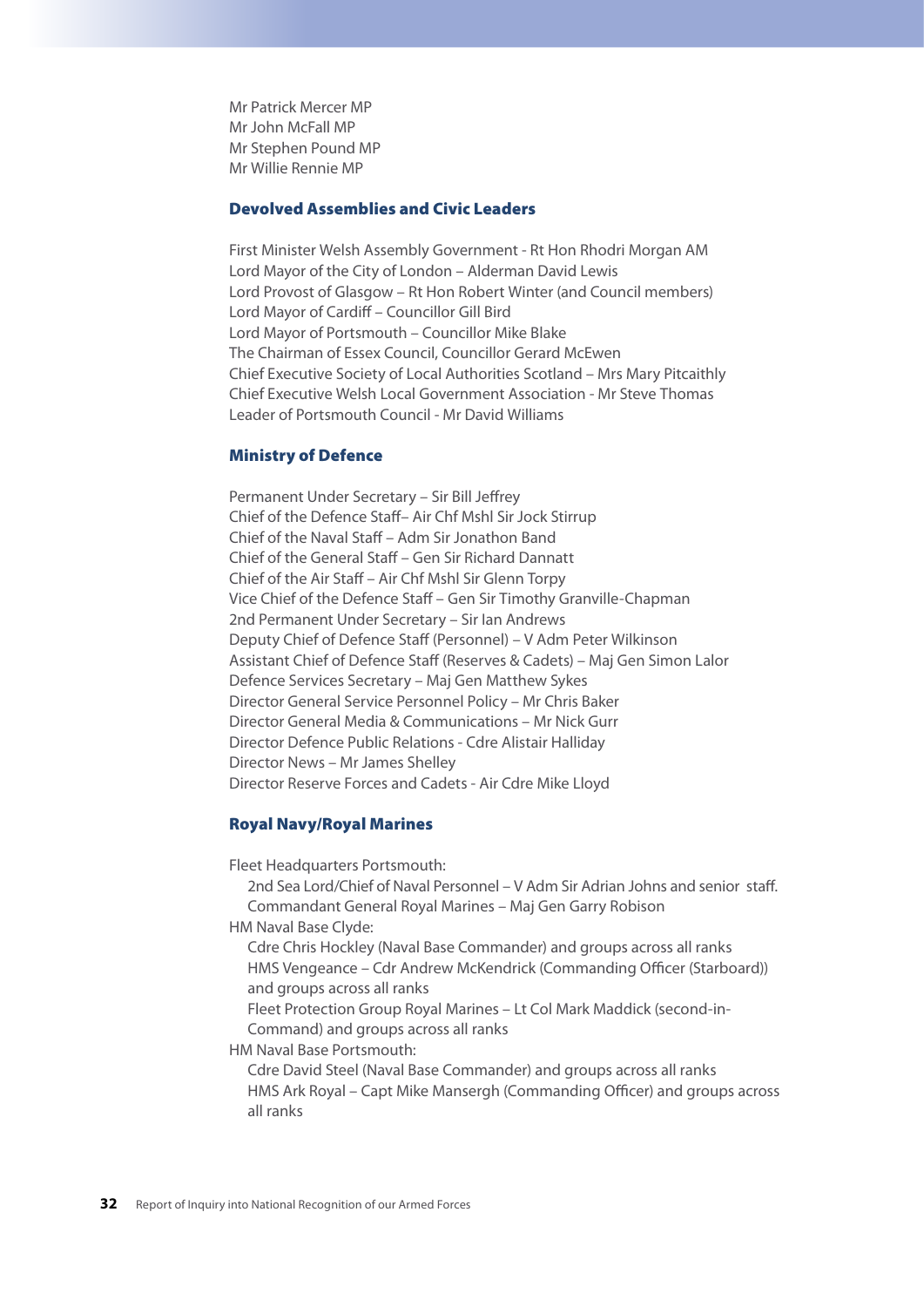Local civic dignitaries and officials

45 Commando Royal Marines (Arbroath):

Maj Gareth Green (Officer Commanding X-Ray Company) and groups across all ranks

Naval Regional Commander East – Cdre Ewan Macdonald

### Army

| Headquarters Land Command, Wilton:                                                                            |
|---------------------------------------------------------------------------------------------------------------|
| Commander Regional Forces - Lt Gen Nicholas Parker                                                            |
| Headquarters Adjutant General, Upavon:                                                                        |
| Adjutant-General - Lt Gen Sir Frederick Viggers                                                               |
| Defence Career Partnering - Col Sally Coulthard                                                               |
| Headquarters London District, Horse Guards:                                                                   |
| General Officer Commanding London District - Maj Gen Bill Cubitt                                              |
| Headquarters 2 Division Craigiehall, Edinburgh:                                                               |
| General Officer Commanding 2 Division - Maj Gen David MacDowall, and senior<br>commanders and staff           |
| Commander 51 (Scottish) Brigade Brig David Allfrey                                                            |
| Local civic dignitaries and officials                                                                         |
| <b>Aldershot Garrison:</b>                                                                                    |
| General Officer Commanding 4 Division - Maj Gen Peter Everson                                                 |
| Commander 145 (South) Brigade - Brig Miles Wade                                                               |
| Commander 101 Logistic Brigade - Brig Paul Jacques and groups across all ranks                                |
| <b>Catterick Garrison:</b>                                                                                    |
| Commander 19 (Light) Brigade - Brig Tim Evans and groups across all groups<br>across all ranks                |
| Colchester Garrison:                                                                                          |
| Garrison Commander - Col Tony Phillips                                                                        |
| Commanding Officer 1st Battalion Royal Anglian Regiment - Lt Col Stuart Carver<br>and groups across all ranks |
| Maindy Barracks, Cardiff:                                                                                     |
| Commander 160 (Wales) Brigade - Brig Rick Libbey and senior commanders and<br>staff                           |
| Regimental Secretary, The Royal Welsh - Col (Retd) Peter Gooderson                                            |
| General Officer Commanding Northern Ireland - Maj Gen Chris Brown                                             |
| Principal Director of Music (Army) - Lt Col Steve Sykes                                                       |

### RAF

Headquarters Air Command, High Wycombe: Air Member for Personnel – Air Mshl Stephen Dalton Royal Air Force Leuchars: Air Officer Scotland – Air Cdre Clive Bairsto (Station Commander) and groups across all ranks Royal Air Force Odiham: Gp Capt Andrew Turner (Station Commander) and groups across all ranks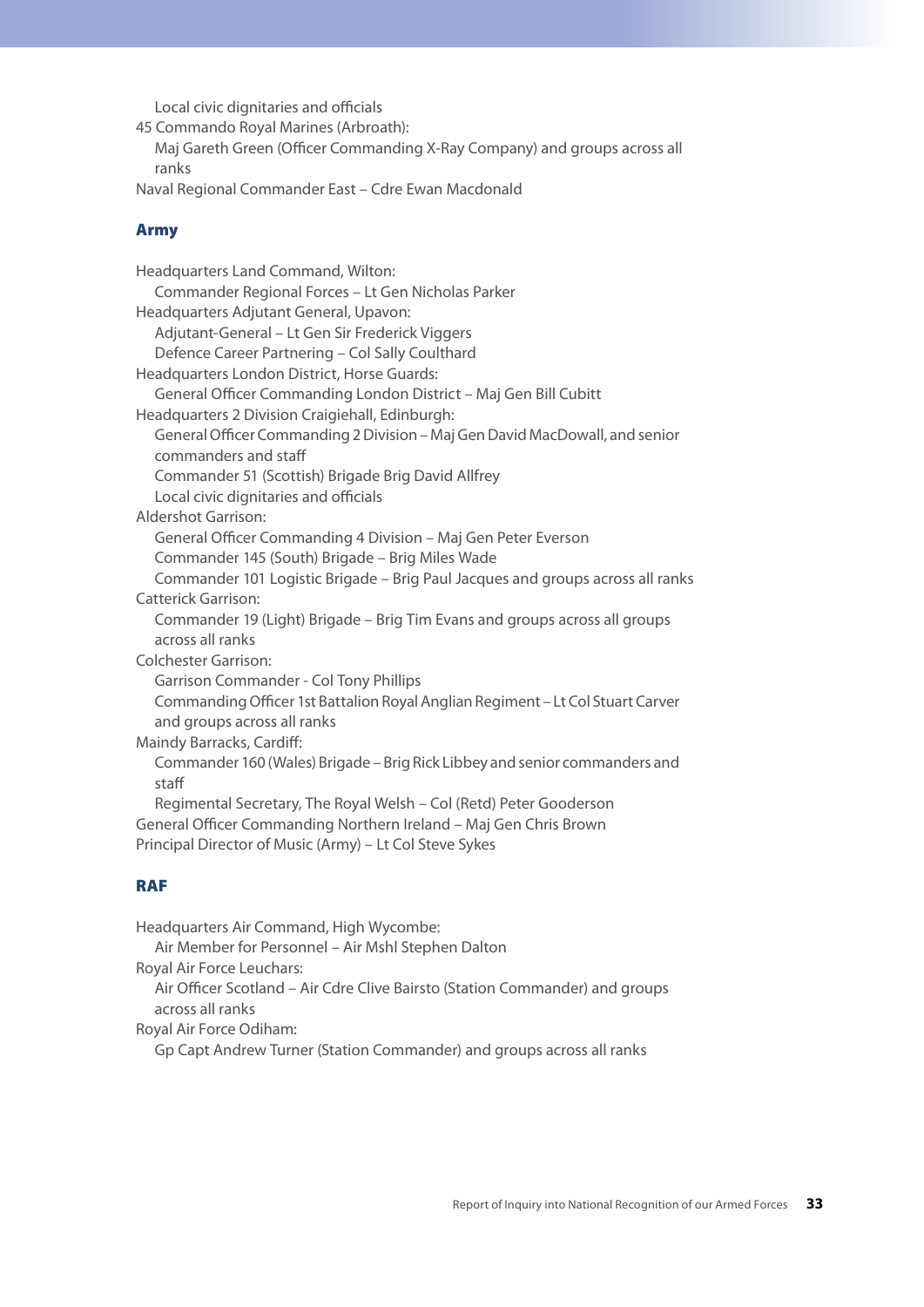Royal Air Force Honington: Wg Cdr Paul Sanger Davies (Officer Commanding Support Wing) and groups across all ranks Principal Director of Music (RAF) - Wg Cdr Stuart Stirling

### Reserve Forces and Cadet Organisations

National Employer Advisory Board:

Rt Hon the Lord Glenarthur (Chairman), Mr Tim Melville-Ross and Mr Neil Johnson Reserve Forces and Cadets Association:

Chief Executive – AVM (Retd) Paul Luker

Chief Executive Highland Association - Col (Retd) AK Miller

Chief Executive Lowland Association - Col (Retd) R D Gibson

Chief Executive East Anglia Association - Col (Retd) Julian Lacey

Support for Britain's Reservists & Employers (SaBRE):

Director - Mr Tim Corrie

### Sea Cadets:

Chief Executive Officer Marine Society and Sea Cadets - Mr Mike Cornish Army Cadet Force:

General Secretary Army Cadet Force Association – Brig (Retd) Mike Warmby Deputy Chief of Staff Cadets and Officer Training Corps - Col David Tobey

Air Cadet Organisation: Commandant Air Cadets – Air Cdre Gordon Moulds

### Armed Forces Support Organisations & Charities

Armed Forces Parliamentary Scheme – Sir Neil Thorne Confederation of British Service and Ex-Service Organisations – AVM (Retd) Anthony Stables Royal British Legion – Mr Chris Simpkins (Director General) Soldiers, Sailors, Airmen and Families Association – Maj Gen (Retd) Andrew Cumming Army Benevolent Fund–Maj Gen (Retd) Sir Evelyn Webb-Carter (Controller) (by telephone) Navy Families Federation – Mrs Kim Richardson (Chair) Army Families Federation – Mrs Julie McCarthy (Chair) RAF Families Federation – Mrs Dawn McCafferty (Chair) Help for Heroes – Mr Bryn Parry British Forces Foundation – Mr Mark Cann UK Defence Forum – Mr Robin Ashby (Director) Towergate Partnership – Mr Paul Dyer Defence Discounts Directory – Mrs Annette Bridgeford and Mr Peter Raith Honour the Brave Campaign - Col (Retd) Richard Kemp

### Religious Leaders

Archbishop of Canterbury - Most Rev and Rt Hon Rowan Williams (by telephone) Sikh Faith Advisor to Armed Forces – Ms Mandeep Kaur Roman Catholic Bishop to the Armed Forces - Bishop Tom Burns (by telephone) Dean of Portsmouth - The Very Rev David Brindley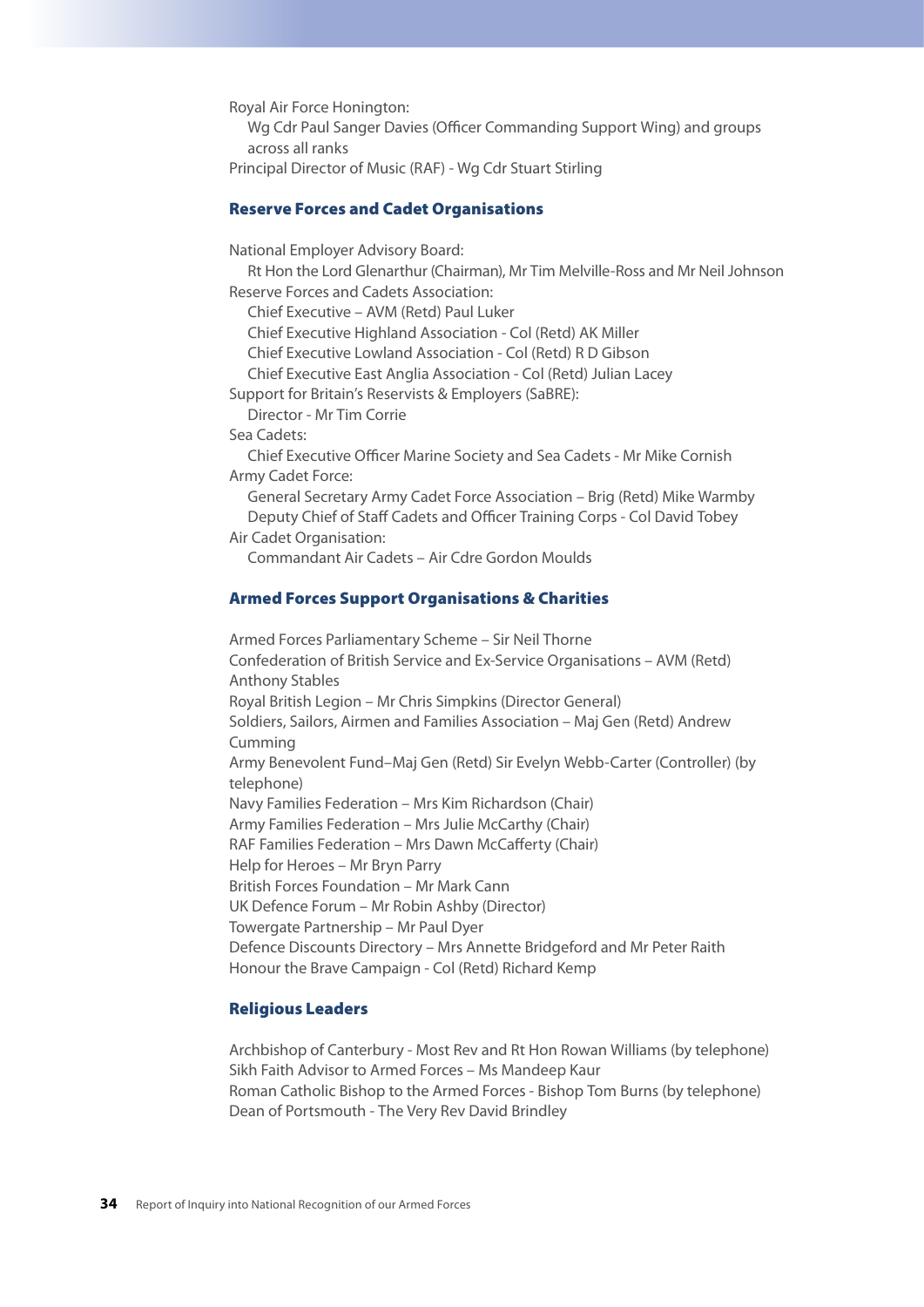### Service Museums

Portsmouth Historic Dockyard:

Caroline Williams – Portsmouth Heritage Trustee

National Army Museum:

Dr Alan Guy - Director

RAF Museum:

Dr Michael Fopp - Director

### Business & Sport

Confederation of British Industry – Mr Martin Broughton (President) and Mr Gary Campkin The Premier League – Sir David Richards (Chairman) Marylebone Cricket Club (MCC) – Mr Colin Maynard (Deputy Secretary) London 2012 – Ms Nicki Hughes and Mr Craig Beaumont British Airways – Mr Scott Davies (Sales Manager) and Mr Matthew Lane (Corporate Account Manager) Rio Tinto - Mr Paul Skinner (Chairman and Defence Board Non-Executive Director) British Petroleum - Mr Ian Rushby (Group Vice President and Defence Board Non-Executive Director) Prudential – Mrs Patricia Vacassin (Personnel Director and Defence Board Non-Executive Director) VT Shipbuilding - Mr Trevor Cartwright (Human Resources Director) FSL - Mr Ian Booth (Managing Director), Mr Mal Lewis (Dir Engineering & Ship Support)

### City of London Livery Companies

Mr Charles Parker (Clerk to the Mercers) R Adm (Retd) Dick Melly (Clerk to the Goldsmiths) Mr Hugh Oliver-Bellasis (Past Master of the Merchant Taylors) R Adm (Retd) Nick Harris (Clerk to the Merchant Taylors) Mr Michael Binyon (Second Warden, Leathersellers) Cdre (Retd) Johnny Cooke (Clerk to the Leathersellers and Chairman of the Clerks' Association) Mr Edward Windsor Clive (Clerk to the Turners and Chairman of the Fellowship of Clerks)

### Media

Ms Kate Adie (BBC) Mr Michael Binyon (The Times) Mr Chris Boffey (The Observer) Mr Jeremy Clarkson (BBC Top Gear and Top Gear Live) (by telephone) Mr Lloyd Embley (Editor, The People) Mr Robin Esser (Daily Mail) Mr James Harding (Editor, The Times) Sir Max Hastings (Daily Mail) Mr Simon Heffer (The Daily Telegraph)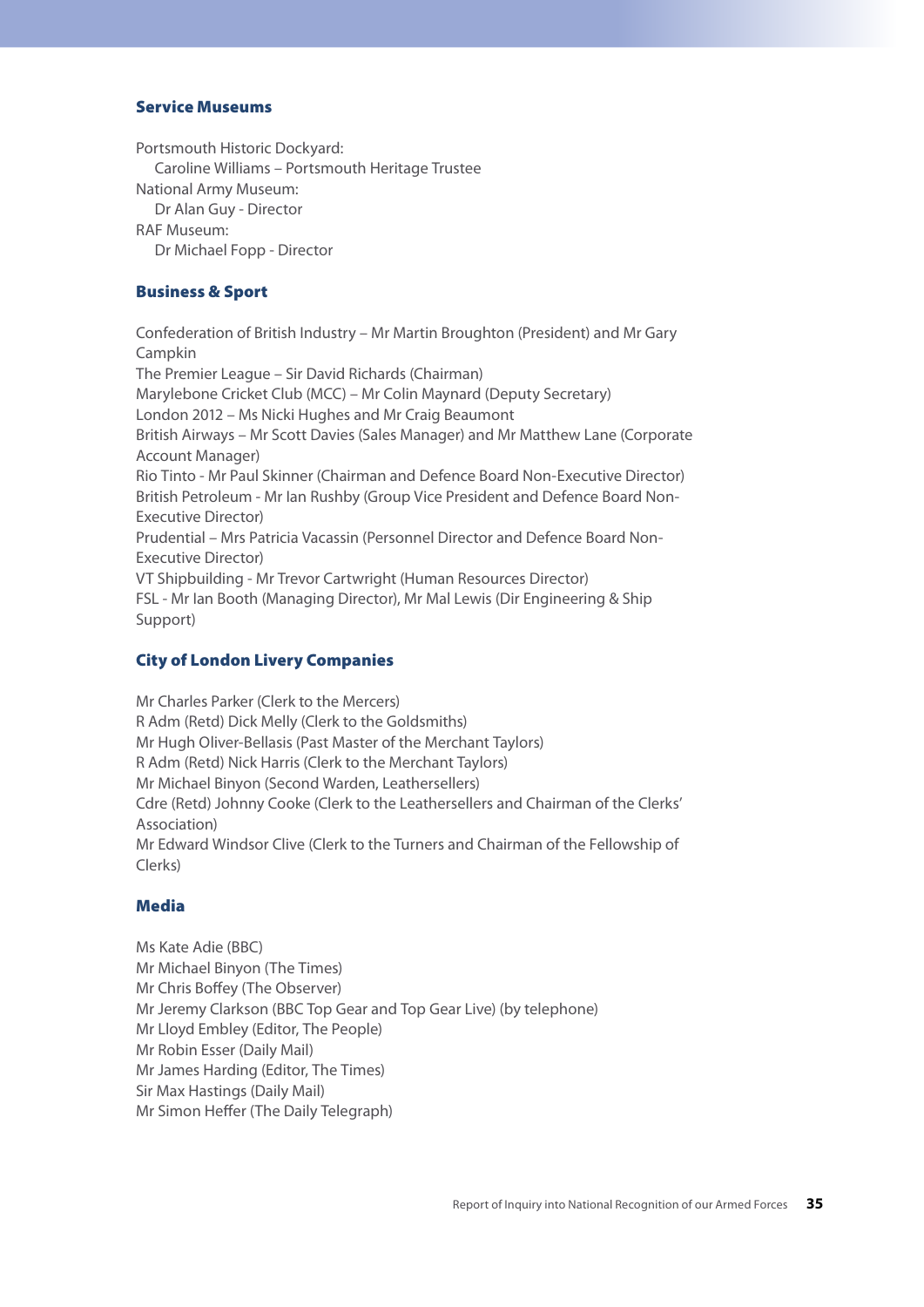Mr Gary Jones (The People) Mr Rob Kellaway (News of the World) Mr Ross Kemp (Sky One) Mr Will Lewis (Editor, The Daily Telegraph) Mr Ian MacGregor (Editor, The Sunday Telegraph) Mr John Mullin (Editor, The Independent on Sunday) Mr Tom Newton-Dunn (Defence Editor, The Sun) Mr Richard Norton-Taylor (Defence Correspondent, The Guardian) Mr Peter Oborne (Daily Mail) Lord Rees-Mogg (The Times) Mr Peter Riddell (The Times) Mr Alan Rusbridger (Editor, The Guardian) Mr Sandy Smith (Editor, BBC Panorama) Mr Martin Townsend (Editor, Sunday Express) Mr Mark Urban (BBC Newsnight) Mr Richard Wallace (Editor, Daily Mirror) Ms Tina Weaver (Editor, Sunday Mirror) Mr Peter Wright (Editor, Mail on Sunday) Mr Rhidian Wynn Davies (Consulting Editor, The Daily Telegraph)

### USA

US Congress: Senator John Warner, Member Senate Armed Services Committee Congressman Ike Skelton, Chair House Armed Services Committee Mr John Murtha, Member Committee on Appropriations, Chair Defense Sub-Committee Mr Bill Monahan, Senate Armed Services Committee (Counsel) Mr Bill Sutey, Senate Armed Services Committee (Professional Staff Member) Department of Defense: Gen George Casey – Chief of Staff US Army Sergeant Major of the Army (SMA) Kenneth Preston Lt Gen Michael Rochelle, Deputy Chief of Staff, G1, US Army R Adm Frank Thorp, Navy Chief of Information Maj Gen Antony Cucolo, Army Chief of Public Affairs Maj Gen Galen Jackman, Chief of Legislative Affairs, Office of the Secretary of the Army Maj Gen James Nuttall, Deputy Director National Guard Mr Bill Carr, Deputy Under Secretary (Military Personnel Policy), Office of the Secretary of Defense (Personnel & Readiness) Dr Craig College, Deputy Assistant Chief of Staff for Installation Management Capt (USN Retd) Kevin Wensing, Special Assistant, Public Affairs to Deputy Secretary of Defense Ms Alison Barber, Deputy Assistant Secretary for Internal Communications & Public Liaison Ms Rachel Billingslea, Director of Communications, Army Staff Ms Karen Stephenson, Executive Director, Army Executive Partnerships Capt (USN Retd) Tom Van Leunen, Deputy Chief of Information, Dept of the Navy Col M Caldwell, Deputy Director of Public Affairs, Office of the Secretary of the Air Force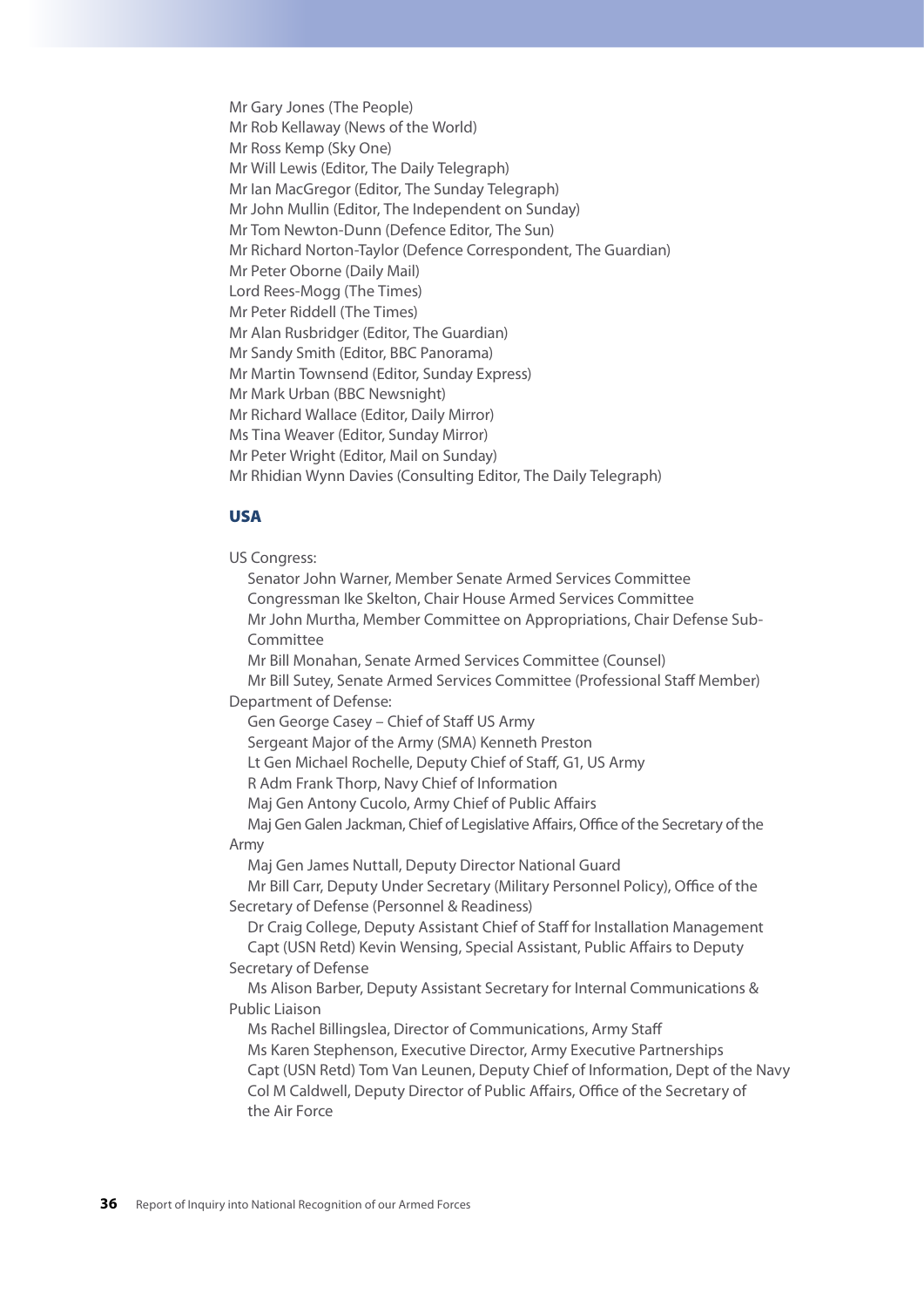Col Christy Nolta, Deputy Director for Integration, Office of the Director of Communication, Office of the Secretary of the Air Force Col Dave Lapan, Deputy Director of Public Affairs, US Marine Corp Col Tim Walters, US Army Cdr John Wallach, Director, Navy Office of Community Outreach Department of Veterans' Affairs and Veterans' Organisations: The Honourable Ms Lisette Mondello, Assistant Secretary for Public & Intergovernmental Affairs Lt Gen (Retd) Ted Stroup, Vice President Education, Association of US Army Col (Retd) Marvin Harris, Director of Public Relations, Military Officer's Association of America Col (Retd) Phil Riley, Director, The American Legion Mr Chet Curtis, Director of Policy and Communication, Air Force Association Mr Joe Davis, Director Public Affairs, Veterans of Foreign Wars Mr Edward Powell, President and CEO United Services Organisation Mr Larry Provost, Assistant Director for Research & Policy, The American Legion Ms Joyce Wessel Raezer, Executive Director, National Military Families Association Rand Corporation: Mr Irv Blickstein Ms Shirley Rueh Mr Laurence Smallman Dr Harry Thiey British Defence Staff: Maj Gen Peter Gilchrist – Head British Defence Staff (US) Brig Phil Jones –Military Attaché, British Defence Staff (US)

### Canada

Department of National Defence: VAdm Drew Robertson, Chief of Maritime Staff Lt Gen Andrew Leslie, Chief of Land Staff Ms Josée Touchette, Assistant Deputy Minister (Public Affairs) Cdre Roger Maclsaac, Director General Recruiting and Military Careers Brig-Gen Gary O'Brien, Director General Land Reserves Brig-Gen David Martin, Canadian Forces Personnel Support Agency Capt (N) Christopher Henderson, Director General Public Affairs & Strategic Planning Mr Paul Turcotte, Director of External Communications & Public Relations Ms Diane Durford, Director of Marketing & Advertising Services Ms Anna Kourla, Op Connection Communications Officer Ms Christine Gauthier, Public Opinion Research Advisor Royal Canadian Legion: Lt Gen (Retd) Charles Belzile, Hon President Royal Canadian Legion Brig-Gen (Retd) Duane Daly, Dominion Secretary, Royal Canadian Legion Department of Veteran's Affairs: Mr Derek Sullivan, Director General, Canada Remembers Directorate British High Commission Ottawa: HE Anthony Cary, High Commissioner to Canada Brig Simon Knapper – UK Defence & Military Adviser to Canada Mr Scott Taylor, Editor 'Esprit de Corps'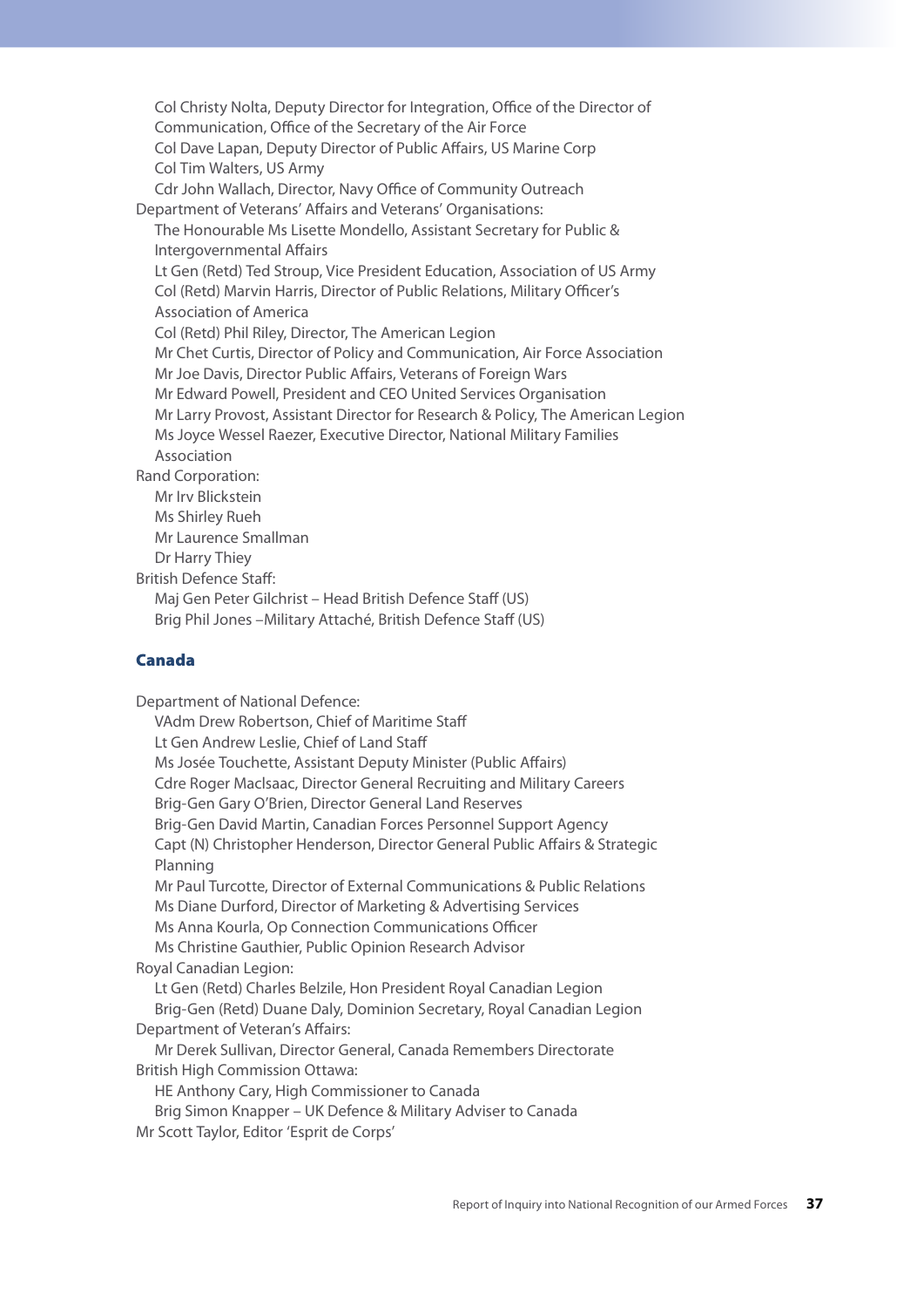### France

Assemblée Nationale: M. Michel Grall, Député, Assemblée Nationale Ministère de la Défense Nationale: M. Jacques Sonnet, Président – Civisme Défense Armée Nation (CIDAN) Délégation à l'Information et à la Communication de la Défense (DICoD): M. Laurent Teisseire, - Directeur DICoD Adm Dupont Gén Baptiste Gén Lagrange Gén Mompeyssin Col Ponties Lt Col Engelbach Ministère pour les Anciens Combattants: M. Philippe Riffault, Directeur de cabinet du secrétaire d'état aux Anciens Combattants Médecin- Gén Wey British Embassy Paris: HE Sir Peter Westmacott, UK Ambassador to France Air Cdre John Thomas – Defence Attaché Capt (RN) Philip Stonor – Naval Attaché

### Australia

Australian High Commission London: Air Cdre Steve Martin, Head of Defence Section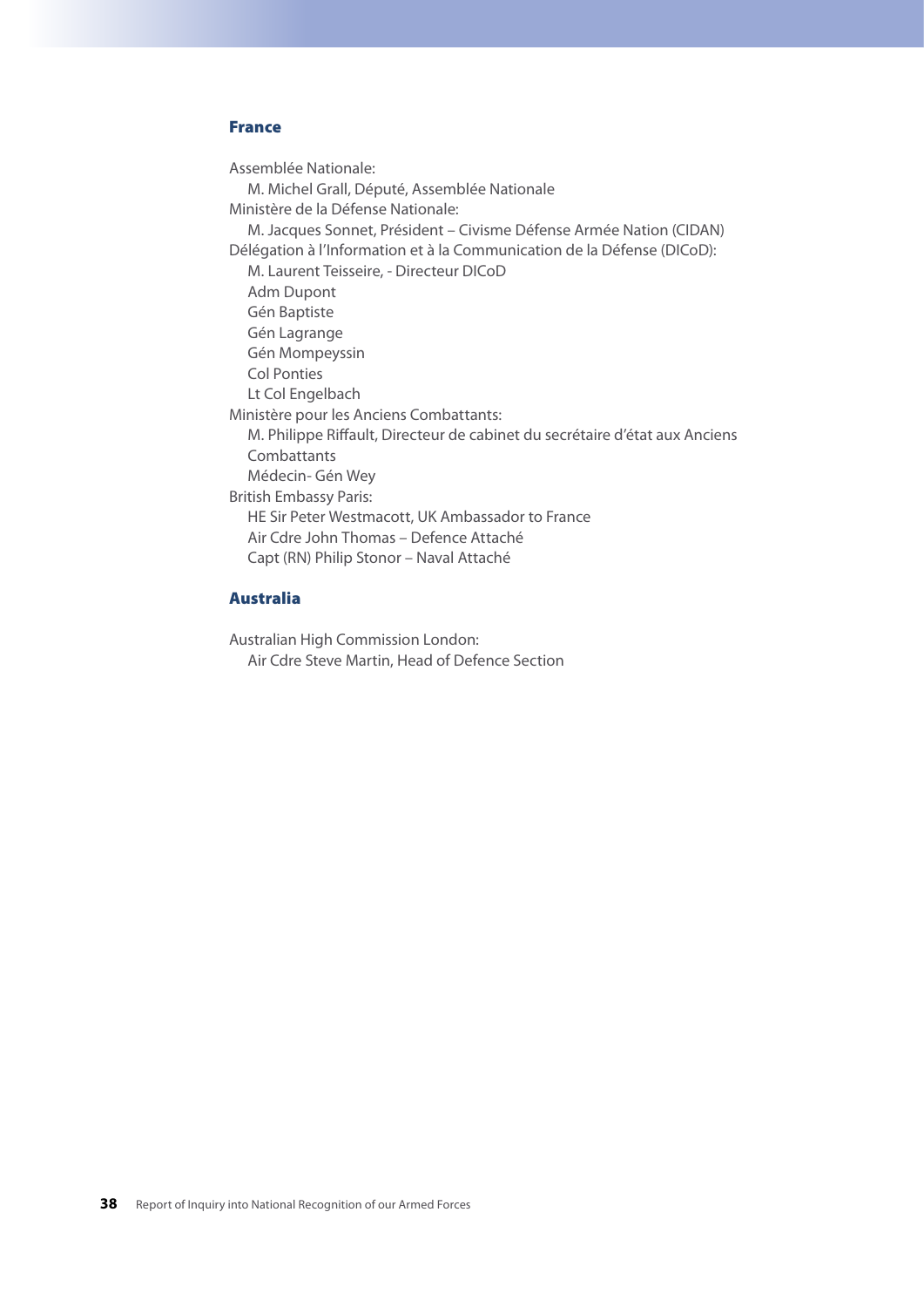## Appendix 3

### Incidents of Discrimination Against the Armed Forces

### **Harrods**

In November 2006, a Harrods security assistant prevented an Army officer wearing Service Dress from entering the store after a Remembrance Day ceremony. Harrods have since clarified in a letter to us that military personnel in such uniform should not be challenged, but they would still exclude personnel in 'fatigues' – taken to mean combat dress (i.e. CS95), which is the current standard working dress for Army, Royal Marine and RAF Regiment personnel. We regard any such rule as quite unacceptable.

### **Birmingham and Edinburgh Airports**

In December 2007, an RAF Tristar aircraft returning from Afghanistan diverted into Birmingham International Airport due to bad weather at RAF Brize Norton, its intended destination. A number of passengers opted to make their way home directly from Birmingham, which required them to transit through the Airport Terminal, but as a result of confusion as to the current policy they were instructed to change into civilian clothing. Similarly, we received reports that Royal Marines returning from Afghanistan into Edinburgh Airport in 2007 were directed away from the public areas and required to transit through ad hoc facilities, leaving them with the impression that they were being deliberately kept out of the public eye. These scenarios contrast sharply with the situation in the USA and Canada, where members of the public greet returning troops warmly and appreciatively when they are seen transiting public areas of civilian airports.

### **Headley Court**

Patients from the Armed Forces rehabilitation centre at Headley Court, some of whom suffered appalling injuries in Iraq and Afghanistan, frequently use the pool at the local leisure centre as part of their treatment. During one session in November 2007, patients using a closed off lane were subjected to verbal abuse by members of the public complaining that they had no right to be there.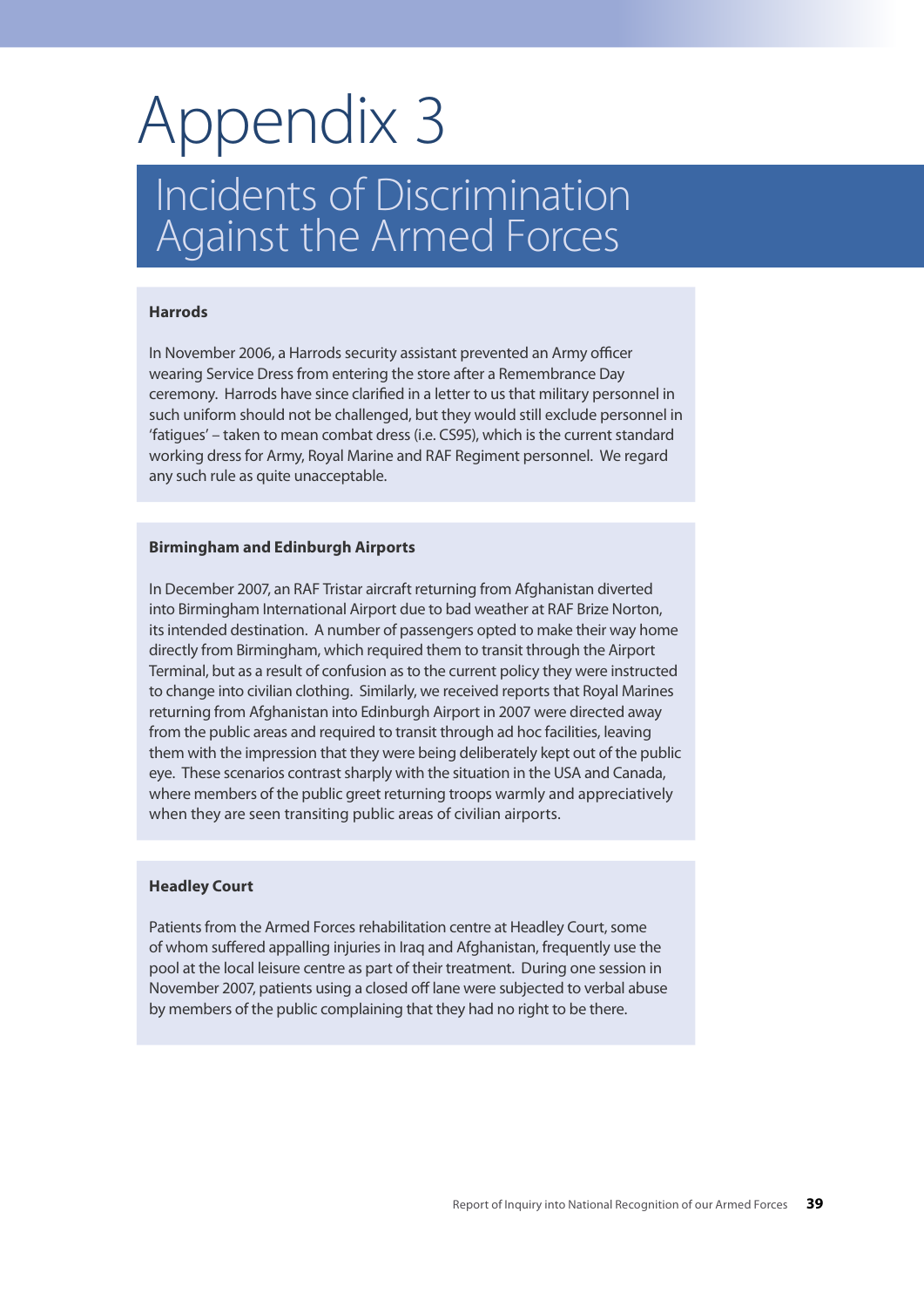### **Peterborough**

During the course of our Study, news of restrictions on RAF personnel wearing uniform in parts of Peterborough was reported by the media. The restrictions had been imposed, after consultation with the police, following incidents of intimidation and abuse directed by some members of the public at Service personnel in uniform in the city.

### **Other Incidents**

There have been other instances of both discrimination and harassment reported in the media, and drawn to our attention privately, but we do not detail them here since we have not been able to corroborate the alleged facts.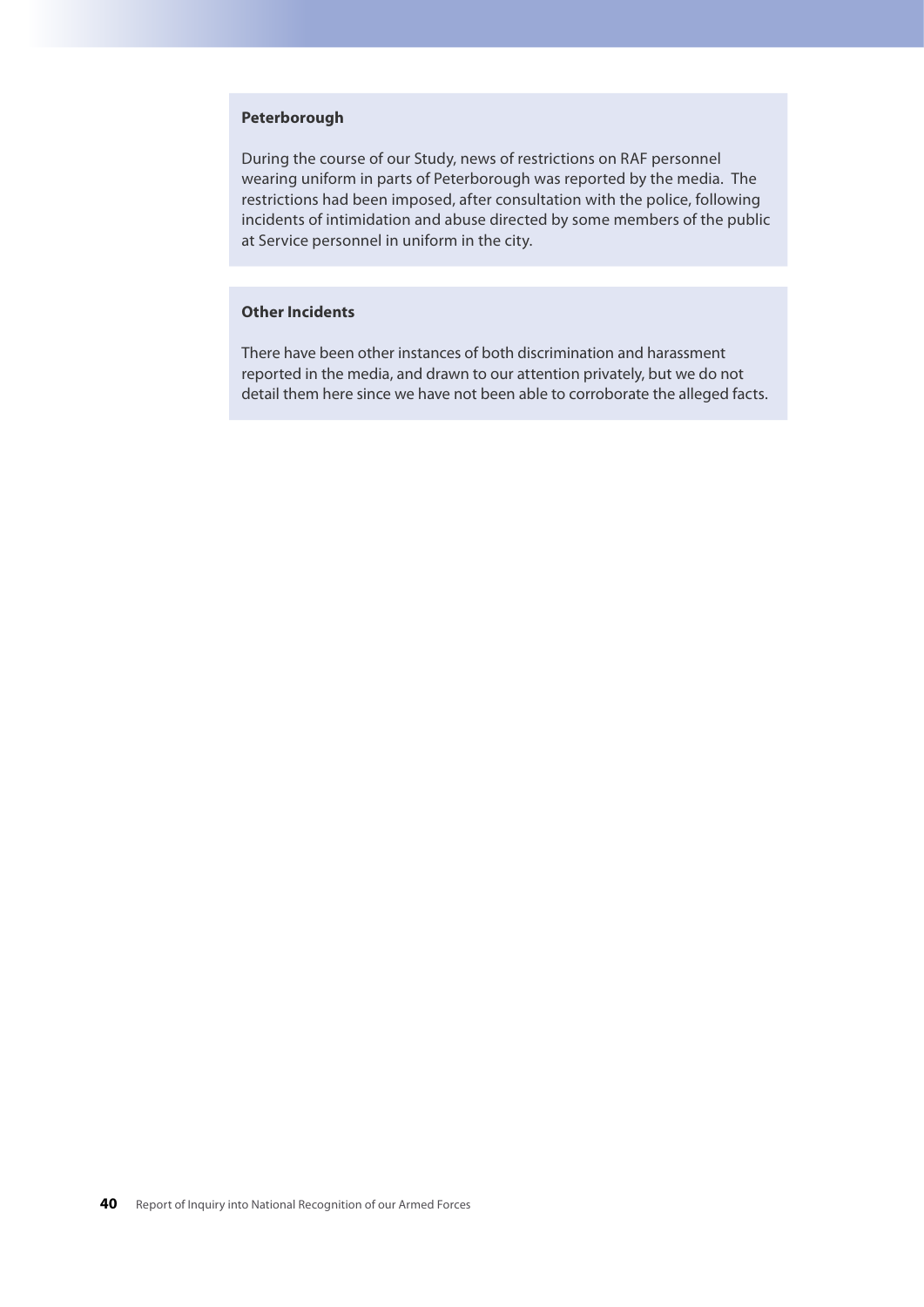# Appendix 4

### Summary of Findings from other Countries

| <b>United States of America</b>                           |             |  |
|-----------------------------------------------------------|-------------|--|
| The USA Armed Forces comprise <sup>2</sup> :              | (thousands) |  |
| <b>US Army</b>                                            | 532         |  |
| <b>US Army Reserves</b><br><b>The National Guard</b>      | 205<br>352  |  |
| <b>US Navy</b><br><b>US Navy Reserves</b>                 | 325<br>128  |  |
| <b>US Marine Corps</b><br><b>US Marine Corps Reserves</b> | 194<br>39   |  |
| <b>US Air Force</b><br><b>US Air Force Reserves</b>       | 370<br>180  |  |

There is clearly very striking and almost universal respect and appreciation for the Armed Forces in the USA. This position has been reached progressively over the past 25 years or so after a very difficult period immediately following the Vietnam War when military personnel were subject to resentment and some abuse for their participation in that War. The trend was accelerated after 9/11 and the campaigns in Afghanistan and Iraq that have led to widespread gratitude towards the Armed Forces for the sacrifices they are making. A tangible demonstration of this change in attitude is the widespread practice of wearing uniforms in public which not only demonstrates the military presence in the USA but is a catalyst for the public to show their spontaneous appreciation of the US Armed Forces, whether it be the 'pat on the back', or free or reduced charging to attend sporting and other social events.

The constitutional differences between the UK and the USA are, of course, quite stark with, for example, Capitol Hill having a greater influence in setting the detail of the US Defense Budget. This means that the relationships between Congress, the Pentagon and Armed Forces personnel are much closer than in the UK. Part of the relationship includes allowing military interns to be seconded to the Congress for about a year, and direct access to military personnel by elected

**2** Source: Draft Budget 2009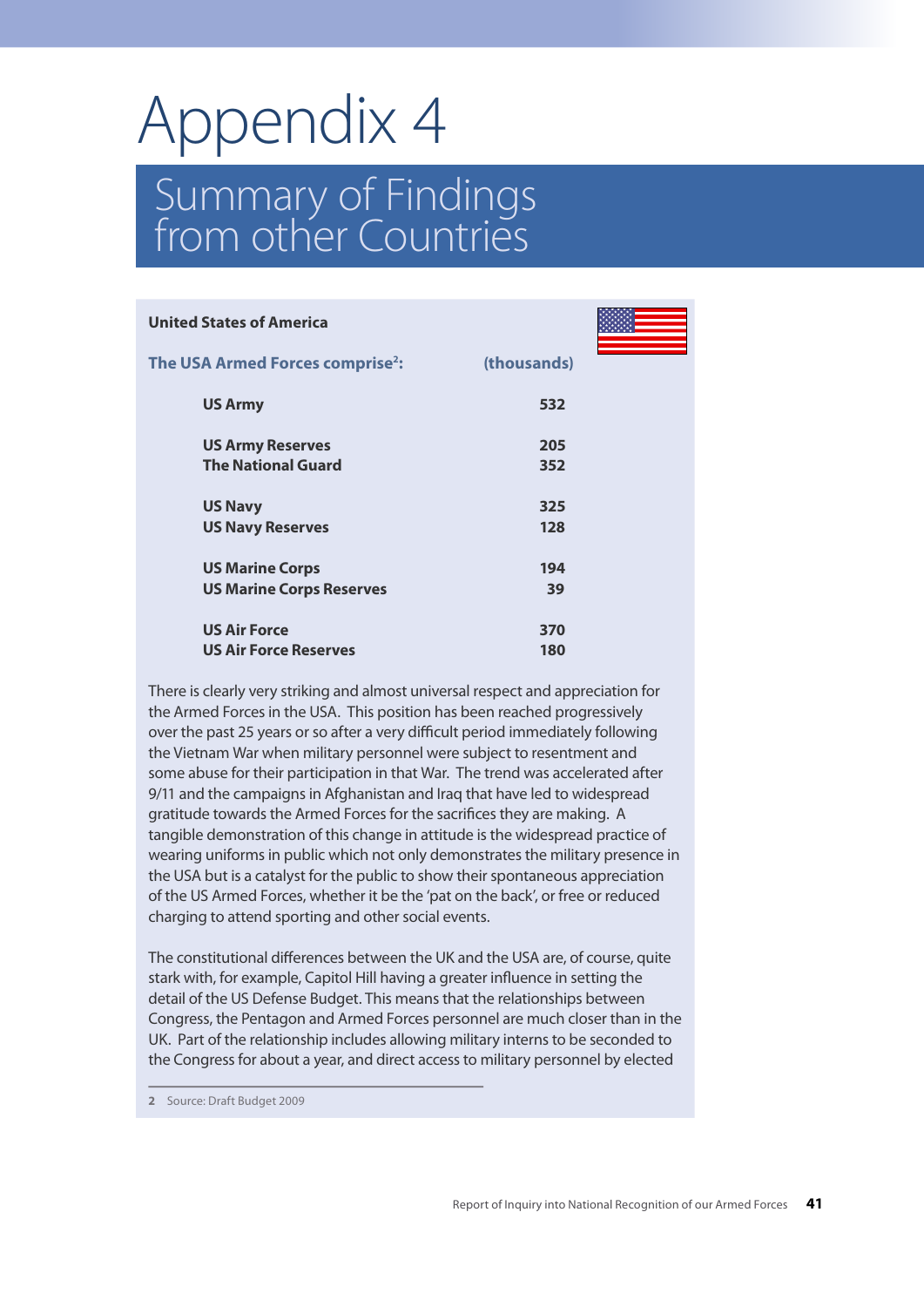Members of the Senate and the Congress, and their staff. Indeed, military leaders are encouraged to get to know their political representatives well and formal, orchestrated plans of engagement exist to advocate military issues.

Maintaining a high level of appreciation and understanding of the Armed Forces requires a sustained effort of engagement with 'influencers' across the US. This is achieved through a number of initiatives by the Armed Forces, some of which are generic in nature, eg Open Days, links with schools (including training days for soldiers to return to their schools to talk about their military careers), engagement with industry, and proactive liaison with local media to tell the 'local boys' stories. It is worth noting that the US Military extensively use their Reservists (including the National Guard) to promote their efforts, whether it is to engage citizens on local stories or to get out central messages on the role of the US military in current operations. The Active Duty, Guard and Reserve elements of the Armed Forces are all supported by well organised associations that are highly active at local and national levels, all of which have the education of the public and their political representatives in their charters.

The US have Junior Reserve Officer Training Corps centres which exist at some 3,000 schools across the States. To help run these centres, the Department of Defense supplement the pensions of Veterans by up to \$20,000 per annum.

There are some Service specific outreach activities that are interesting, including the '3+2+1' scheme which requires 1-star Army Officers and above to conduct each quarter:

- **3 Outreach activities covering local opinion formers and politicians, communities, businesses, etc**
- **2 Media opportunities to get across their relevant messages**
- **1 Internal communications initiative**

To complement this programme the US Army maintains a database of stakeholders it wishes to engage with so that a central view of the span of the '3+2+1' scheme is right. This ensures that the Army achieves its aim of 'sustained engagement' with the US public. It is important to recall that the context in which the American Forces relate to the public is one in which there are no restrictions in relations between the media and serving members of the Armed Forces.

The US Army runs a Joint Civilian/Military Orientation Course twice a year with 60 personnel on each course. The Courses last five days and travel and accommodation are funded by the Army. Attendees come from a variety of backgrounds including academics, senior industrial personnel and TV personalities and celebrities.

The organisations that make up the Military Coalition contribute to a very extensive and effective network of supporting structures for the military and their families. These include the 'America Supports You' campaign, wide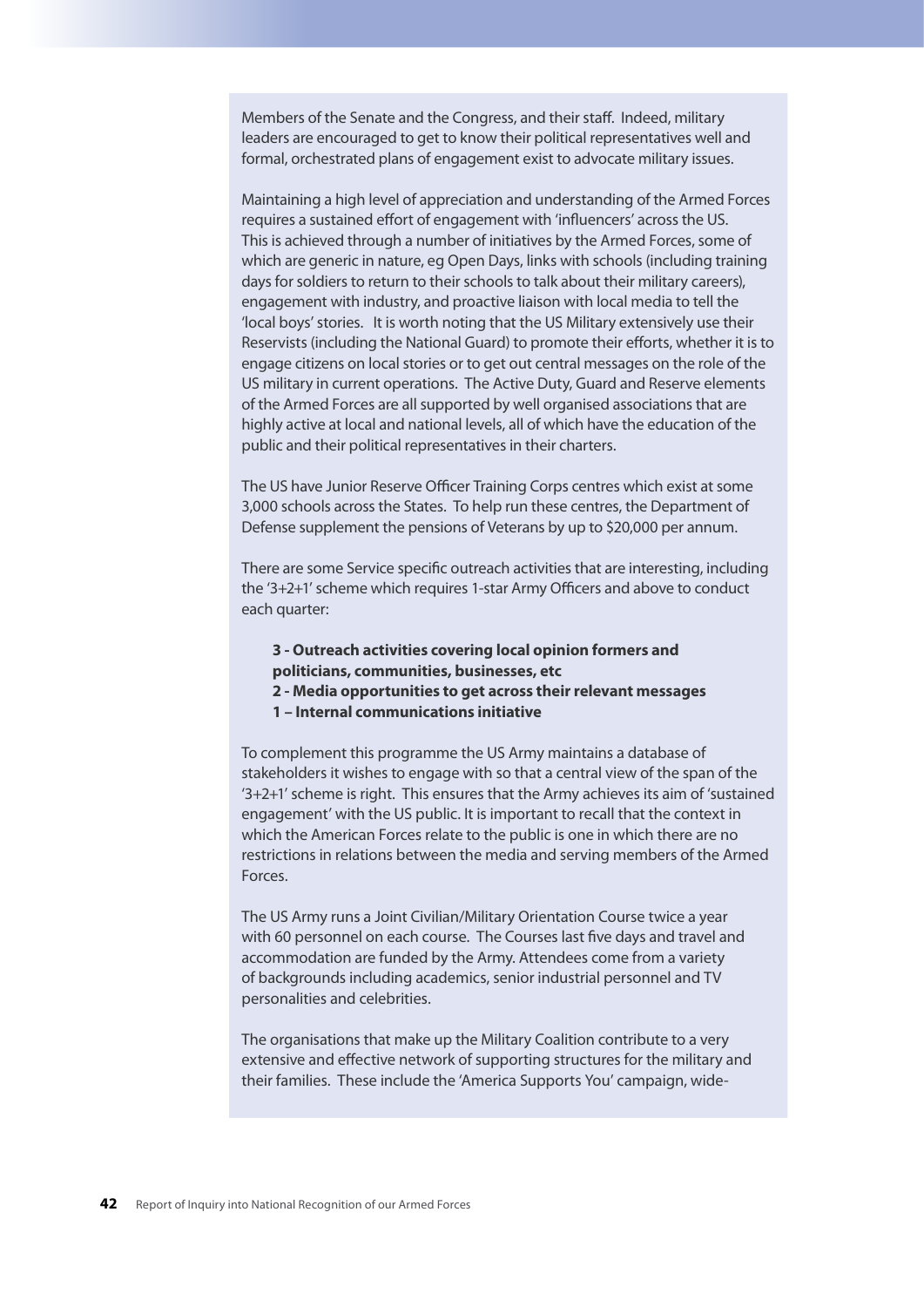ranging use of the Internet to get Service personnel to tell their stories, using Reserve centres for various activities and honouring companies who support the military.

Another aspect of the US military's outreach activities is the extensive use of spare capacity at their bases for various activities where they actively fund certain events (including charitable ones) from their own budgets as a way of engaging with their local communities and supporting military charities.

| Canada                                            |             |  |
|---------------------------------------------------|-------------|--|
| The Canadian Armed Forces comprise <sup>3</sup> : | (thousands) |  |
| <b>Army</b>                                       | 19.5        |  |
| <b>Army Reserves</b>                              | 16.0        |  |
| <b>Air Force</b>                                  | 12.5        |  |
| <b>Air Force Reserves</b>                         | 2.6         |  |
| <b>Navy</b>                                       | 9.0         |  |
| <b>Navy Reserves</b>                              | 4.3         |  |

The transformation of the Canadian Forces over recent years has been remarkable. This appears to have been achieved through a number of initiatives including:

- a. improving the pay and conditions of service for their personnel; and
- b. a better articulation of the strategic context for the Canadian Forces that has been achieved through the creation of a set of key strategic messages on their roles.

The Canadian Forces' engagement as part of NATO's operations in Afghanistan has intensified their popularity, despite their losses. This is exemplified by the way in which the public has responded to repatriation of those killed on operations. Repatriation ceremonies, involving full military honours and a Military Band, are held at Trenton Airbase outside Toronto where the fallen are brought back to Canada before being transported by cavalcade with police escort along the 'Highway of Heroes', where traffic spontaneously stops and members of local public services (police, fire, ambulance) and a great many members of the general public line the route to show their respect. These events have had a profound impact on the Canadian psyche.

Another striking feature of the Canadian Service is the very high public profile of the Chief of Canadian Defence Staff, General Rick Hillier. In all our meetings, the strength of General Hillier's personality and drive came through on every

**3** Source: Canada – Defence Fact Sheet (Jan 08)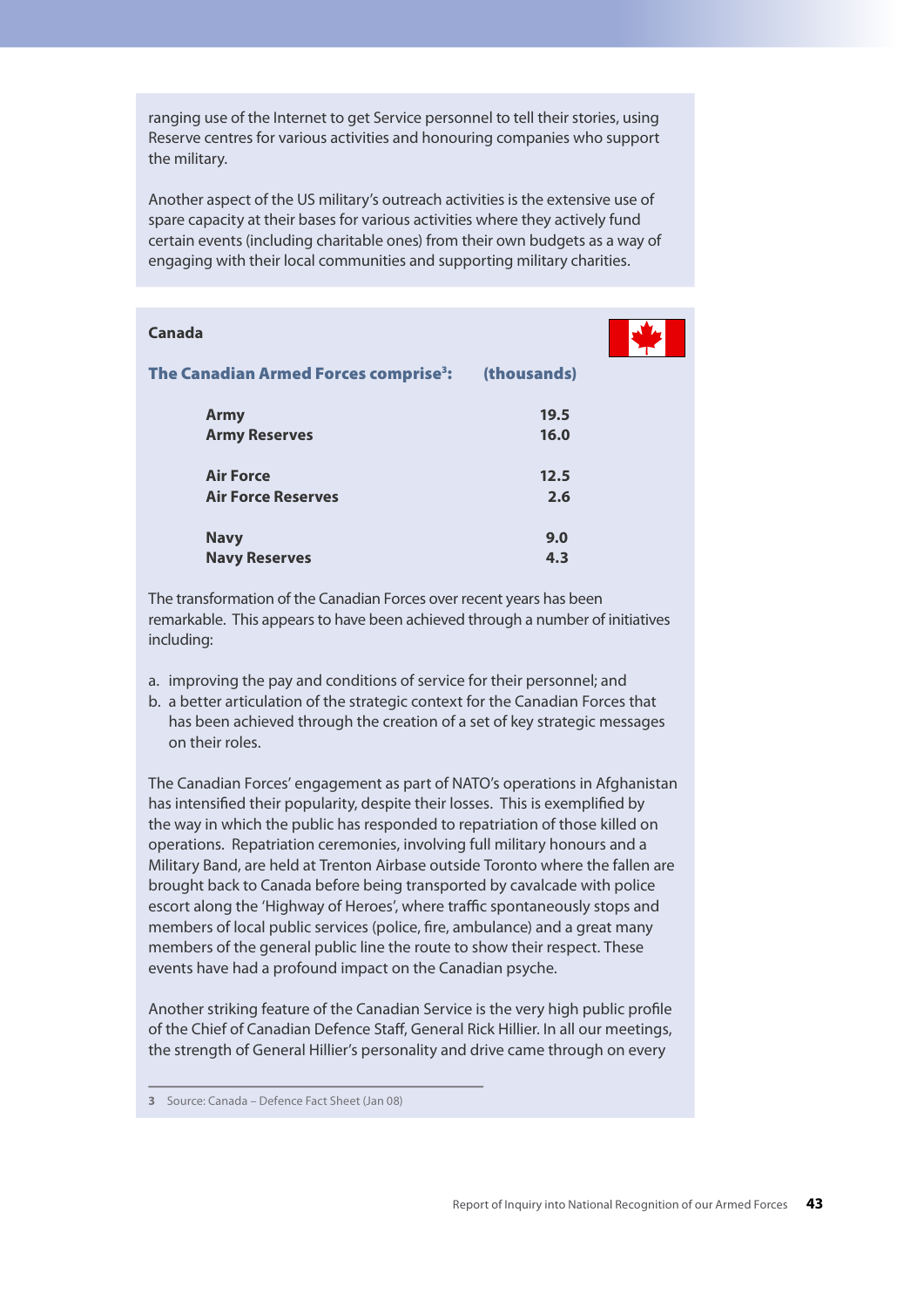occasion. This included examples of his engagement with the media and the Canadian public that ranged from TV appearances, attendance at sporting events accompanied by other military ranks, and taking sporting and other celebrities to Afghanistan to boost the morale of the Forces. In all, it was estimated that the Chief of the Defence Staff spent some 40% of his time on these outreach activities.

General Hillier's involvement also needs to be seen in the context of the Canadian Forces' initiative 'Operation Connection' which is a coherent engagement programme to reach out to the Canadian institutions and public in order to increase their knowledge about the role of the Canadian Forces in Canadian society, its mission and its capabilities. The programme is aimed also at attracting citizens to join the military at a time when the Regular and Reserve Forces are due to expand by 5,000 and 3,000 respectively. The programme encompasses a centrally managed Master Plan for engagement with colleges, schools, sporting organisations, local communities and other Government Departments. It also involves military Open Days and demonstrations, and senior leadership engagement with targeted audiences using a set of consistent key messages. The Canadian Forces do not charge for these events.

On Veterans, Canada has a dedicated Canada Remembers Directorate within their Veterans' Affairs Canada Ministry. This organisation, which comprises 1,500 branches, is responsible for implementing the relatively new Veterans' Charter. It has already issued some 1 million Veterans' Pins and been responsible for initiatives such as Veterans' licence plates, free parking and a separate ID card for those disabled in operations. Street naming after local heroes has also taken place and a Veterans' Memorial Parkway has been dedicated to mark those Service personnel whose bodies have been repatriated to Canada.

| <b>France</b>                            |             |  |
|------------------------------------------|-------------|--|
| <b>The French Armed Forces comprise:</b> | (thousands) |  |
| <b>Army</b>                              | 134.0       |  |
| <b>Army Reserves</b>                     | 18.6        |  |
| <b>Air Force</b>                         | 66.0        |  |
| <b>Air Force Reserves</b>                | 5.8         |  |
| <b>Navy</b>                              | 55.1        |  |
| <b>Navy Reserves</b>                     | 6.9         |  |

France abandoned National Conscription in 1996, since when they have become fully professional Armed Forces. They currently deploy some 35,000 personnel abroad. They have enormous pride in their range of Remembrance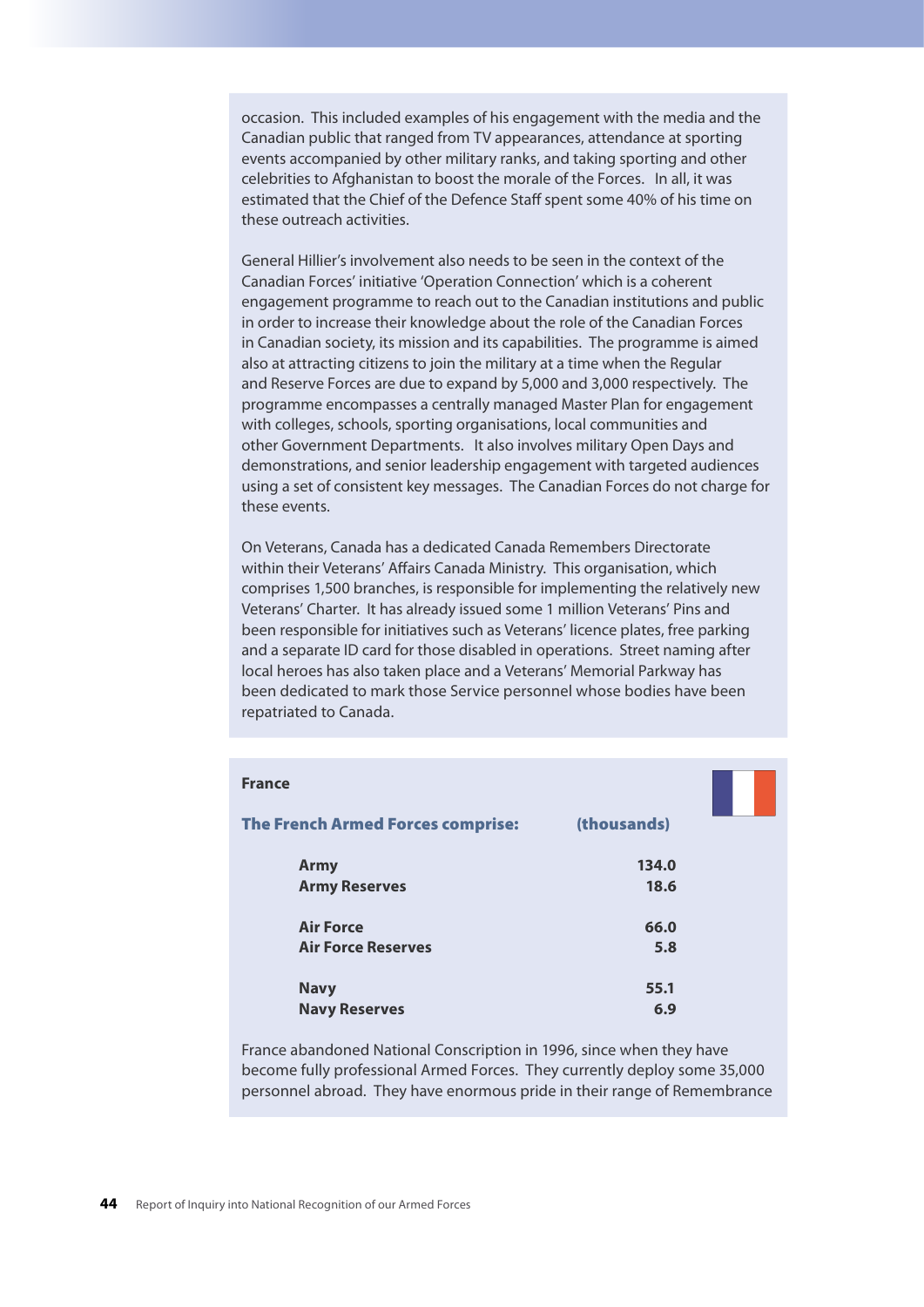activities with nine days of commemoration per year, including Armistice Day and Bastille Day. The wearing of uniforms is commonplace in the country.

As part of their engagement with other communities, the Institut des Hautes Etudes de Défense Nationale holds one national and four regional sessions annually, involving the military and civilian communities at a level similar to that of the Royal College of Defence Studies. The sessions, which each involve 90 participants (one-third each from Services, private sector and public sector), study geo-political issues that allow a better understanding of the Armed Forces and Defence. Participants in the national session are committed to undertake one and a half days a week over an 8 month period; the programme also involves 30 days of visits in France and Europe including one six-day overseas study tour.

Links with the media are strong with embedded journalists on operations and an active programme of local and regional engagement with military personnel. Pre-authorisation for such contact is required from the chain of command. Local commanders have guidelines covering their dealings with parliamentary Deputies (MPs) so that they are kept up to speed on military matters. A Defence Liaison Officer (normally a member of the Town or City Council) is appointed in every commune to preserve and enhance links with the military. These local links extend to events organised by local commanders to explain to their communes and Deputies the reasons for, and aims of, any forthcoming operational deployments by their unit. Departure on such deployments is followed up by six-weekly newsletters which report the unit's progress to local communities; the letters are backed up by invitations to local journalists to visit the unit in the theatre of operations. The Reserves are also used extensively to act as 'ambassadors' with those in civilian life.

On the educational front, there is a strong programme of engagement with schools with all 16 to 18 year olds being compelled by law to attend a Defence Preparation Day, the aim of which is to provide broad-brush familiarisation with the Armed Forces and Defence. Attendance is a pre-requisite to enrolling for any State-controlled exam or course, including for the Baccalaureate, driving licences and firearms permits. Veterans and Reservists often take part in the activity days. Schools also regularly ask for Service personnel to come to explain their role to pupils. Visits by schools and others to military establishments are encouraged and organised regularly by local commanders. The local commanders have specific responsibility for outreach activities as well as fulfilling recruiting responsibilities. These activities are normally in the form of Open Days and often take place at weekends with dedicated workshops and hands-on opportunities. Veterans and Reservists are involved in these events.

There are sophisticated procedures for the repatriation of those killed in action, including the routine presence of very senior Government dignitaries such as the President, the Prime Minister or the Defence Minister. Homecoming parades or events are almost always held locally. They are, however, far from universal and may well take place inside the unit's barracks and thus out of the public eye.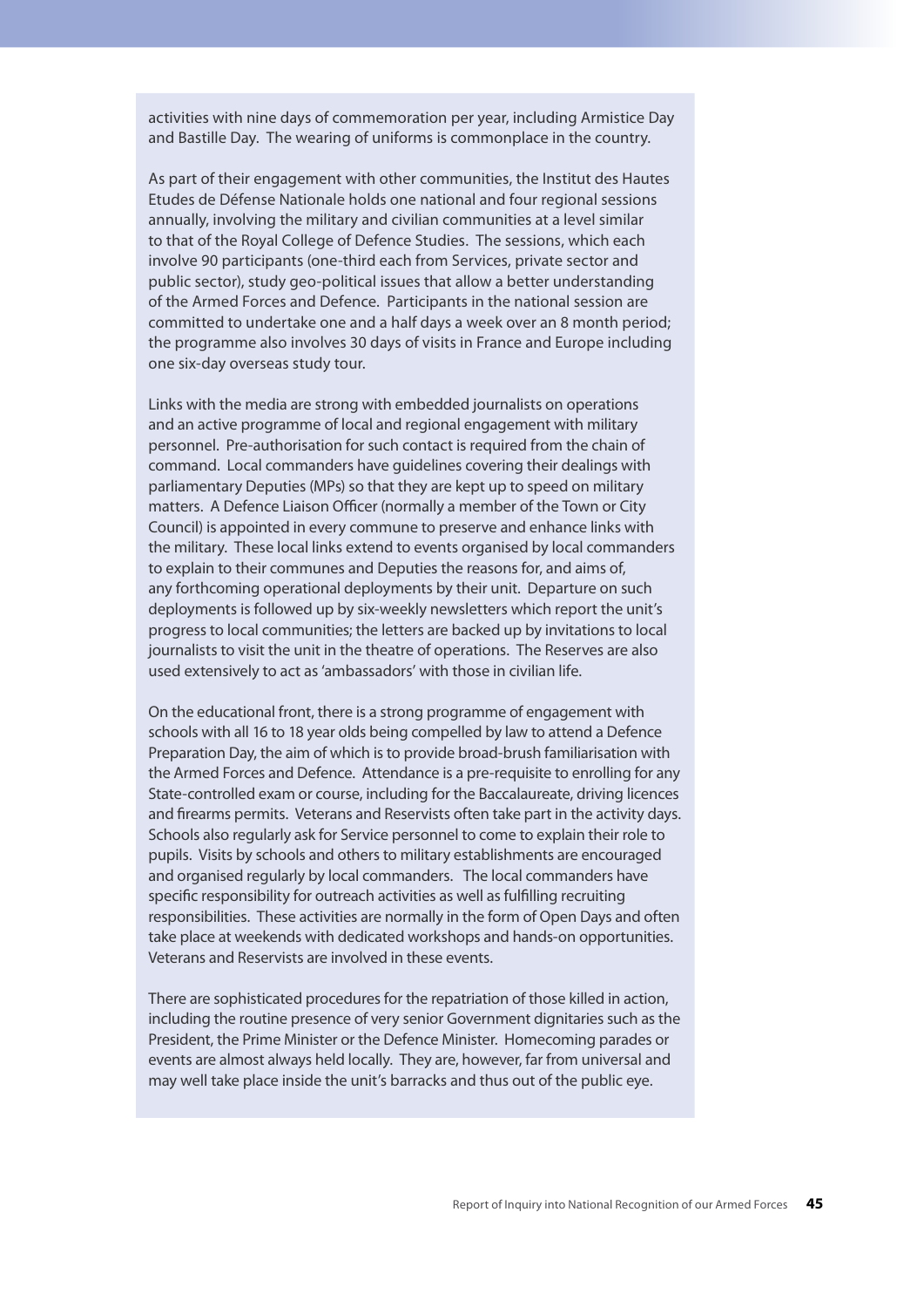### **Australia**



#### The Australian Defence Force comprises: (thousands)

| <b>Army</b>               | 25.5 |
|---------------------------|------|
| <b>Army Reserves</b>      | 16.0 |
| <b>Air Force</b>          | 13.5 |
| <b>Air Force Reserves</b> | 2.3  |
| <b>Navy</b>               | 13.2 |
| <b>Navy Reserves</b>      | 1.8  |

Time and cost considerations made it impracticable for the Team to visit Australia, but we were able to call on the experience of the Australian Defence Advisor in London, with whom we consulted, and Air Commodore Sharp has spent two years of his professional career in Australia. The circumstances surrounding relations between the public and the Armed Forces in Australia have a number of similarities to those in the UK. The Armed Forces comprise a similarly small proportion of the population and the numbers with direct experience of the Armed Forces is decreasing markedly with the passing of the World War II generation. The culture and society are also similar. As in the USA, the Vietnam War created something of a public backlash against the Armed Forces, but to a much lesser degree. Likewise, although Australia's involvement in operations in Iraq and Afghanistan has been contentious, there has not been a significant public adverse reaction against the Armed Forces, who remain well supported and popular.

Unlike in the UK, the Armed Forces have remained visible in Australia, with defence bases located close to most of the major cities and defence force personnel living among the community. Australian servicemen and servicewomen also wear their uniforms as a matter of routine when commuting from home, while on duty (including in Canberra) and travelling to and from duty stations.

Homecoming parades for Australian units and personnel returning from combat operations were encouraged by the previous Prime Minister and there have been numerous such events in Australian towns and cities in recent years. Indeed, the annual celebration and commemoration of the exploits of the Australian and New Zealand Army Corps (ANZAC) during the First World War is a major national event in Australia and is marked with a national public holiday on 25 April (late summer). ANZAC Day is considered one of the most spiritual and solemn days of the year in Australia. Marches by Veterans from all past wars, current serving members of the Australian Defence Force (ADF), cadets, scouts, guides and other uniformed service groups, are held in capital cities and towns nationwide. The ANZAC Day Parade from each State capital is televised live with commentary. These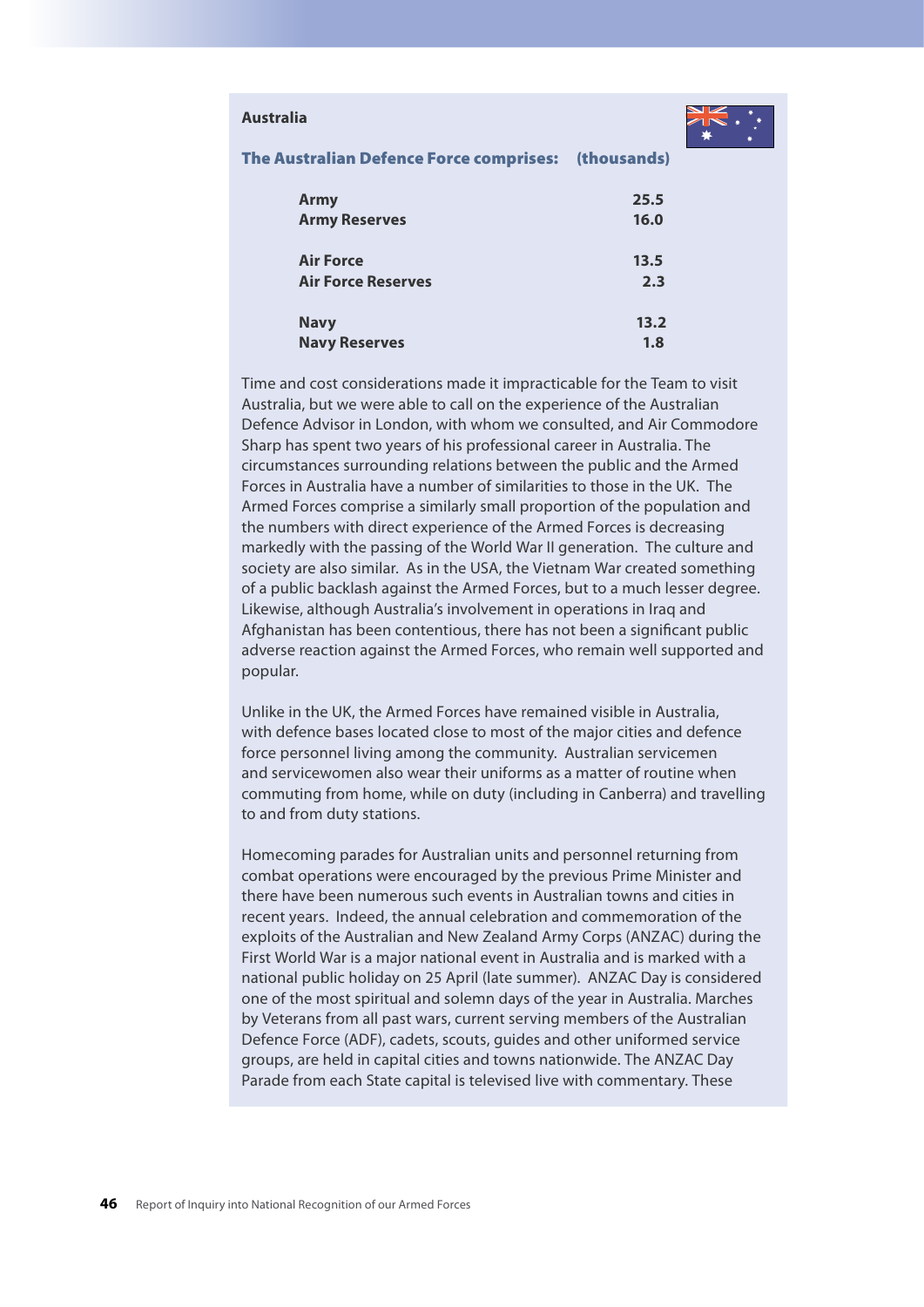events are followed generally by social gatherings of veterans, hosted either in a pub or in an Retired Service League Club.

Major bases and establishments will hold Open Days for the public, in some cases annually, however, because of their cost, air displays are rotated between major RAAF air bases every five years.

Contact with local media by ADF personnel on routine matters is cleared through the chain of command, usually at one-star level. Contact with national media and major announcements, policy matters and sensitive issues require Chief of Defence Forces, Secretary or Service/Group head approval, as appropriate. Such interaction is coordinated through the Public Affairs organisation. All visits to defence establishments by Federal, State and Territory Parliamentarians, and candidates for election to Parliament must be approved by the Minister for Defence.

In terms of tangible public support, ADF personnel are considered to be reasonably well paid and supported and, unlike in the USA, there are few special discounts or packages provided by the commercial sector.